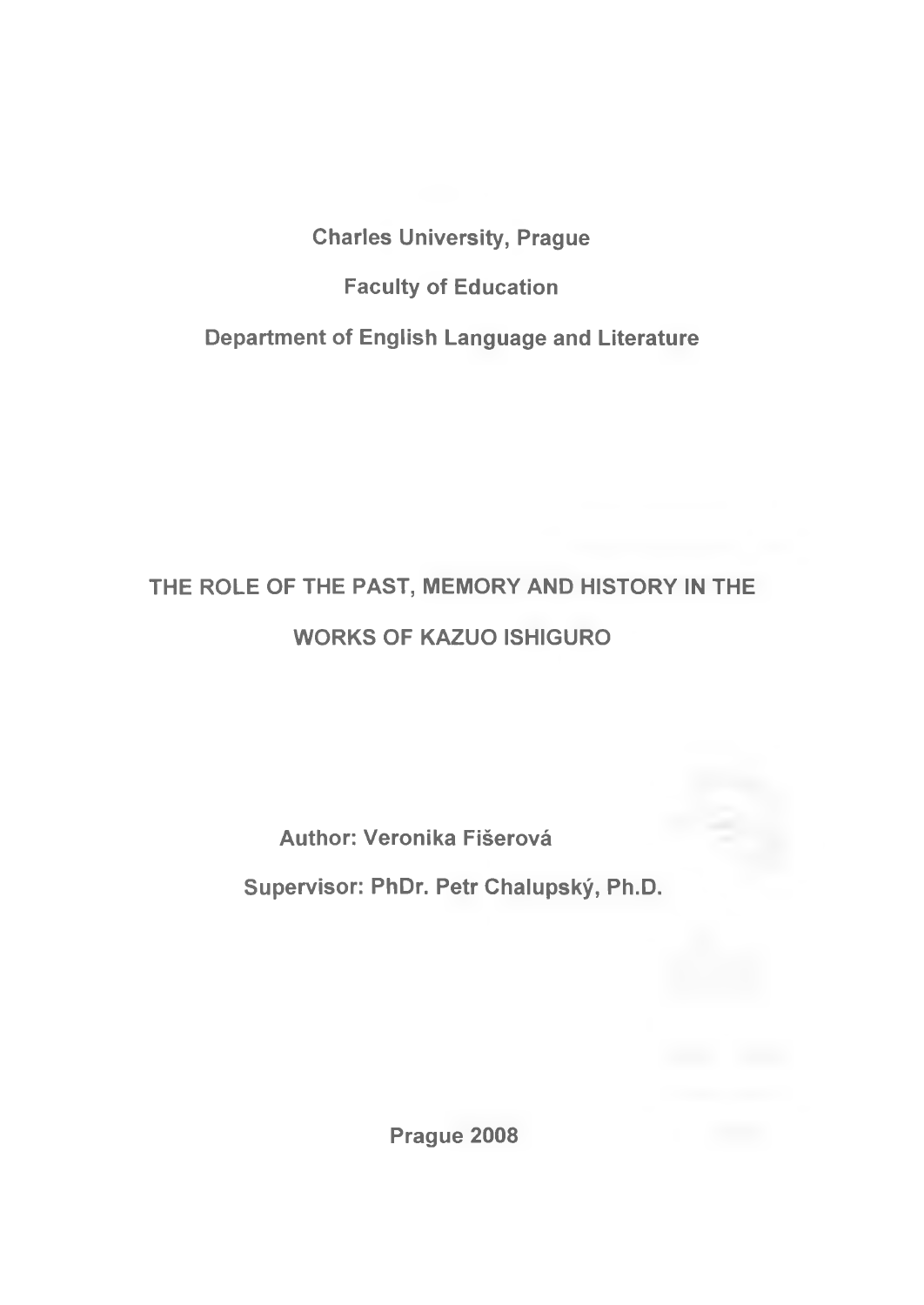#### **Abstract:**

The aim of the thesis is to explore the ways Kazuo Ishiguro uses the past, memory and history in his works. They will be described in the context of five novels: *A Pale View of Hills, An Artist of the Floating World, The Remains of the Day, When We Were Orphans* and *Never Let Me Go.* The three phenomena are considered Ishiguro's main areas of interest and, therefore, the thesis tries to answer why he is so fascinated with them and whether they serve to convey a particular message. A special attention will be drawn to what seems to be central for Kazuo Ishiguro - going back to his characters' early years and pointing out the key moments that shaped their lives, attitudes and opinions in the future. The focus within the defined field of interest will be on the position of an individual in historical events, themes of guilt, loss, self-deception and regret.

# **Abstrakt:**

Cílem této diplomové práce je popsat, jakým způsobem pracuje ve svých románech Kazuo Ishiguro s minulostí, vzpomínkou, pamětí a historií. Tyto fenomény budou zkoumány v kontextu pěti románů: *A Pale View of Hills, An Artist of the Floating World, The Remains of the Day, When We Were Orphans* a *Never Let Me Go.* Minulost, vzpomínka, paměť a historie jsou u Ishigura považovány za hlavní oblasti zájmu, a proto se tato práce pokusí zodpovědět otázku, proč je těmito fenomény Ishiguro fascinován a zda mu slouží ke sdělení určitého poselství. Zvláštní pozornost je pak věnována dalším hlavním rysům autorovy tvorby, především útěku postav do vlastní minulosti a hledání důležitých momentů života, které předurčily jejich postoje a názory. V rámci vymezeného okruhu se práce dále zaměřuje na pojetí pozice jednotlivce v průběhu důležitých historických událostí, témata viny, ztráty, sebeklamu a lítosti.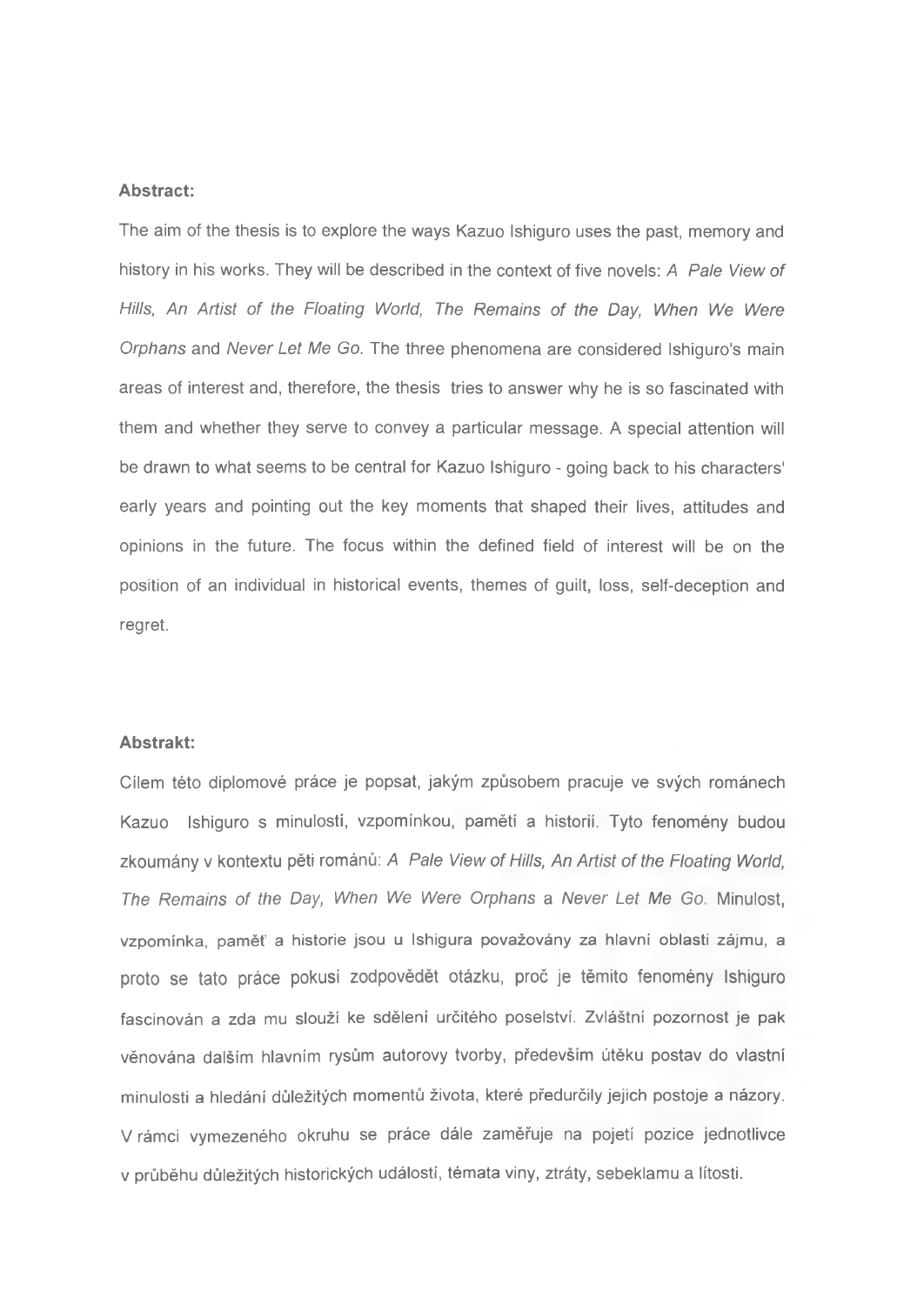**čestné prohlášení:**

**Prohlašuji, že jsem diplomovou práci zpracovala samostatně pod vedením PhDr. Petra Chalupského, Ph.D. V práci jsem použila literaturu a informační zdroje uvedené v seznamu.**

**Praha, 14. dubna 2008 Veronika Fišerová**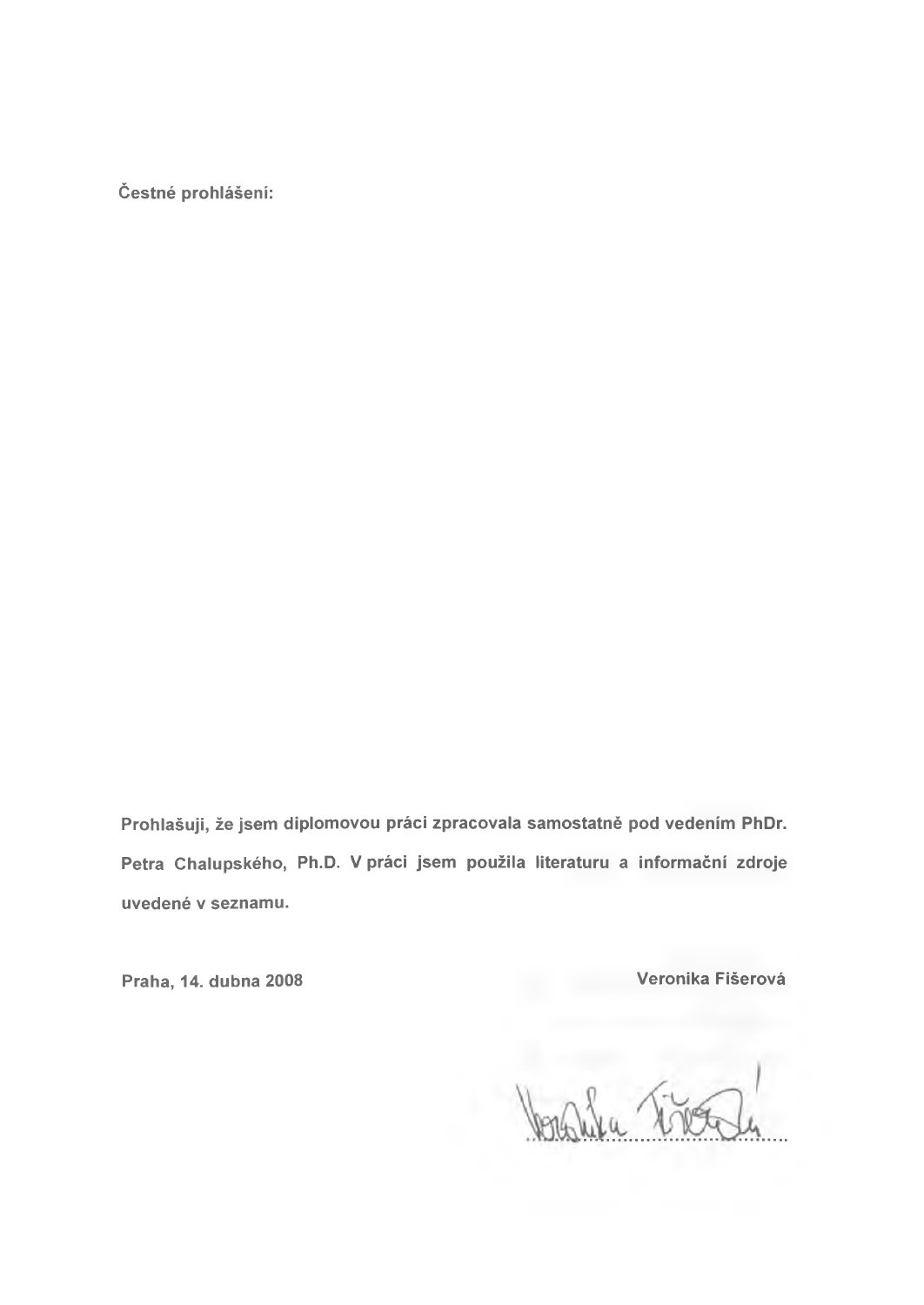**Acknowledgements:**

**I would like to thank my supervisor PhDr. Petr Chalupský, Ph.D. for his comments and helpful guidance. My gratitude also goes to the late John Skinner, a professor of University of Turku, whose high standards and constructive criticism taught me a great deal about British literature.**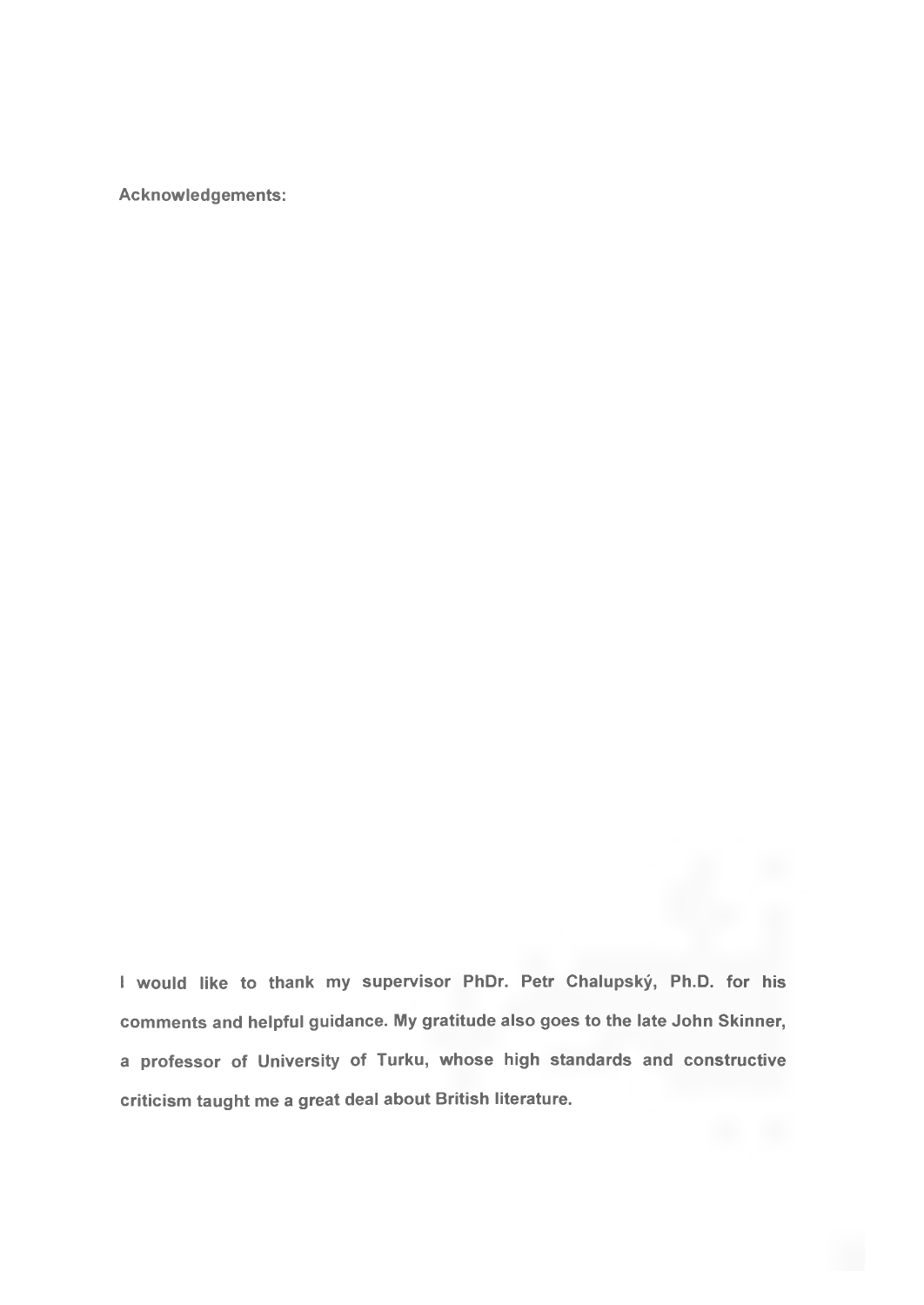# Table of contents:

| 1              |                  |  |  |
|----------------|------------------|--|--|
| 2 <sup>1</sup> |                  |  |  |
|                | 2.1              |  |  |
|                |                  |  |  |
| 3 <sup>1</sup> |                  |  |  |
|                |                  |  |  |
|                | 3.2 <sub>1</sub> |  |  |
| 4              |                  |  |  |
|                |                  |  |  |
|                | $4.2^{\circ}$    |  |  |
|                | 4.3              |  |  |
|                |                  |  |  |
| 5              |                  |  |  |
|                | 5.1              |  |  |
|                |                  |  |  |
|                | 5.3              |  |  |
| 6              |                  |  |  |
|                | 6.1              |  |  |
|                | 6.2              |  |  |
|                |                  |  |  |
| 7.             |                  |  |  |
|                |                  |  |  |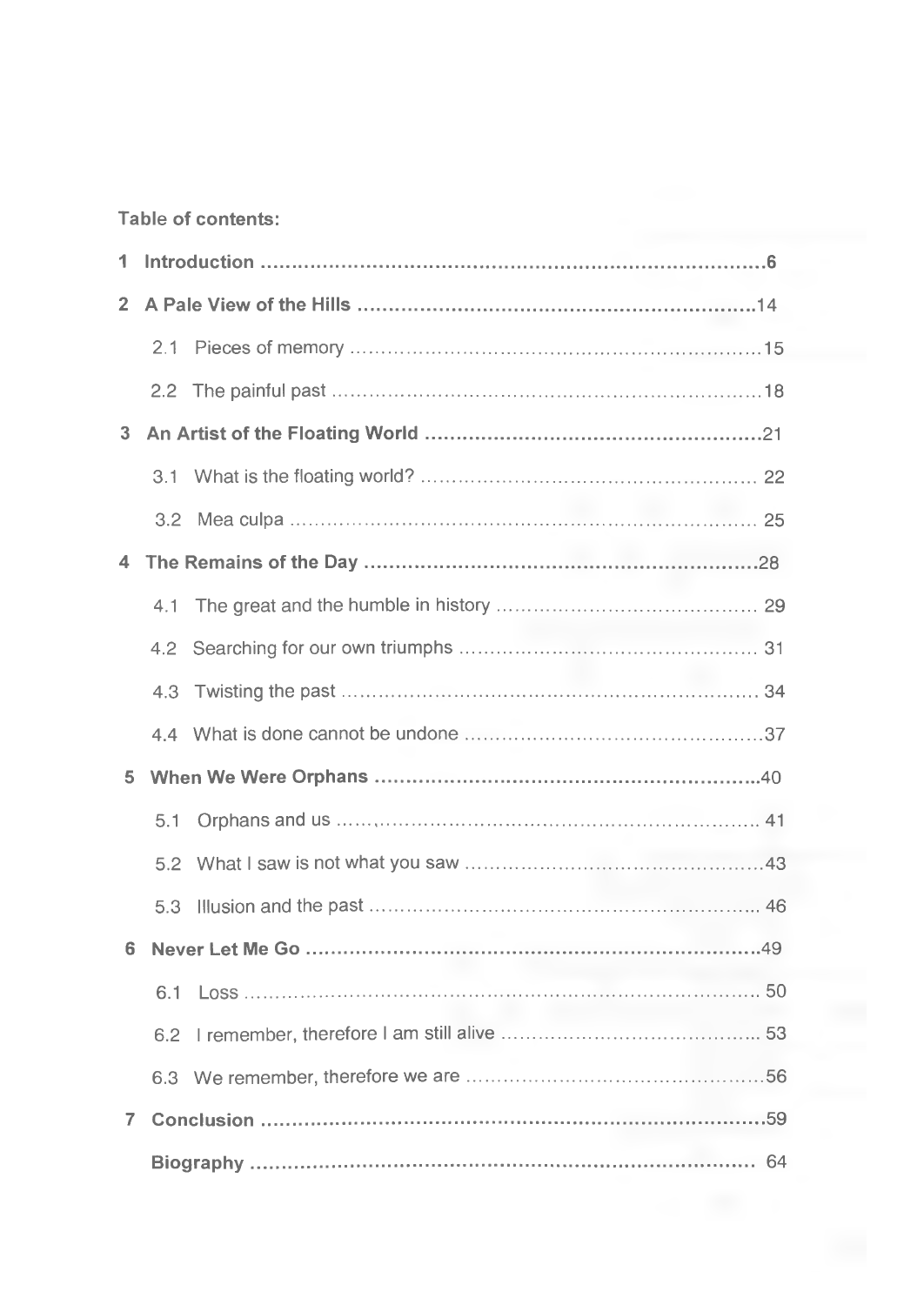#### <span id="page-5-0"></span>**1. Introduction**

The past is undoubtedly an integral part of every human being. Everything that we do, everything that we are has its roots in the time before. However hard we might try, our past is simply inescapable. It seems that in the world of the 21st century, where we came from and who our ancestors were plays an important role as never before. As Lowenthal remarks *regards for roots and recollection permeates the Western world and pervades the rest* ( Lowenthal 1998:1). There are several possible reasons for this phenomenon. We might atribute it to the postmodern world, in which faiths are manifold and securities scarce. In such an environment one can find an anchor in their roots and solace in the time of their youth, where life must have been better. We cherish the monuments of the past that remind us of another era, spend enormous amounts of money trying to maintain them so that they would look like the day they were first built. It is as if the things of the past belonged to a sacred realm and should anyone disrespect them, they would be accused of a cardinal sin. Another explanation could be that the past helps constitute our identity and as such it is a universal human phenomenon. We are all a result of our past experiences and states. Knowing what you were means that you know what you are.

Many maintain touch with their past selves through attachment to natal or long-inhabited locales [...] Some need the tangible feel of native soil; mere traces of the past suffice to keep others in touch with their own development [...] Those who lack links with a place must forge an identity through other pasts. Immigrant cut off from their roots remain dislocated;discontinuity impels many who grow up in pioneer lands either to exaggerate attachments to romanticized homelands or stridently to assert an adoptive belonging. (Lowenthal [1985] 2006: 42)

The past is not, of course, a physical place which can be visited. It can only be relived over and over again either in our memories or by coming into a contact with the relics of the past. To see the past we need to employ memories and history. Understanding of the words such as the past, memory and history tends to be confused as the definitions represent a difficult philosophical issue which 1 do not attempt to resolve here. However, a basic clarification of these terms needs to be done. In this diploma thesis 1 will treat these three terms according to the definition of David Lowenthal, who believes that the past *was a set of events and situations*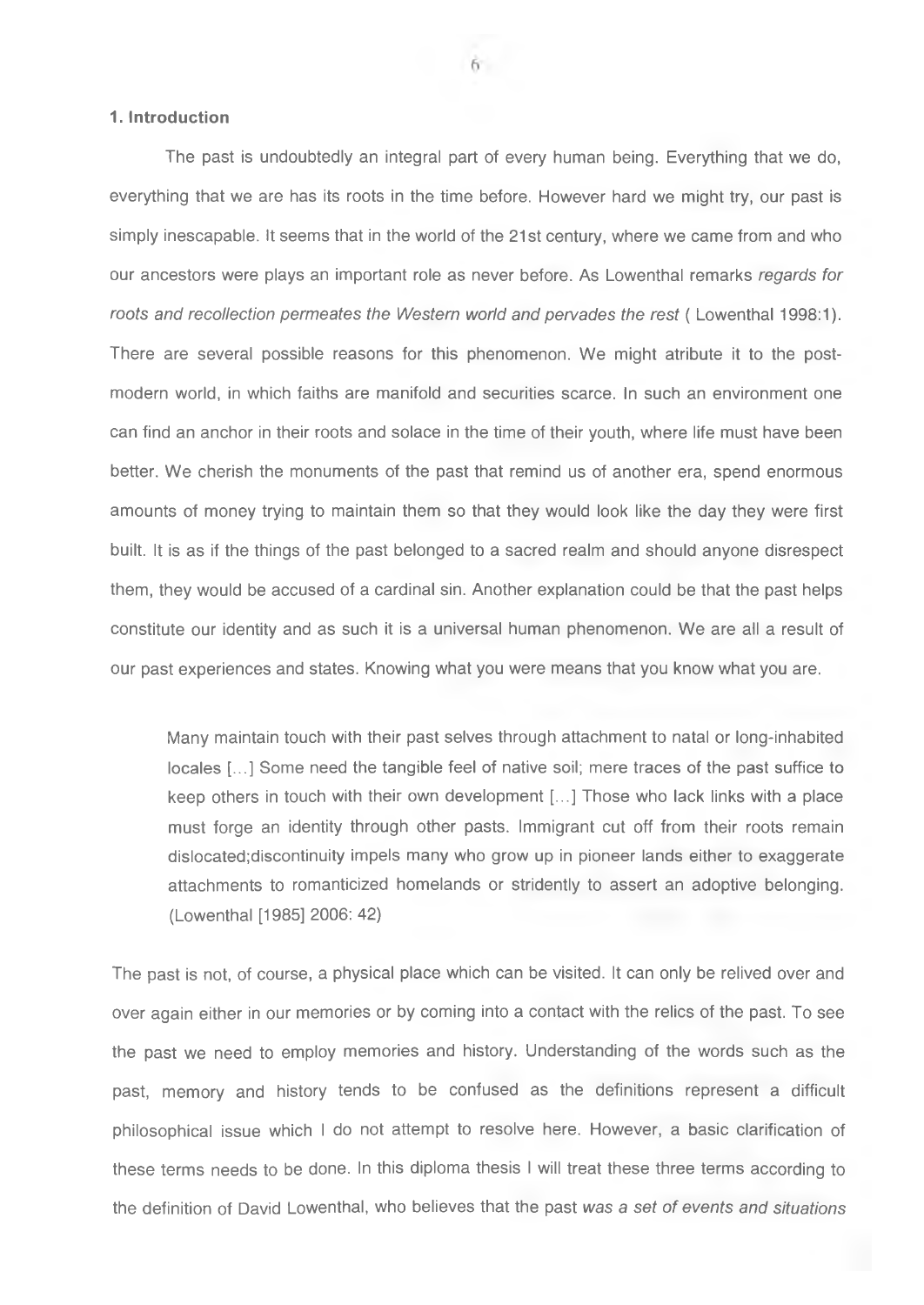and it *no longer exists* (Lowenthal [1985] 2006: 215). On the subject of memory, the philosopher claims that *all awareness of the past is founded on memory. Through recollection we recover consciousness of former events, distinguish yesterday from today, and confirm that we have experienced a past* (Lowenthal [1985] 2006:193) and *whereas the past that I remember is partly* shared with others, much of it is uniquely my own (Lowenthal [1985] 2006: 213). Once we try to collect memories of other people and study relics of the past in order to interpret the past to create an account, that would be generally accepted, we construct history and so *historical knowledge is by its nature consensual. Because it is seen or heard in much the same form by many people, it can often be verified or falsified as memories seldom can be* (Lowenthal [1985] 2006: 214).

All these terms are very complex and each of them opens a wide range of questions. The most obvious one is that of the relationship between memory and history. Following the definitions above, a possible distinction between the two would be to claim that memories are based on subjectivism and history is more objective. However, the distinction is not so clear-cut. If history is, apart from its relics (i.e. buildings and texts from a particular era), based on collected memories and their interpretations, how can it ever be objective? And who has a say in the final decision as to which memories and accounts will be considered and which will be left in oblivion? To this point Stanford adds:

**A** greater bias results from the fact that the winners, not the **losers** write history[...] Indeed, many documents, not only the memoirs of public men and women, are written for the record. The intention is not to reveal the truth to posterity but to distort or to conceal it.

(Stanford 1998: 66; emphasis added)

Such questions are especially topical of feminist or post-colonial theory as they study texts narrated from the point of view of the 'losers', i.e. they give voice to those, who were traditionally silent and who provide a different account of the past (compare, for example, Jean Rhys' *Wide Sargasso Sea* or Chinua Achebe's *Things Fall Apart).* Postmodern literature in which *the local and the regional are stressed in the face of mass culture and a kind of vast global informational*

 $\tau$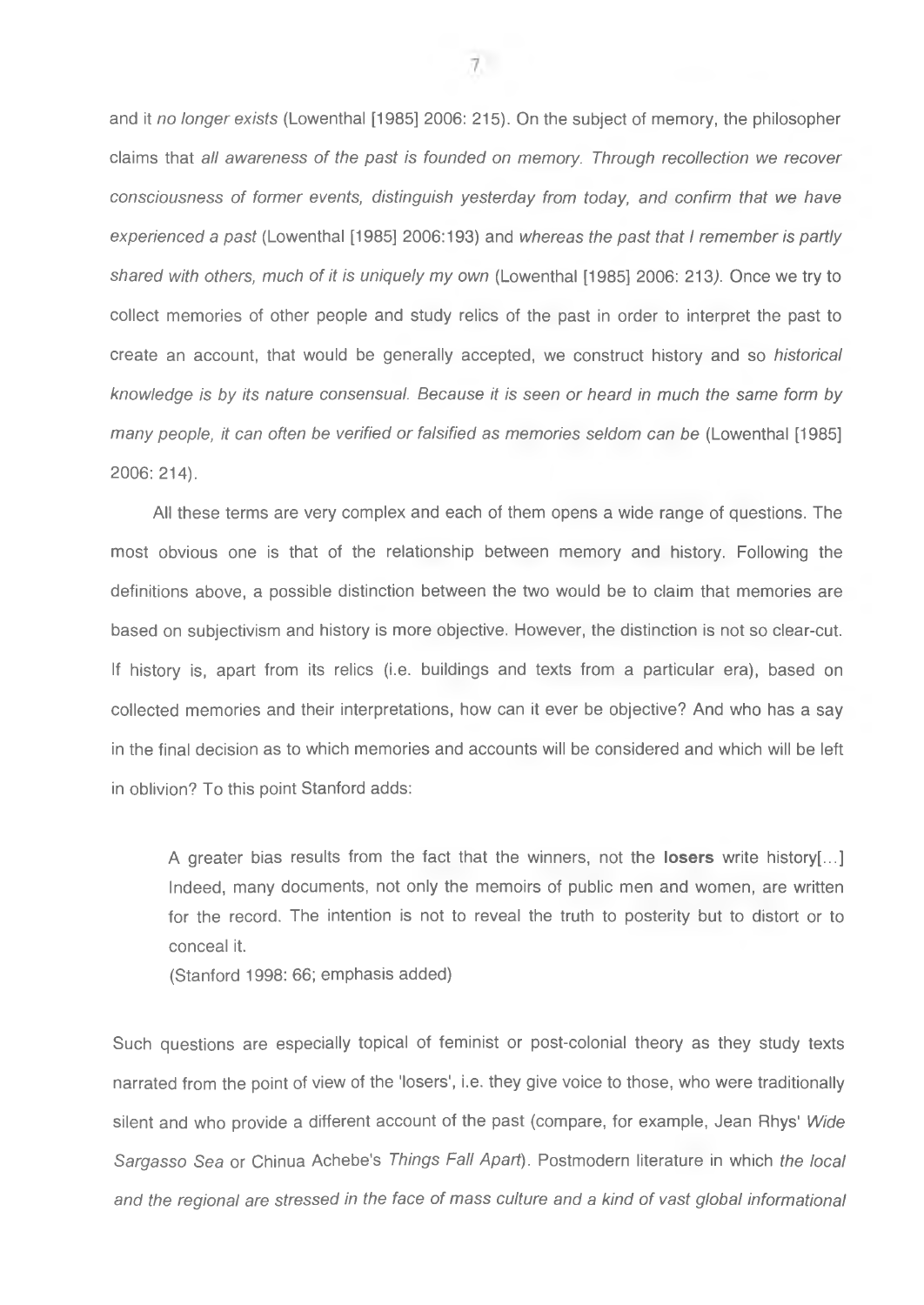*village* (Hutcheon [1998] 2003:12) finds the complexity of the past, history and memory extremely interesting. It sees it highly problematic to accept that there is just one version of the past events, however, *it does not deny the existence of the past; it does question whether we can ever know that past other than through its textualized remains* (Hutcheon [1998] 2003: 20).

In conclusion, neither memories, nor history seem to be able to picture the past as it really was because this image is always processed through an individual human mind, and other factors, such as the possibility of a deliberate distortion of the past events, must be also taken into consideration. There is probably no such thing as objective past because even with the best intention to picture every single detail of a past event, it will always be just an account, an interpretation, prone to haziness and inconsistencies.

In this diploma thesis the three phenomena, that were briefly introduced above, will be put in the context of the works of a British writer Kazuo Ishiguro. Five of his novels will be interpreted with a special emphasis put on what techniques he uses to work with the past, memory and history. I will try to explain how this technique affects his narration and plotline. As he frequently uses the three phenomena in almost all his works, I will also try to find out why he is so fascinated with them and whether they serve to convey a particular message. My attention will be drawn to what seems to be quite central for Ishiguro- going back to his characters' early years and pointing out the key moments that shaped their lives, attitudes and opinions in the future. The focus within the defined field of interest will be on the position of an individual in historical events, themes of guilt, loss, self-deception and regret.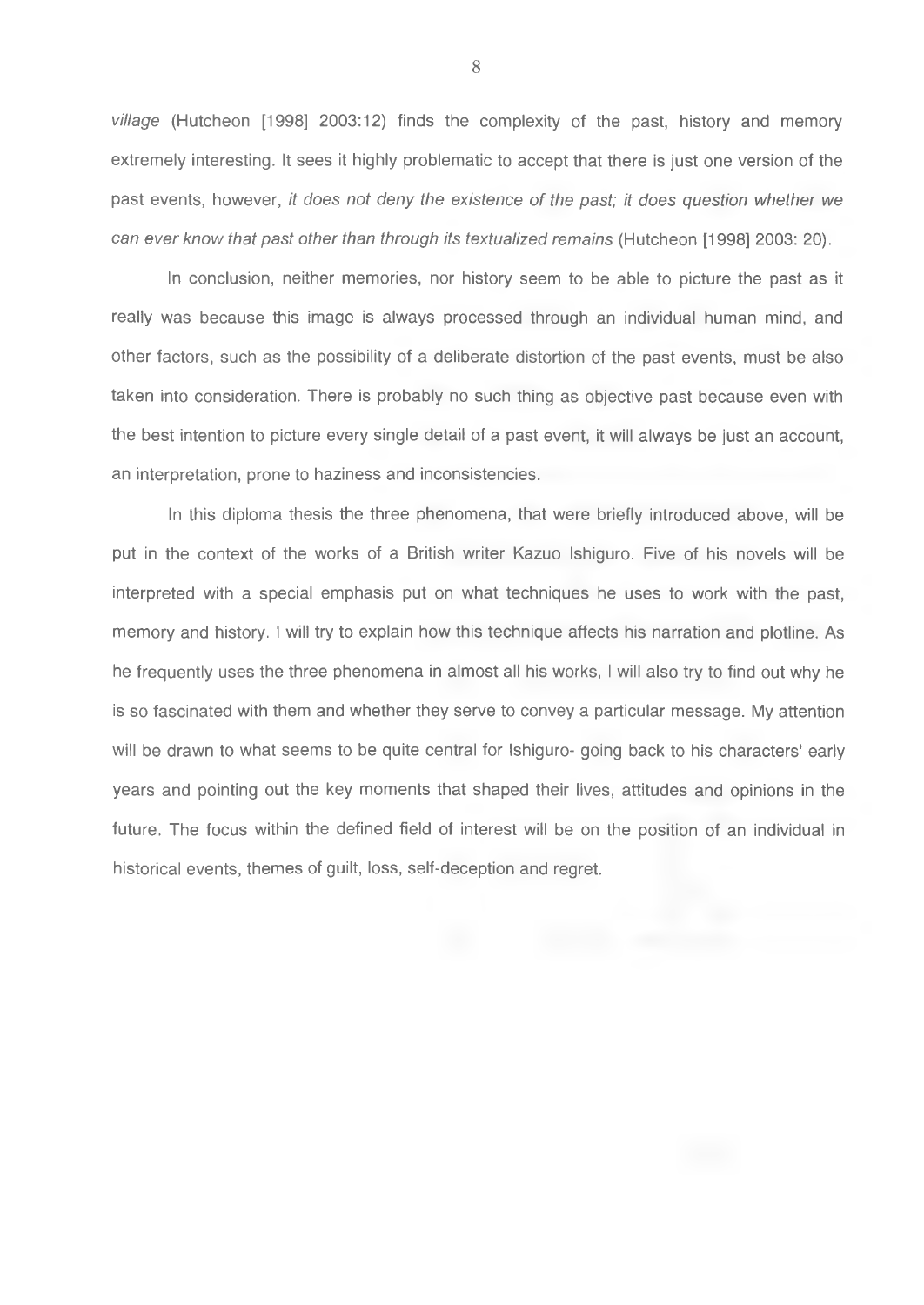#### **Kazuo Ishiguro**

Kazuo Ishiguro is a British writer of Japanese origin. His family moved to Britain from Nagasaki, where he was born in 1954. As he has lived in Britain since the age of six, he is considered a British writer, yet his exact position within the world of literature is debated and it varies with the point of view from a literary critic to a critic.

Dominic Head mentions Ishiguro's name in a chapter called *Multicultural Personae.* He sees his works in the context of the *postcolonial era* where *the question of identity and national affiliation becomes complex and indeterminate.* In his view *Ishiguro's own position, as someone born in Japan but brought up in Britain, gives him an intriguing 'semi-detached' or dual perspective* (Head 2002: 156). This special position enables him to hint at a *post-imperial, postindustrial world in which the individual must manoeuvre with ingenuity to retain ownership of those cultural codes that are subject to 'incorporation' in the world of multinational enterprise* (Head 2002: 157). Ronald Carter and John McRae include Ishiguro in a chapter titled *Internationalism* but unlike Head they believe that Kazuo Ishiguro is linked to a phenomenon that started much earlier at the end of the nineteenth century in English literature:

In the late 1970s and 1980s a distinctive group of younger writers emerged who had been associated with Malcolm Bradbury at the University of East Anglia. [...JKazuo Ishiguro was born in Japan, and Ian McEwan spent part of his childhood outside Britain. Other writers who do not belong to this group, such as William Boyd and Salman Rushdie, were also raised outside the United Kingdom, and Julian Barnes has set his novels in countries as diverse as France and Bulgaria. This echoes the sense of an enlarging world, an ever-growing internationalism, which emerged in writing at the end of the nineteenth century, when 'outsiders' like Shaw and Conrad began to make their mark on English literature.

(Carter, McRae [1997] 2001: 492-3)

Another point of view comes from Lars Ole Sauerberg who notices a wave of international features in English novel towards the end of the twentieth century. This wave, however, covers a lot of writers whose roots actually do lie in Britain. Martin Amis, Julian Barnes, Ian McEwan, Angela Carter, Penelope Lively, Graham Swift *have brought the late twentieth-century English novel out of its insularity and made it international* (Sauerberg 2001: 14). As to the writers of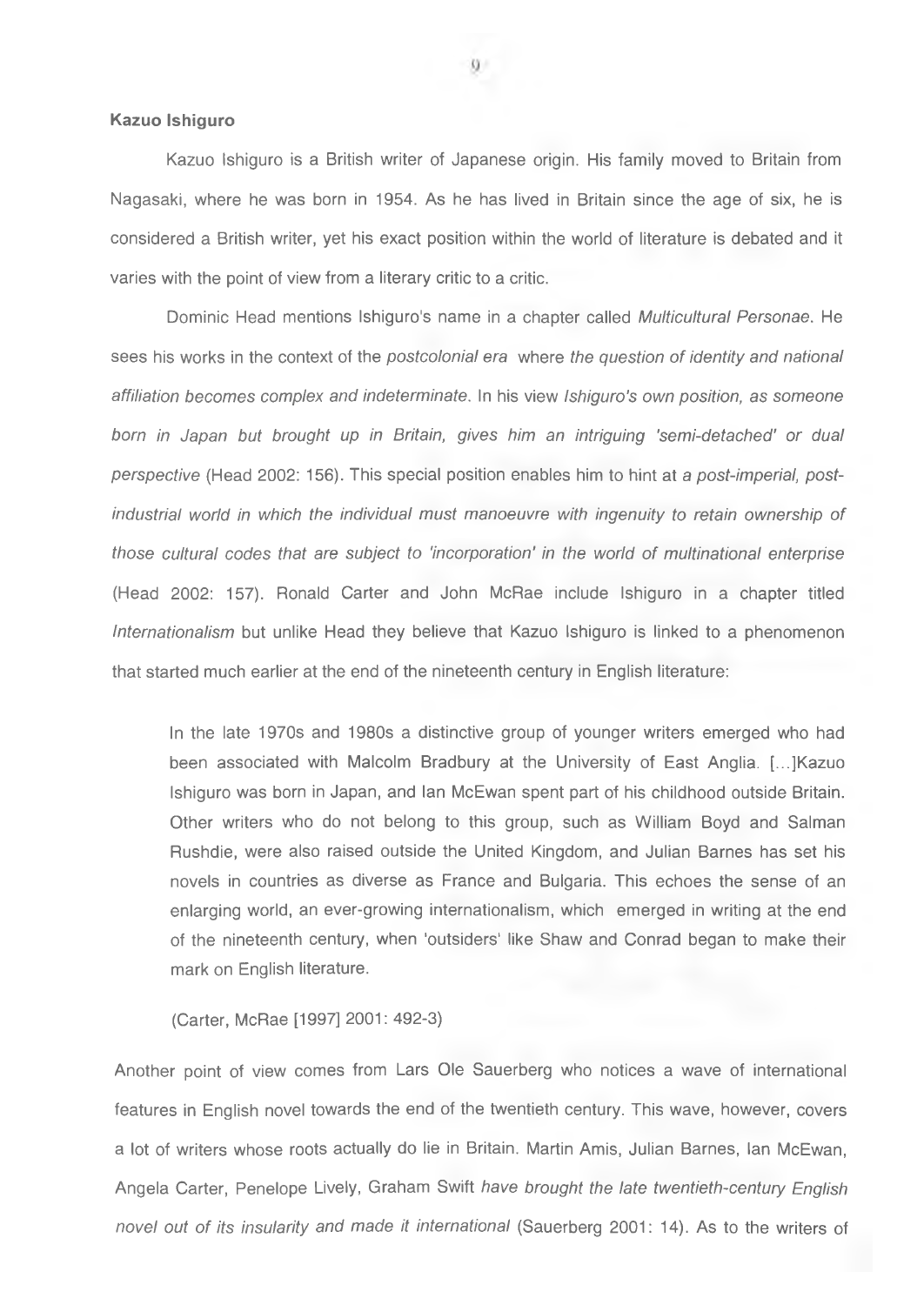non-British origins such as Salman Rushdie, V.S. Naipaul, Hanif Kureishi and Kazuo Ishiguro, Sauerberg claims that they bring a distinctive multicultural tone in contemporary literature:

They all practise an uncertain tightrope walk between the tradition of their native countries and the English tradition of their choice. But the very consciousness of that choice is important, because it implies individuality as an experiment with socially determined roles or masks. With two different cultures as simultaneous points of reference, ideas and imagined fates can be played against each other in the space created between the two cultures.

(Sauerberg 2001: 12)

Susheila Nasta, connected with a well-known magazine *Wasafiri* devoted to post-colonial literature and multicultural authors writing in English, ranks Kazuo Ishiguro to *'outsiders' or migrants within Britain* hailed by some as evidence that *contemporary British writing has finally begun to change.* These changes *reinvented 'Englishness' and eroded what seemed previously to be the impassable boundaries of culture, race and class* (Nasta 2004: 3). Even the fact that Ishiguro is discussed in this magazine puts him in the category of the writers that the periodical is interested in.

The writer himself does not seem to be concerned with where he belongs in literary criticism and on the subject of the generation of writers he comes from he comments that *when I started to send my stuff to publishers, books by foreigners were hot. If you had a funny name and were writing about faraway places, you had a head start* (The Daily Mail 4 March 2006). As the quotations above show, there is a tendency to see Ishiguro only in the context of a multicultural, post-colonial society. Given his Japanese origin and British upbringing, it is more than tempting to assume that his specific life experience found its way into his novels and there is a tendency to ascribe to his writing some kind of intentional internationalism simply because some of his novels are set outside Britain. It is understandable that some critics assume that his Japanese novels attempt to portray Japanese society and make a comparison with British society. It seems as if where Ishiguro comes from predestined how his novels would be critically reviewed. However, the writer himself contradicts that view and suggests that his novels do not necessarily aspire to tackle international issues :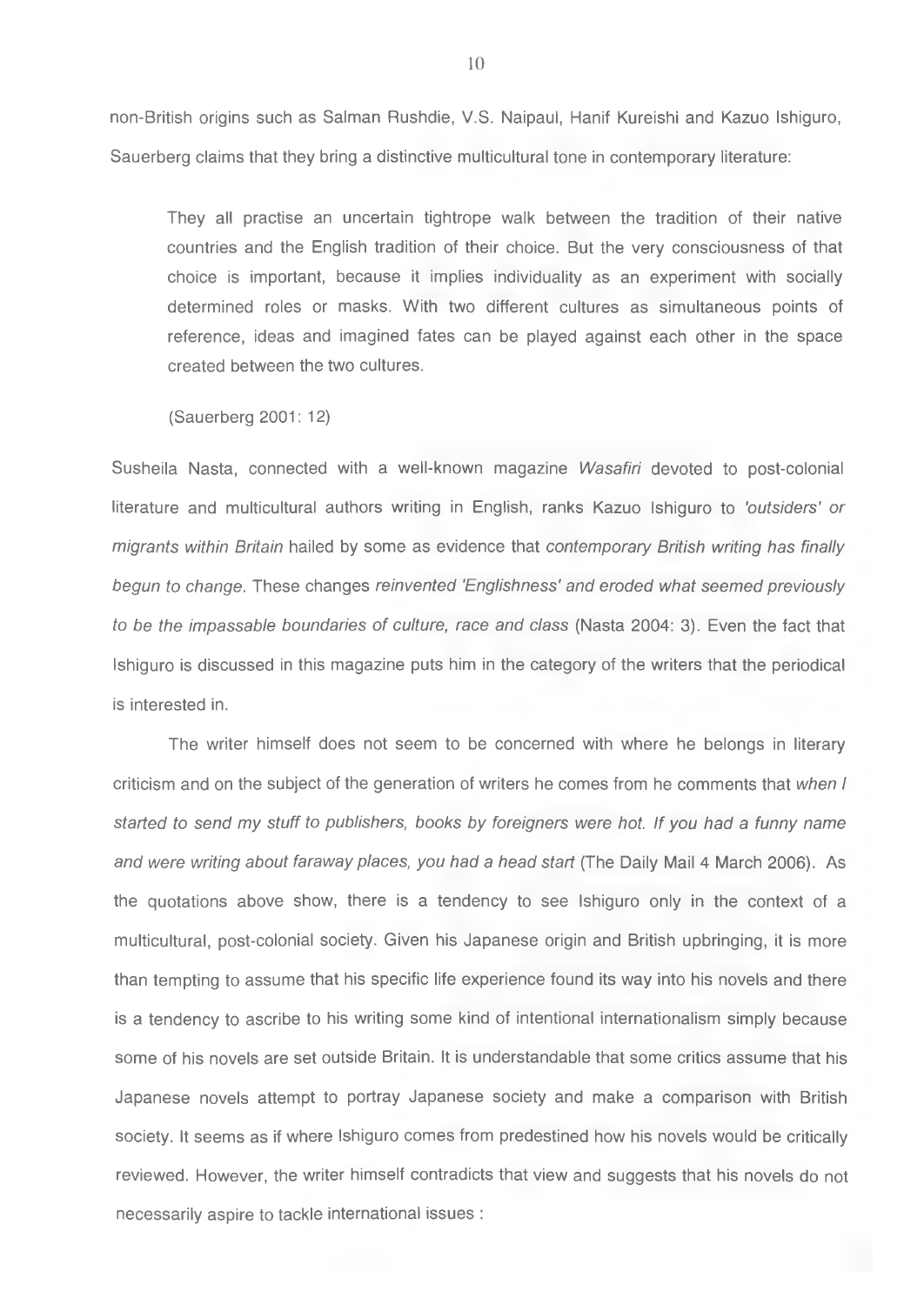When I set my books in Japan, their relevance seemed to be diminished in the eyes of some readers. People seemed to say, 'That's a very interesting thing we've learned about Japanese society', rather than, 'Oh, isn't that indeed how people think and behave - how we behave'. There seemed to be a block about applying my books universally because the setting was so overwhelmingly alien. I thought that by dropping Japan, people would focus on the more abstract themes, the emotional story. (Nasta 2004: 160)

This point could be supported by the fact that for Ishiguro writing has got *more to do with regret or melancholy* (Nasta 2004: 166) stemming from his realization that *you start to get a sense of the limit of what you can do* (Nasta 2004: 164) and you see that there are things that you will not be able to achieve in your life anymore. Putting these feelings about lost opportunities on the paper might be his way of dealing with them and he could also study them as a general human condition. In this diploma thesis 1 will therefore read the novels with respect to the emotional story rather than concentrating on the assumed international or post-colonial features.

Kazuo Ishiguro is an author of six novels and three screenplays. *A Pale View of the Hills* (1982, won Winifred Holtby Memorial Prize), *A Profile of Arthur J Mason* (original screenplay, 1984), *An Artist of the Floating World* (1986, won the Whitbread Prize and shortlisted for the Booker Prize), *The Remains of the Day* (1989, won the Booker Prize, made into an awardwinning film). *The Unconsoled* (1995, won the Cheltenham Prize), *When We Were Orphans* (2000, shortlisted for the Whitbread Prize and for the Booker Prize), *the Saddest Music in the World* (original screenplay, 2003), *Never Let Me Go* (2005, shortlisted for the Whitbread Prize), *The White Countess* (original screenplay, 2005).

The first three novels established Ishiguro as a writer of memory. They are narrated in the first person and they share the same features. According to James M. Lang *Ishiguro seems fascinated with the uneasy coexistence of private and public memories in his characters. One of the structuring conflicts of each of his novels emerges from the main character"s struggleusually unsuccessful-to reconcile his private memories with the public memories of the nation and his fellow citizens* (Lang 2000: Vol.29). In *A Pale View of the Hills* a widowed Japanese woman called Etsuko, whose daughter committed suicide, harks back on her days of youth in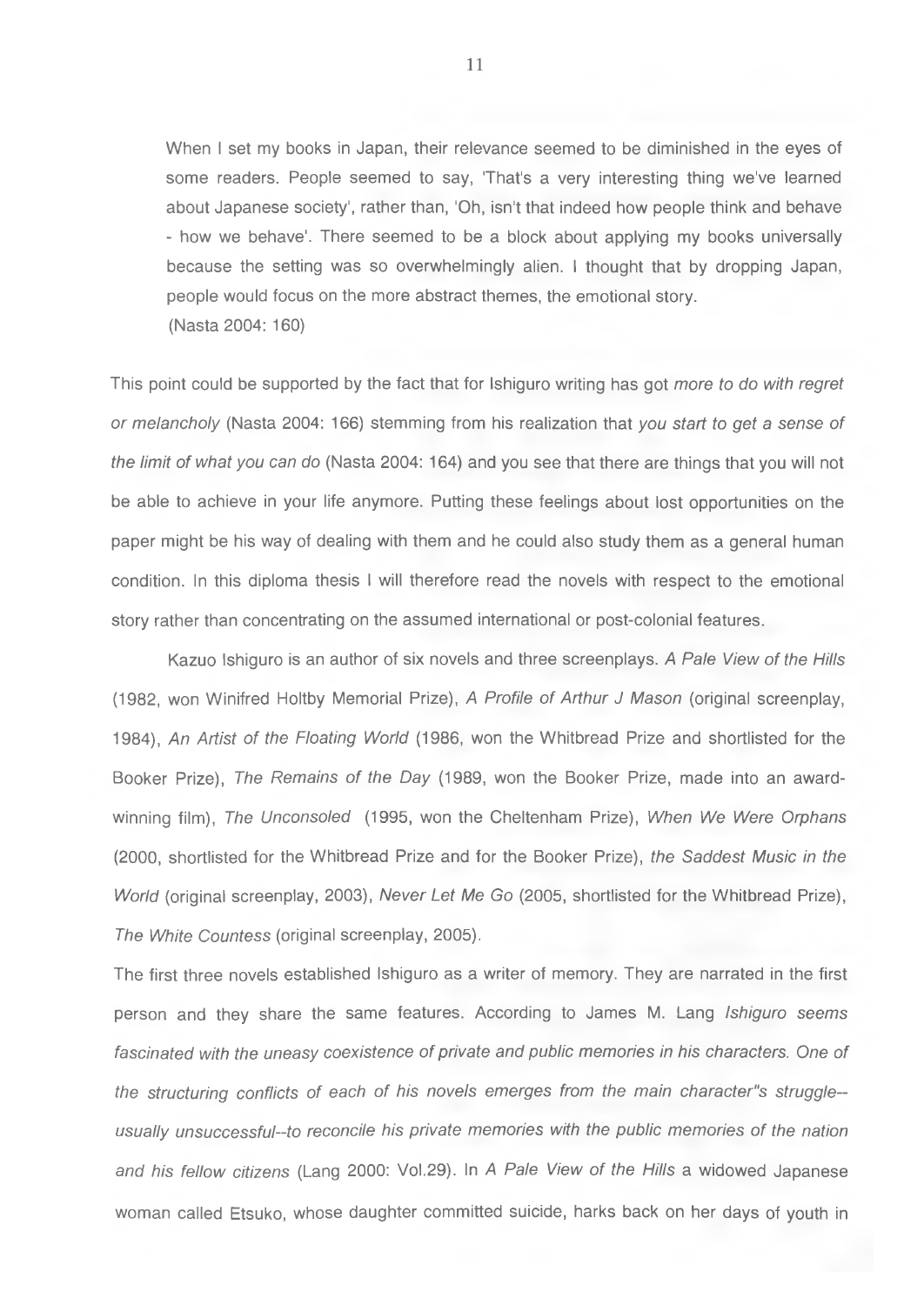Nagasaki and she especially pays attention to her friendship with another, slightly older woman Sachiko. Sachiko, who later against the will of her small daughter decides to leave Japan and move to to U.S., bears striking similarities with Etsuko. This leads us to believe that they both represent Etsuko, who finds it too painful to remember the past directly. *An Artist of the Floating World* shows the post-war days of an elderly painter Ono who believes that his paintings took a great part in history before and during the war. The tension arises with a clash of his recollections and those of his family and other people. These leave the reader in doubts whether his role in the war was as significant as he would like us to believe. The painter recalls his life story on the background of World War II. He provides the account that helps us understand the period and people who lived in it better. Cynthia Wong claims that *all of Ishiguro's narrators structure their tales according to discernible historical events and, in the unfolding of their texts, the narrators appear to arrive closer at uncovering some missing version of truth about that period* (Wong 1995: Vol. 24). *The Remains of the Day* is, like the previous novels, also connected with World War 11. It deals with a butler of a great English mansion who ponders on his life with respect to what might have been different had he made different decisions. Again, what the narrator would like the reader to believe is ambiguous as the butler uses very formal language and subtle hints that could be understood in different ways. His memories of Lord Darlington as an idealist politician fighting relentlessly to put the world right do not correspond with his after-war reputation of a Nazi supporter. The novel thus questions the value of historical truth and the widely accepted grand narratives. James M. Lang adds that while Stevens recognizes some truth in that grand narrative, he also wants to counter it with his *personal narrative, one which resists the clumsy, broad brush strokes of collective history* (Lang 2000: Vol.29). The fourth novel. *The Unconsoled,* represents a detour from the themes typical for Ishiguro. The novel is an experiment with narration bearing absurd features. A pianist arrives in a town and he is about to have a concert there but he cannot remember why he came and when he agreed to arrive. The past and memory are not central in the novel as it is set in a dream-like space and therefore it will not be dealt with in this diploma thesis. *When We Were Orphans* uses some features of a detective novel. In the center stands a detective who is haunted by guilt that he let down his parents, who had been mysteriously kidnapped in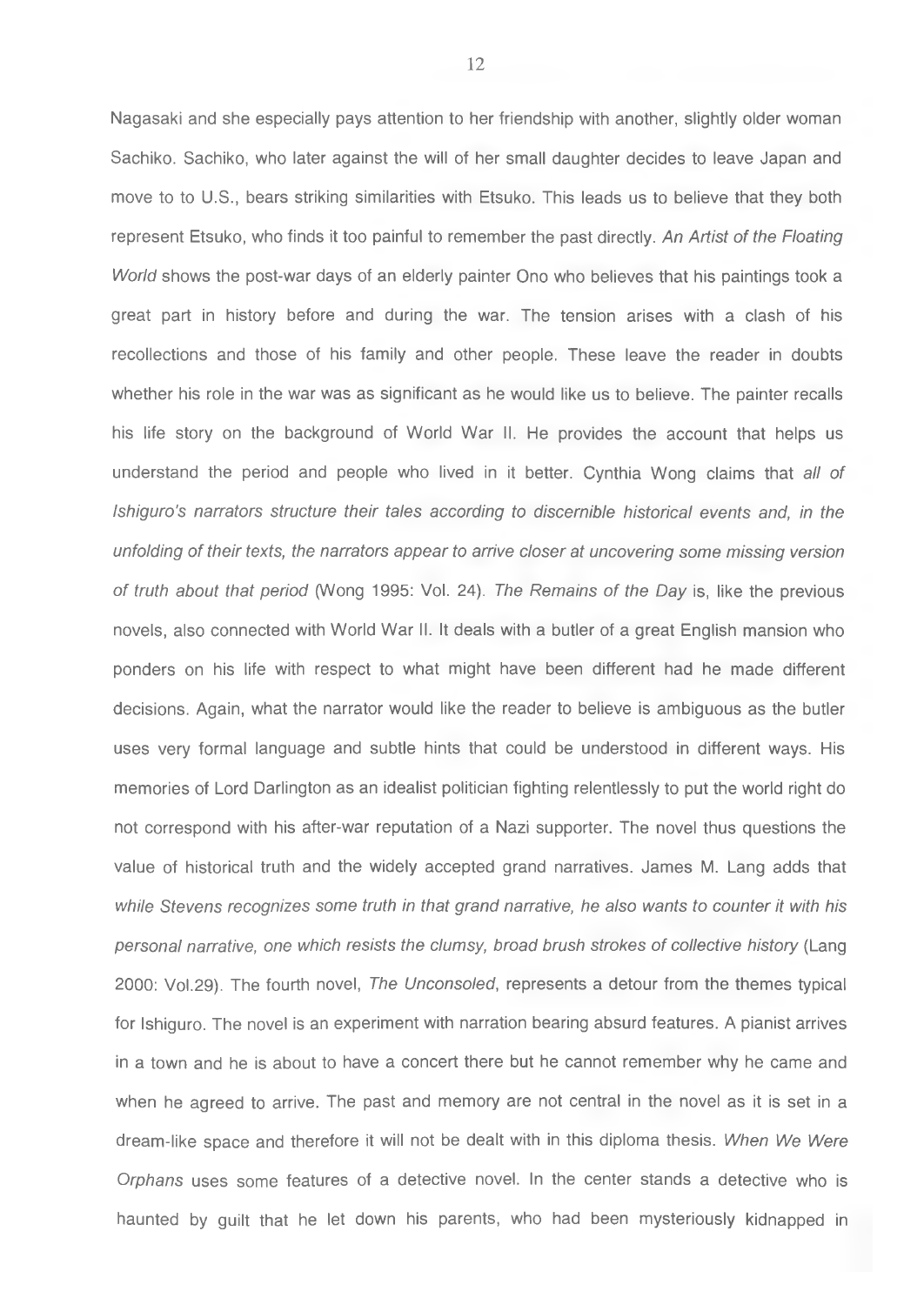Shanghai when he was a boy. Many years later he sets out on a journey, which should resolve the mystery of his childhood. Ishiguro, as if still influenced by his previous, rather experimental, novel constructs the novel in a dream-like fashion where the reader wonders whether they are entering the world of memories or just a fantasy devised by a man with a traumatic past. As he tells the story it helps him to put the painful past behind him. The author himself sums up the novel main theme. *This latest book is very much about someone who loses that childhood garden of paradise very suddenly. For years, as he grows up, unconsciously perhaps, his big aim in life is to fix that thing that went wrong then, so that he can pick up where he left off* (Wong 2001: Vol. 30). *Never Let Me Go* is the most recent novel, in which the author sets the plotline to the end of the twentieth century when clones are a common sight. It is a dystopia in which one of the clones, Kathy H., remembers her growing up at a boarding school Hailsham and thus reveals how she and her peers learnt or failed to cope with their inevitable fate. Although the novel uses some motifs typical for sci-fi literature, it is, above all, meant to be read as a metaphor of human being trying to find out what the meaning of their life is and how to cope with death which cannot be escaped. As a reviewer cleverly encapsulated *In Never Let Me Go Ishiguro has made the terms of life - which even for the fortunate among us, the well and the prosperous, are so brief, so limited, so inadequate to our desires - systematically more terrible yet* (Sexton, The Evening Standard 14 February 2005).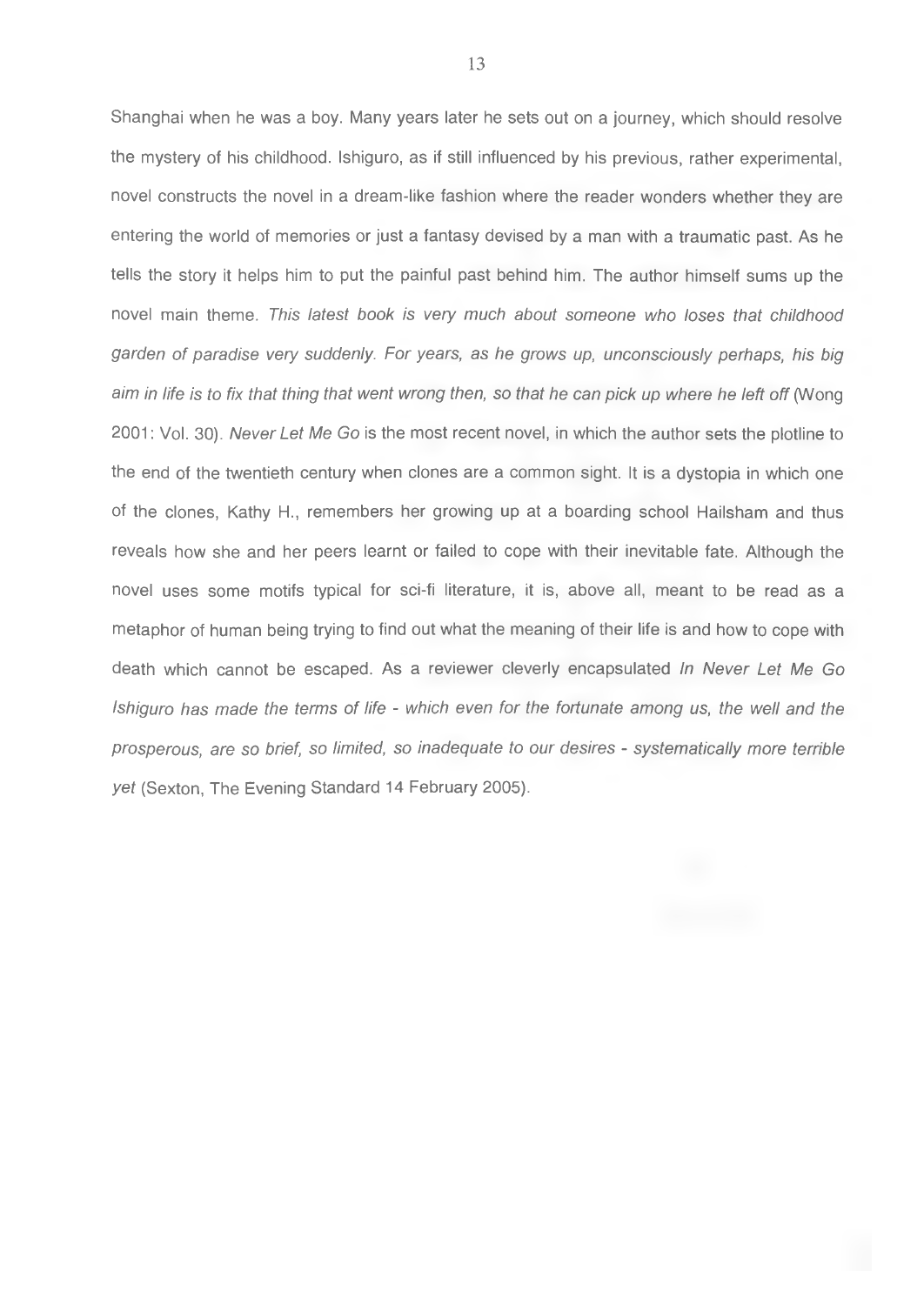#### **2. A Pale View of the Hills**

Looking back at one's past is hazy and unclear. It is just like old photographs that lose their colours with piling years and, gradually, they are just a reflection of what once they used to be. Another metaphor, that lends itself very well to the process of remembering, are hills that might look pale from the far.

When talking about human memory, there is one important difference, though. Whereas old photographs and natural sights lose their clarity by natural processes, human mind might intentionally distort memories. It does not necessarily need to be spurred by malicious motives. Sometimes the past is difficult to face, especially when one feels that their past actions were misguided or foolish and they brought about tragedies.

A Japanese woman Etsuko, who married an English man and moved to England, remembers one particular summer in the post-war Nagasaki when she, heavily pregnant, used to spend her time with another woman called Sachiko. Etsuko, whose first daughter commits suicide, tries to relive some of the important moments of that hot summer, in which she, apart from other things, gets to meet Sachiko's peculiar daughter. The picture that she constructs is a rather disturbing one, as it is the summer during which a couple of children fall victims to a serial killer, who hangs one of the corpses on a tree. On top of all, Satchiko's daughter claims to have repeatedly seen a woman, who is presumably dead.

With the plot unfolding, the two different women start to merge in one and disturbing images seem to be premonitions of the things to come. The journey to the past is more complex and less innocent than it often seems.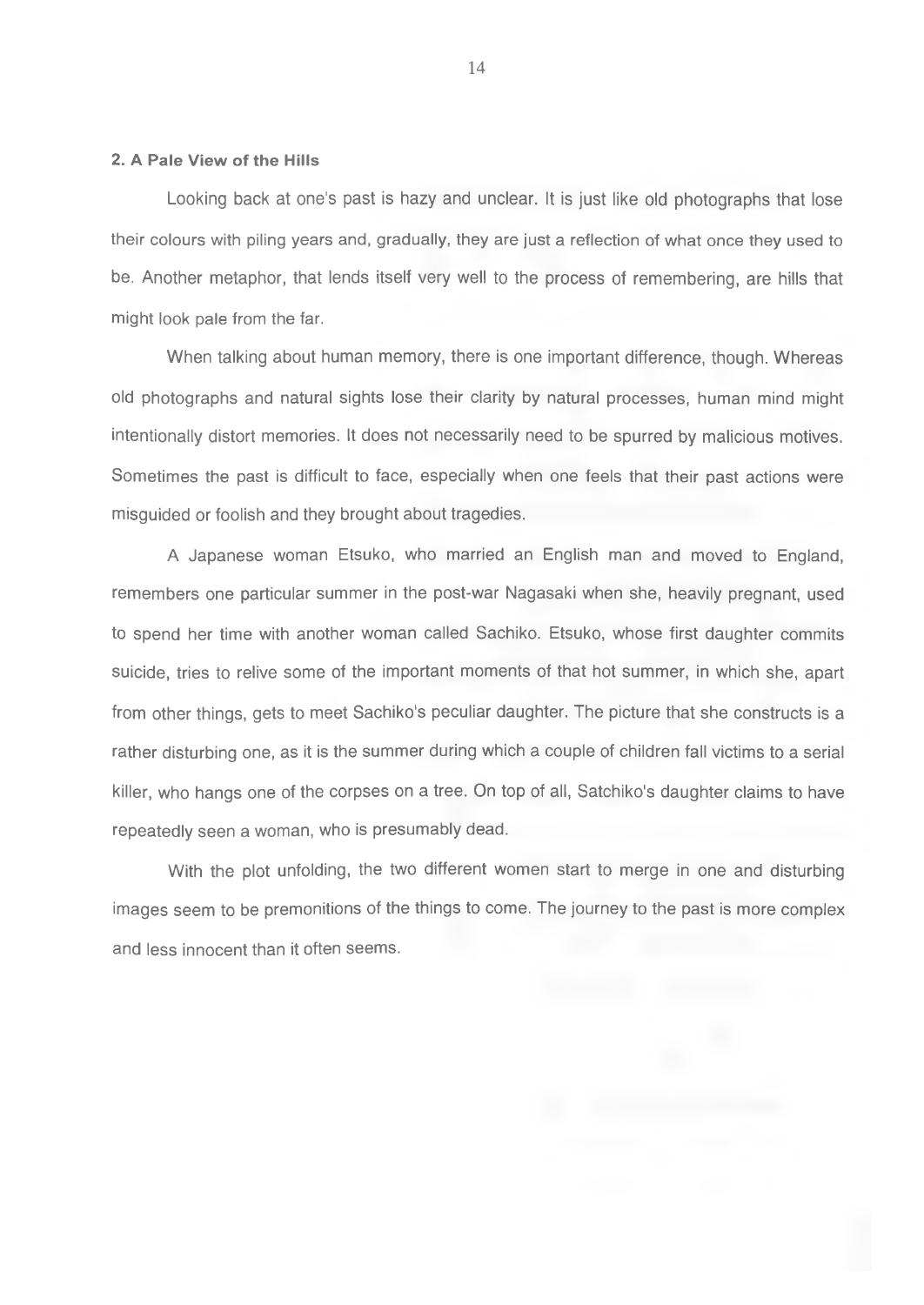#### **2.1 Pieces of memory**

**Memory, I realize, can be an unreliable thing; often it is heavily coloured by the circumstances in which one remembers, and no doubt this applies to certain of the recollections I have gathered here.**

(Ishiguro [1982] 1991: 156)

The novel is narrated from a point of view of a widowed Japanese woman living in England in an undefined time. The visit of her younger daughter Niki starts her recollections of the past events when she, a young, newly married and pregnant woman, lived with her husband in Nagasaki, badly damaged by the war. Her musing over her time in Nagasaki dominates over the time of the point of narration and the novel is, therefore, mainly set in the far past. We learn directly very little about why she is in England or what the story of her older daughter, who not long ago from the point of narration, committed suicide, was. And yet it is only towards the end of the novel that we can piece up the story of Etsuko's life and realize that throughout the story the narrator gives various hints and clues as to how the story should be read.

The account is not chronological, it is not precisely dated and Ishiguro wants to keep the reader in suspense. He, for example, disconnects abruptly the memory of the women looking for a missing child at one night in Nagasaki and goes back (or forward?) to England, leaving the reader with a feeling that when they come back again to Nagasaki, something terrible is about to happen.

Another devise to create tension in the plotline are recurring motifs of hurt or dead children. *First a boy, then a small girl had been found battered to death. When a third victim, another little girl, had been found hanging from a tree there* was *near-panic amongst the mothers in the neighbourhood* (Ishiguro [1982] 1991: 100), or of a woman, who killed herself. This woman keeps coming back and seems to be visible only to the child. *The other woman. The woman from across the river. She was here last night. While mother was away [...] She said she'd take me to her house, but I didn't go with her Because it was dark. She said we could take the lantern with us* (Ishiguro [1982] 1991: 19). These hints are all connected with Etsuko's daughter and serve as a premonition of what is about to happen to her.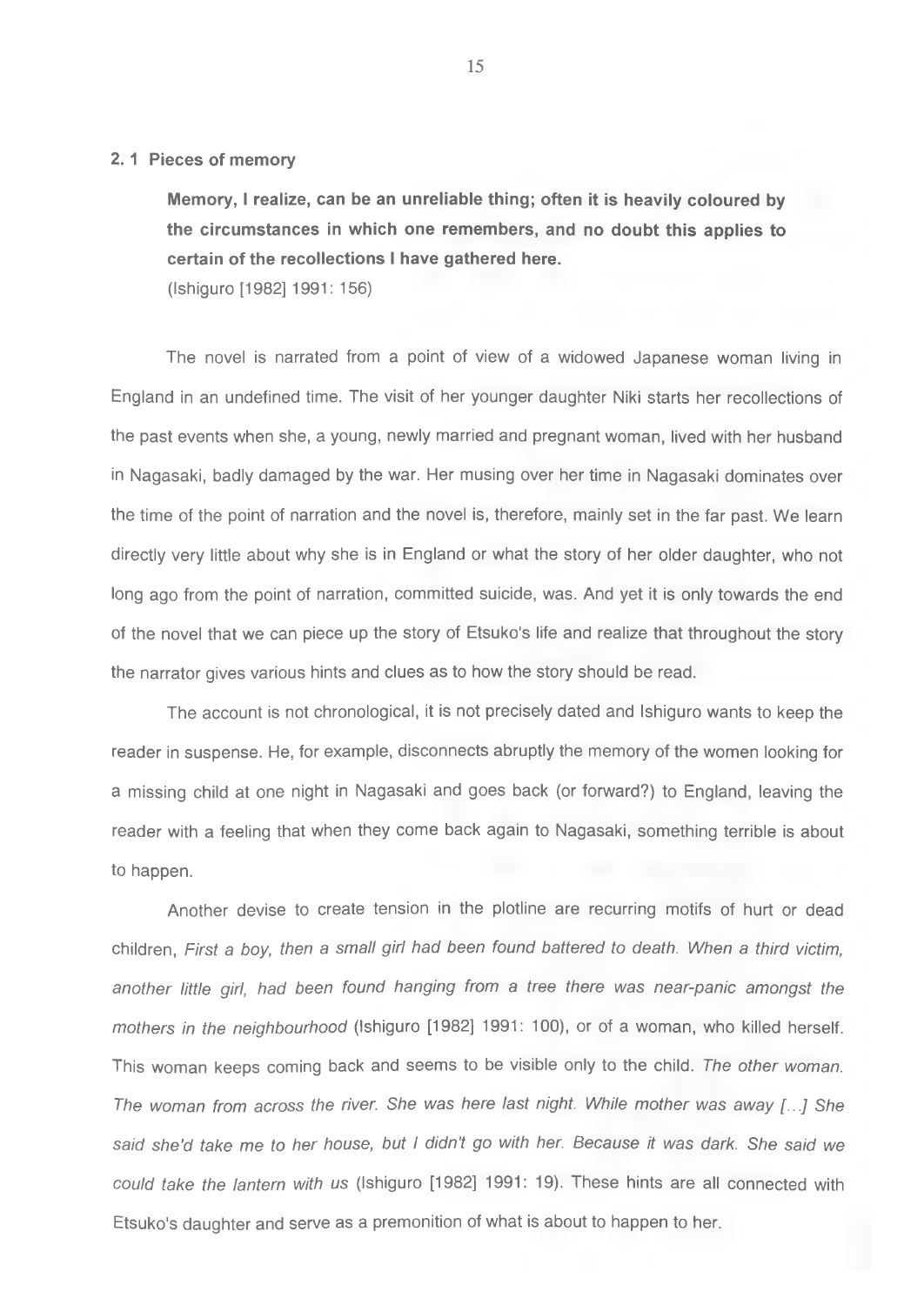What is worth noticing is that motifs like these are especially used during the narration concerning Sachiko and her daughter. Memories of them are often teemed with spiders. *She stood in front of me. The spider inside her cupped hands. Through a gap in her fingers, I could see a leg moving slowly and rhytmically* (Ishiguro [1982] 1991: 82), *She reached out a finger* and the shape moved a little. Only then did I realize it was a spider (Ishiguro [1982] 1991: 78). There are also sights of blood. *Mariko had been lying in a puddle and one side of her short dress was soaked in dark water. The blood was coming from a wound on the inside of her thigh* (Ishiguro [1982] 1991: 41). At one point the reader witnesses a cruel scene of Sachiko drowning kittens that need to be get rid of. *Sachiko brought her hands out of the water and stared at the kitten she was still holding. She brought it closer to her face and the water ran down her wrists and arms. "It's still alive," she said, tiredly* (Ishiguro [1982] 1991: 167). Whereas in other parts of her scattered memories events flow almost peacefully without such unpleasant sights, in the ones connected with Mariko and her mother, the images are always quite worrying. Sachiko remains fairly mysterious throughout the accounts and Mariko is portrayed as an unusual child unable to find friends among her peers and living in a world of her own. As we can only follow them through Etsuko's memories, they are constructs of her subconscious. They might be read as premonitions of what happened later and so they are directly linked with the suicide of Keiko. As such the bleak atmosphere surrounding the two could mirror Etsuko's realization of how horrific experience concerning her dead daughter she has been through. They could also show that she is recovering from a trauma and remembering is a part of her therapy. As Lowenthal notes, *bringing to consciousness long-concealed feelings and events helps shake off dependence on the past and conduces toward a freely chosen future* (Lowenthal [1985] 2006: 411). Pieces of memories might help Etsuko to move on in her life.

Although Etsuko claims that the past is over for her, her constant harking back on the old days contradicts it. The intensity with which she remembers that particular summer in Nagasaki suggests that to her it is the turning point of her life. Whereas in other Ishiguro's novels, characters might see the past as the better part of their lives, Etsuko is not nostalgic about her youth and she does not show a great regret about what happened, or about bad decisions she made. She simply revisits that summer to reach an awareness of the fact that when she was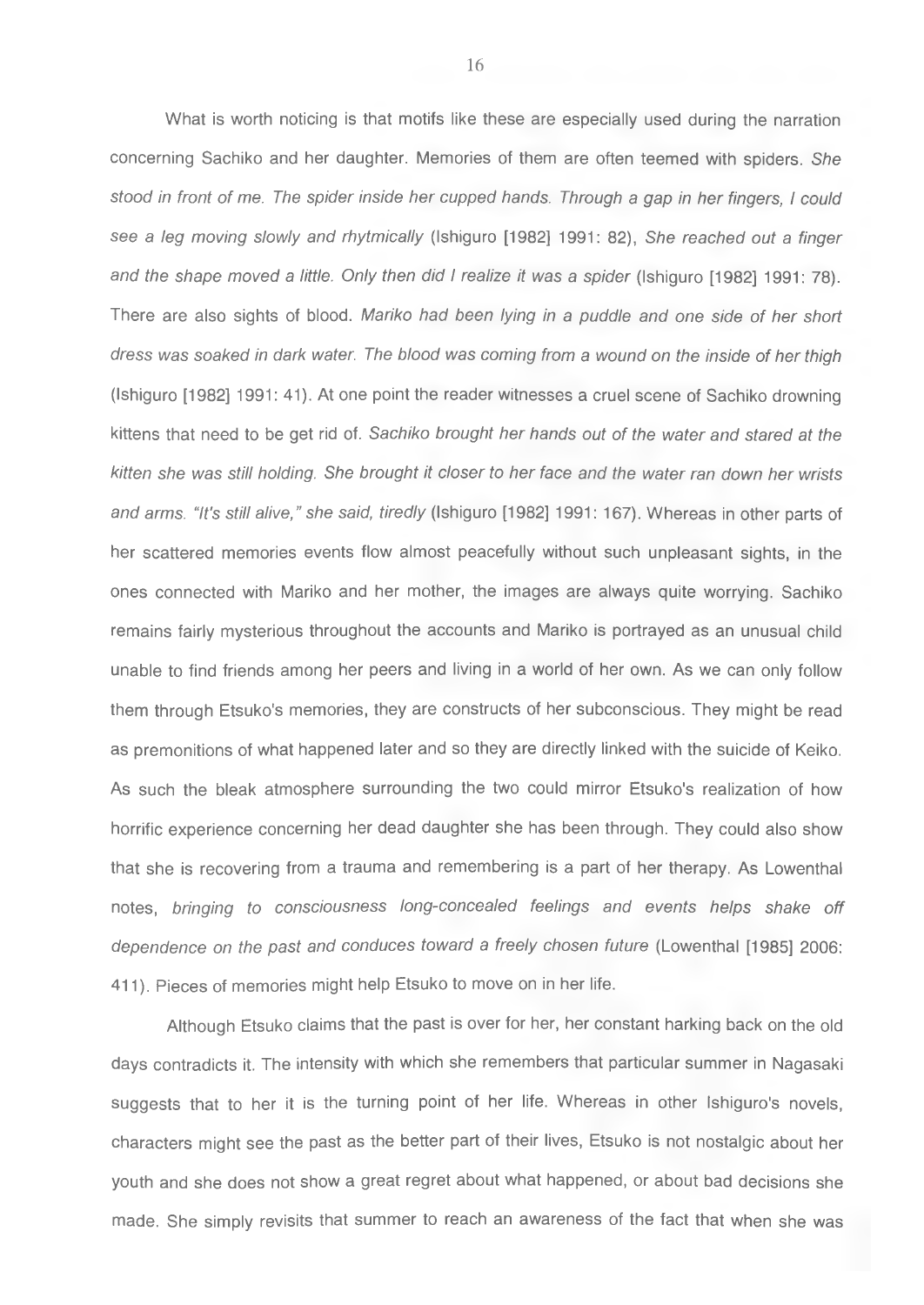young, she put her happiness first and ignored her daughter's wish to stay in Japan. She left her Japanese husband, who found the meaning of his life in his work and did not pay much attention to his wife. Etsuko was trapped in a traditional Japanese society in which the man is always right and the woman must obey. While at first she claims that *my motives for leaving Japan were justifiable, and I know I always kept Keiko's interests very much at heart. There is nothing to be gained in going over such matters again* (Ishiguro [1982] 1991: 91), later, after all of her story was told, she confides with her younger daughter *I knew all along. I knew along she wouldn't be happy over here. But I decided to bring her just the same* (Ishiguro [1982] 1991: 176).

It seems that Etsuko had to go through her memories to be able to admit that she is probably partly responsible for her daughter's death, who, as a Japanese, could never find home in English society, where her mother found a new, English husband. That man, however, never treated her as his own daughter. Etsuko is a very realistic character. She knows that some of her memories might be distorted and she knows that they cannot change the past but towards the end of life one must be able to admit to one's mistakes.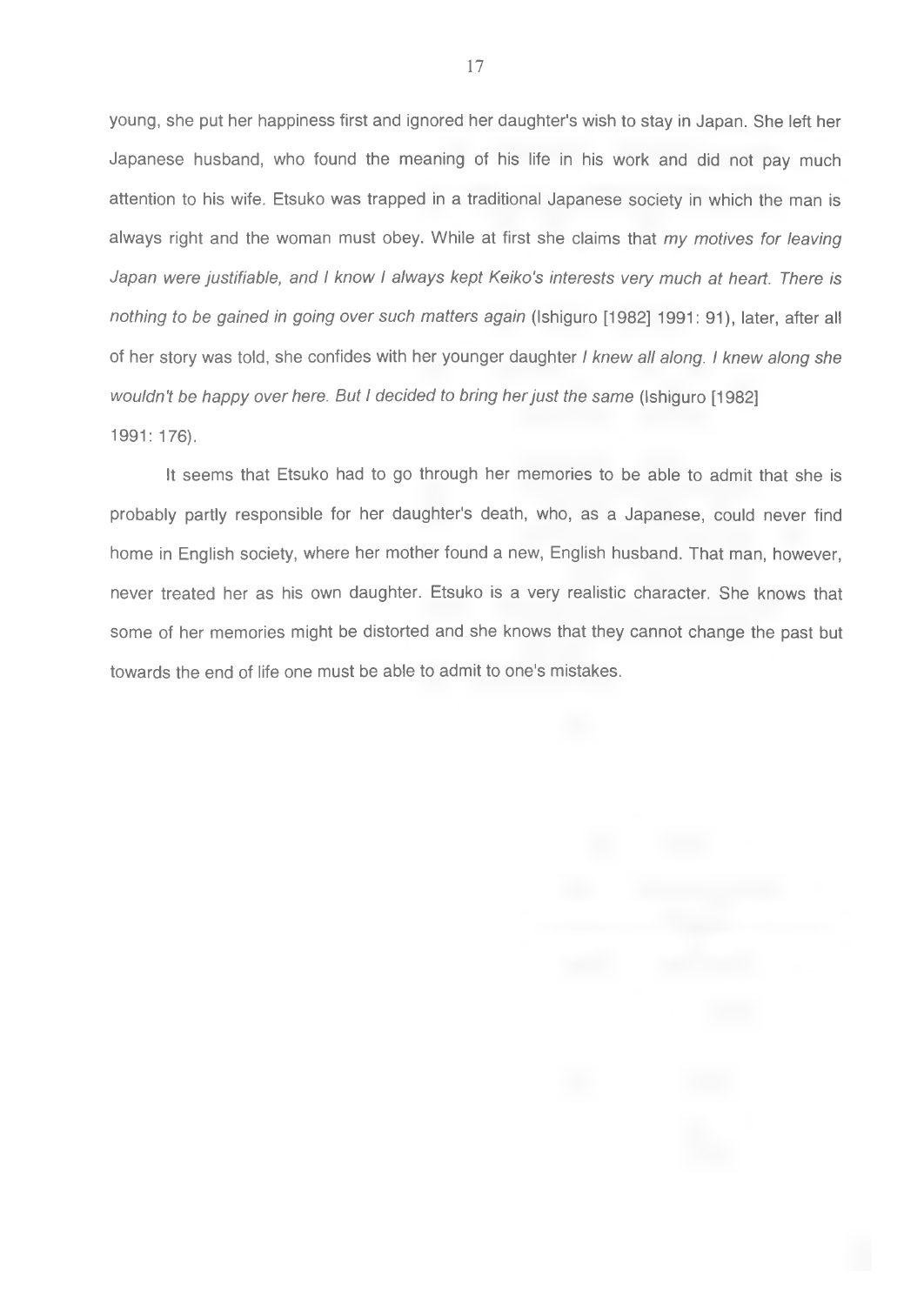#### **2. 2 The painful past**

**But I remember with some distinctness the eerie spell which seemed to bind the two of us as we stood there in the coming darkness looking towards that shape further down the bank. Then the spell broke and we both began to run.**

(Ishiguro [1982] 1991:41)

The narrator tells the story without any emotions. There are no tears and no doubts as to whether one should have done something in a different way. To realise how painful the past recalled really is, the reader needs to read between the lines and understand what game the author intends to play from the very beginning. There are enough reasons to believe that the time of life, that the woman is remembering, was not a happy one. Etsuko is not only living with a slightly despotic man, but she must also face the losses that the war brought. She sees the results of the war around her every day as the landscape is affected by bombs. She also talks about *"misgivings about motherhood"* (p. 94), which gives an impression that she is not sure about giving birth to a child at that time.

And then there is her friend Sachiko. A single woman with a daughter who is the complete opposite of Etsuko. Unlike a decent Japanese woman she moves from place to place and has a relationship with an American called Frank. She has a choice to live at her uncle's but she opts for an unrelieable foreigner. Although this man does not treat her well, she is resolved to leave Japan and move to America with him. She is (accidentally?) troubled by similar qualms about life in Japan but unlike Etsuko, she decides to take her fate in her hands and do something to change it. She gives clear reasons for her decisions. Her daughter *could study painting at college and become an artist [...] Japan is no place for a girl. What can she look forward to here?* (Ishiguro [1982] 1991: 170) and she also confides her excitement about leaving Japan to Etsuko. *You have no idea, Etsuko, how relieved I'll be to leave this place.* (Ishiguro [1982] 1991: 164). Satchiko's daughter Mariko does not see it that way, though. She hates Frank and the idea of moving. During the last encounter of Etsuko and Mariko, Etsuko persuades Mariko to accept that moving is good for **us** (i.e. she includes herself in the process of moving): *"In any case," I went on,"if you don't like it over there we can always come back."*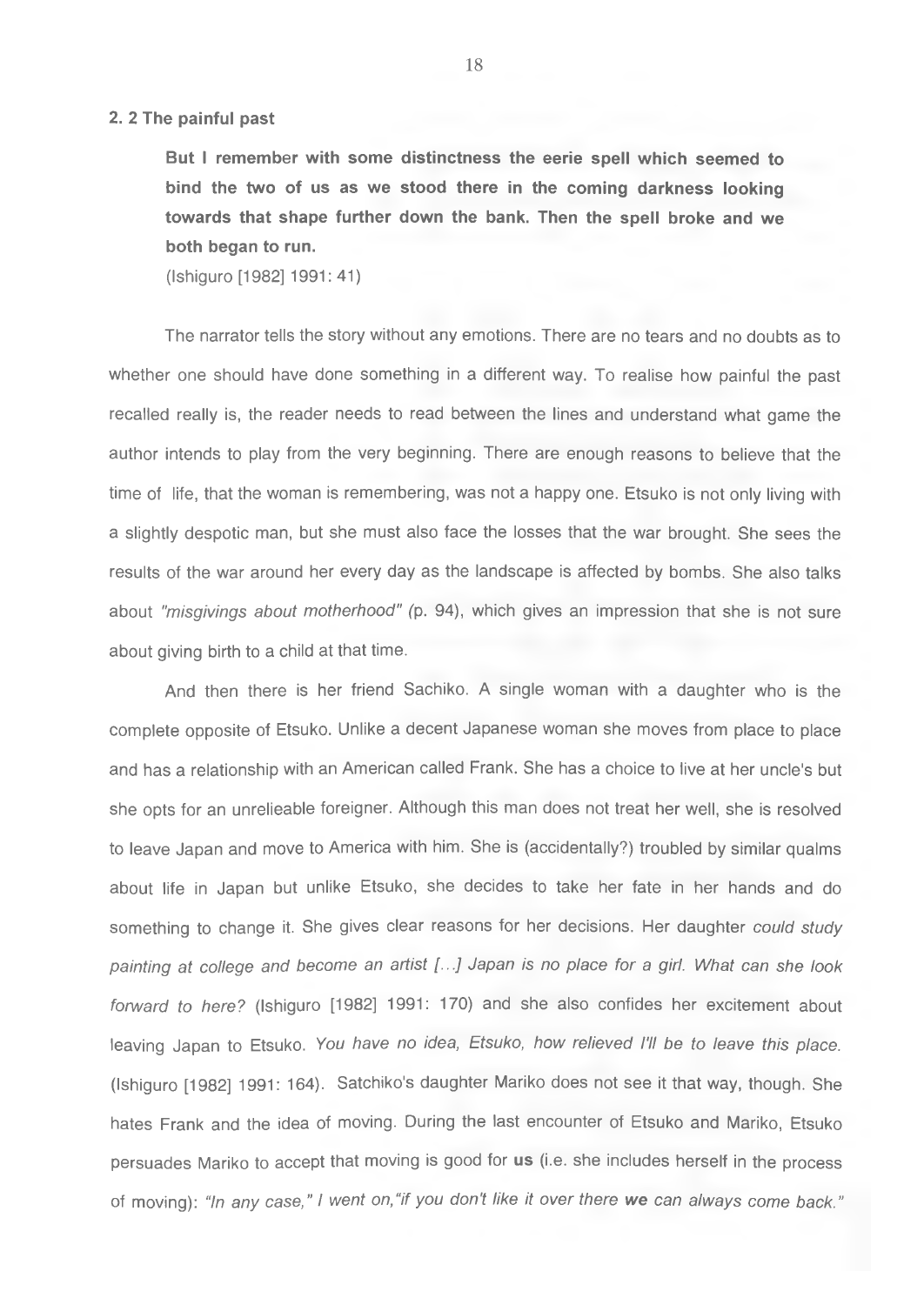(Ishiguro [1982] 1991: 173; emphasis added). Why does she suddenly change to the first person plural when it is not her who is moving? When the narration finally returns to England Etsuko remembers a day out with Keiko which resembles a similar day that had been described before. However, Keiko is not mentioned the first time the outing is recalled. It is a trip that Etsuko goes on with her friend and her daughter Mariko. Although the novel ends on a rather unresolved and gloomy note, the last memory Etsuko has is a happy one:

"That's a view of the harbour in Nagasaki. This morning 1 was remembering the time we went there once, on a day-trip. Those hills over the harbour are very beautiful" [...] "What was so special about it?" said Niki [...] "Oh, there was nothing special about it. I was just remembering it, that's all. Keiko was very happy that day. [...] It's just a happy memory, that's all.

(Ishiguro [1982] 1991: 182)

As we know that Etsuko is living in England at the time of narration and her older daughter committed suicide by hanging herself because she did not get used to England and her new English father, we can assume that Sachiko is actually another self or version of Etsuko at the time she made the crucial decision about moving. The two women are pictured as complete opposites, which suggests that Etsuko constructs herself in her memories as she thinks she should have acted, as an obedient woman who stays in the country where she belongs, married to a Japanese man. Sachiko, on the contrary, is probably a more real portrait of Etsuko at that time, a woman who goes against conventions and does not favour the happiness of her child over her own. Later Etsuko does not deliver her promise that they would come back if life in England turned a disaster and that, consequently, leads to her daughter's suicide.

Ageing Etsuko does not need to be verbally emotional about her past. Ishiguro has intricate ways of showing that the past might sometimes be too excrutiating. His main character builds another version of herself to face the past and this speaks for all emotional turmoil inside of her better than words. Although Etsuko does not say which one of the selves made the better choice, it is obvious, that it is a great burden to her. Throughout her recollections she is haunted by chilling sights. A dead woman, who can only be visible to Mariko, is probably the most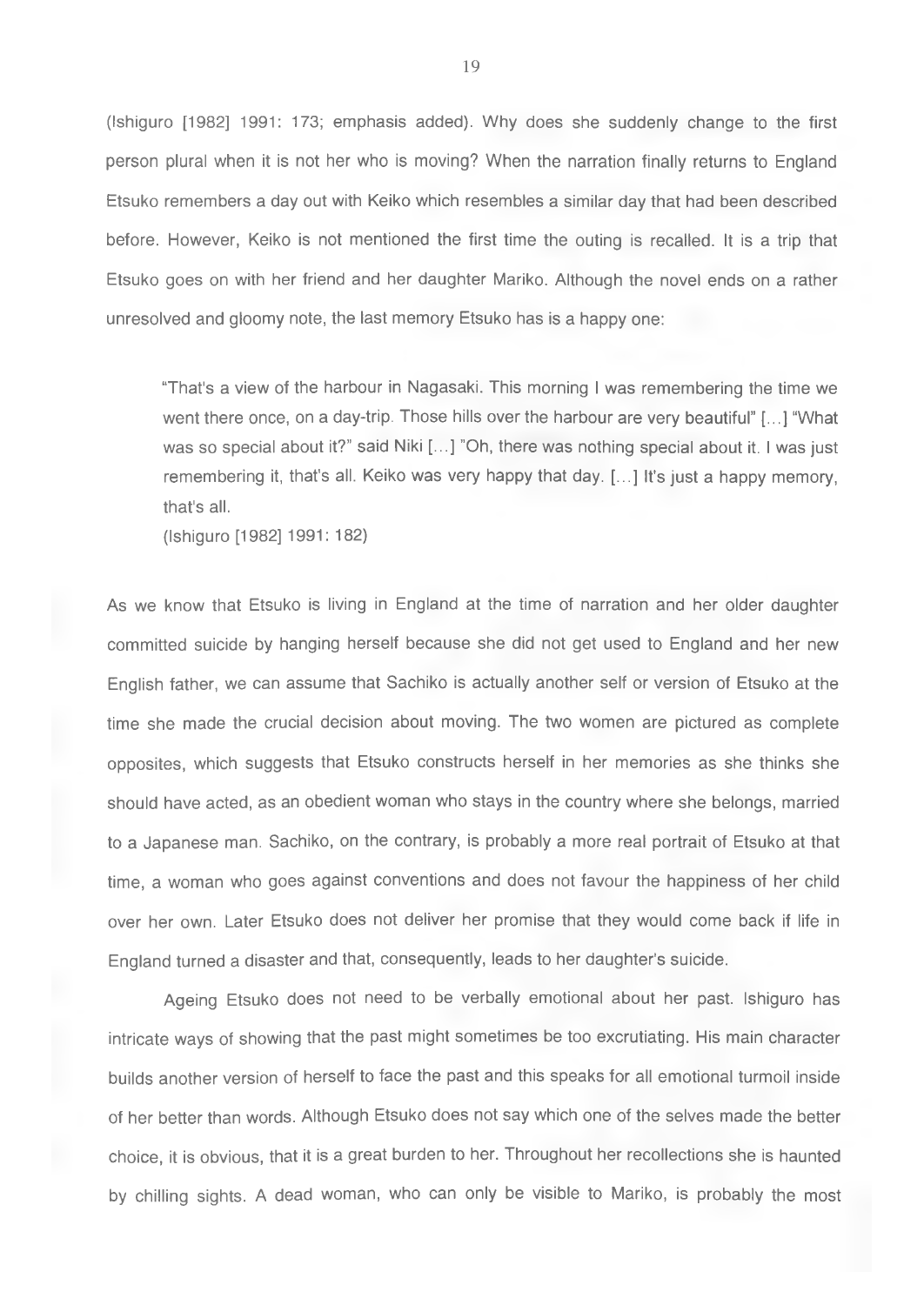frightening one. She beckons to Mariko and wants to take her to the other bank of the river- a metaphor which clearly stands for death.

As I mentioned before, Ishiguro does not tell anything about how the narrator feels exactly about her past. Nevertheless, the nightmarish visions can be interpreted as the ghosts of the past that keep creeping up on her or even as the horror of a parent whose child killed herself. The woman beckoning to the child on the other shore predicts the fate of a girl, who can see her at that time, but her mother counts it among one of the girl's fantasies. It is only many years later, after the suicide, when Etsuko realises that the woman embodied the result of her choice and that it was exactly at that point when her daughter's fate was sealed.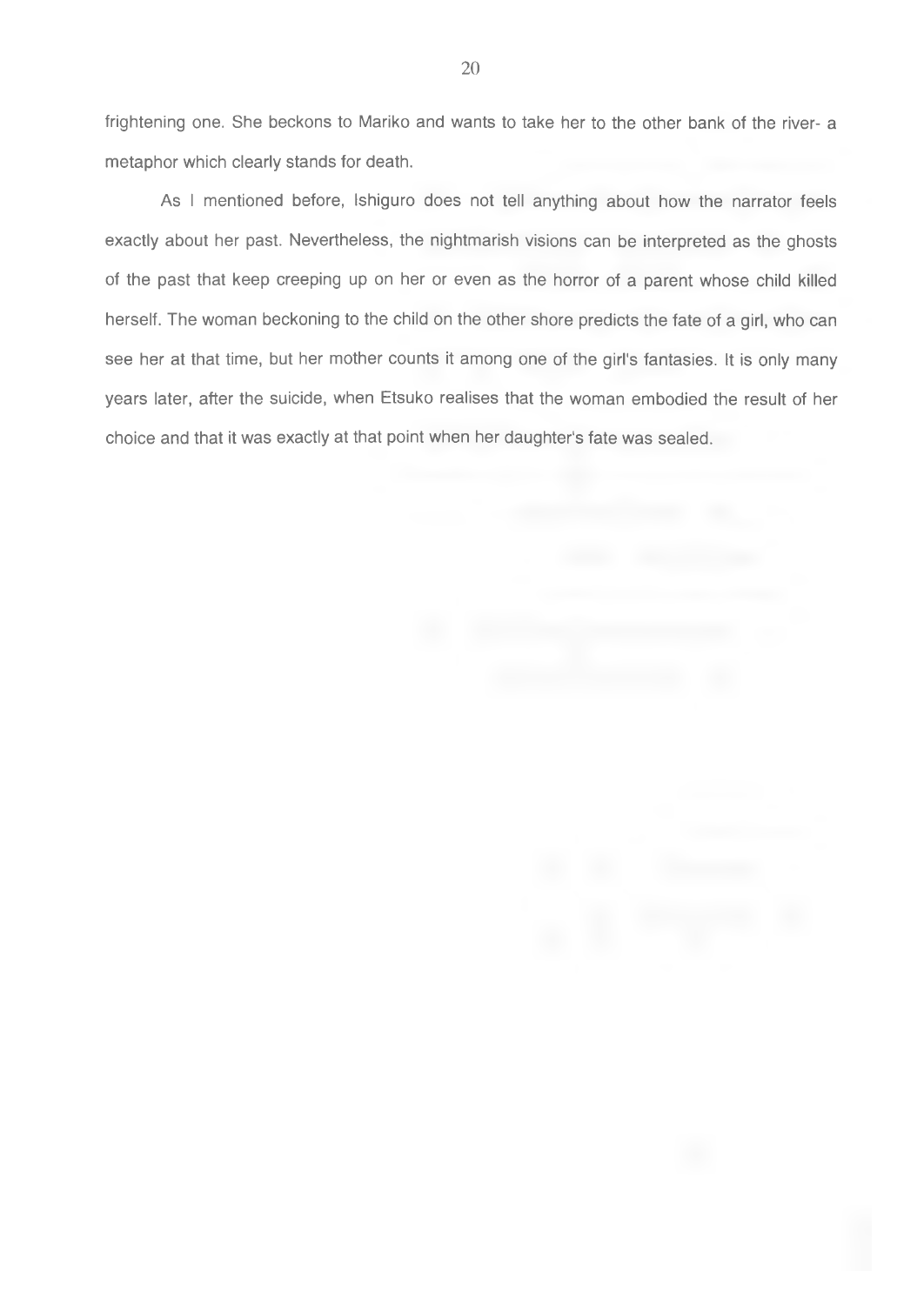#### <span id="page-20-0"></span>**3. An Artist of the Floating World**

The plotline of *An Artist of the Floating World* is true to its title. It floats gently and peacefully and it is only in the frequent flashbacks when we sense that the undisturbed surface ripples under the weight of memories. Both history and the past in contrast with the present help Ishiguro create the suspense in the novel. It is a very subtle, yet exciting pondering on the winners and losers of history and the moral ramifications each war inevitably brings. It also deals with how an individual's life finds its anchor in the past which in the end will show how firmly it holds the ship.

History and the past do not only serve as objects of the study. They are not only phenomena which Ishiguro is clearly fascinated by, they also set the pace of the novel and provide its landmarks. Typically for Ishiguro, the present does not push the plot forward, it is the past in which the story unfolds and only by the careful combination of the hints dropped both in the past and present the plot can be generated. In the novel the past is very complex and it sometimes mingles with the present. Although Ishiguro leads his heroes down the path of their memories in a very crafty and complex way, it is always obvious that both time levels (i.e. the past and the present) stand for clearly defined eras. The time before the war is a happy one. It is a place where many characters of the novel are drawn in their nostalgic moments. The present represents the opposite pole. It is the post-war Japan in which the dilapidating buildings of the pleasure district stand as a symbol of a country which is trying to deal with its past. The country must get rid of its pre-war decaying buildings in order to move on. And while the country is on the crossroads, an ageing painter Ono must come to terms with his pre-war decisions which still cast an enormous shadow not only over his name but also over his family.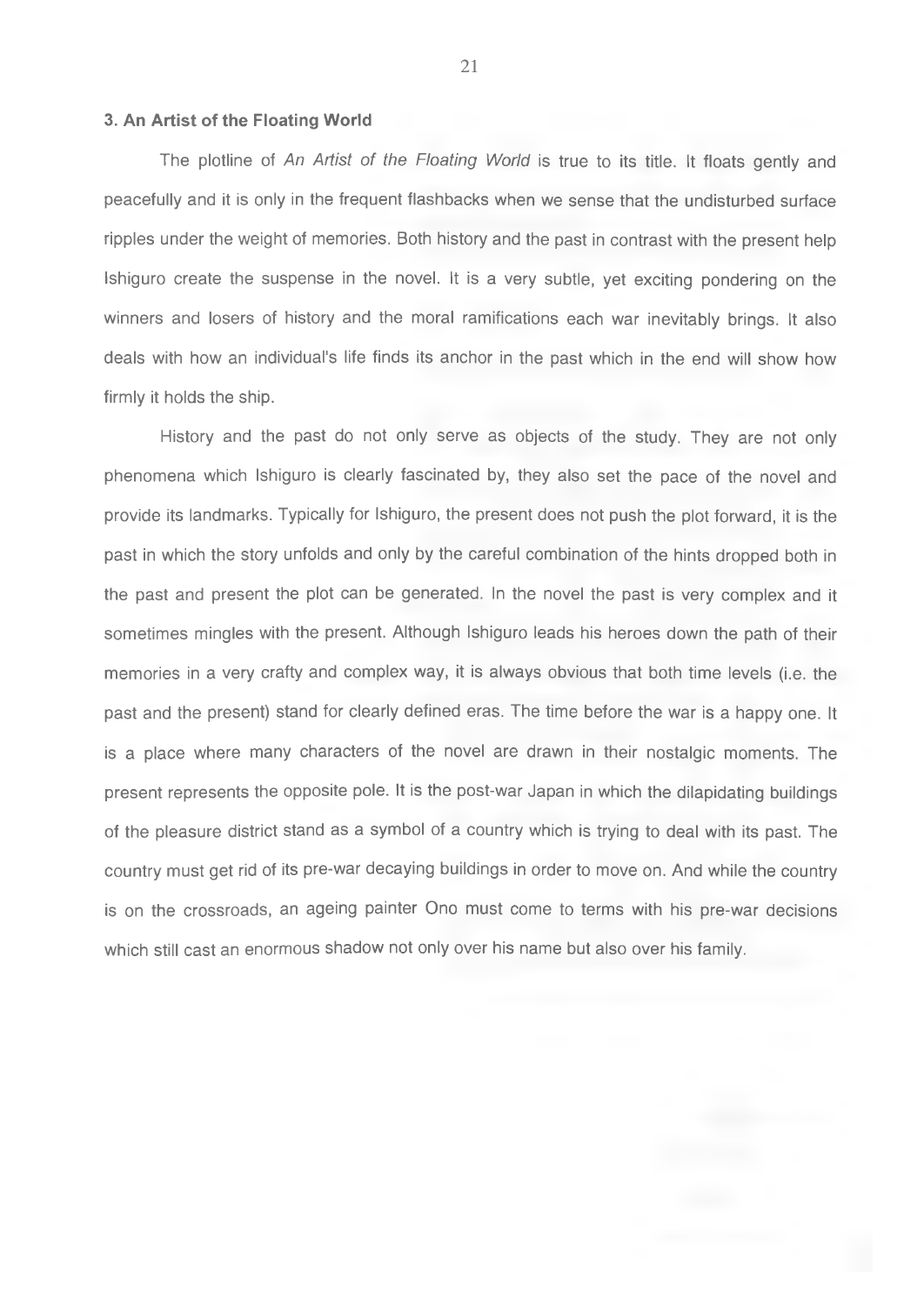**3.1 What is the floating world?**

**Of course, at times, when I remember those brightly-lit bars and all those people gathered beneath the lamps, laughing a little more boisterously perhaps than those young men yesterday, but with much the same goodheartedness, I feel a certain nostalgia for the past and the district as it used to be.**

(Ishiguro 1986; 206)

The key to a novel may sometimes lie with its title. In order to understand how Ishiguro grasps the concept of history and the past, we need to understand the idea of the floating world.

The narrator Masuji Ono spent his apprentice days in the house of a master painter whose only concern was to paint the floating world. It existed in the pleasure quarters at night when one could become, just for a moment, anybody they ever wished to be. The floating world was not only the physical world existing in the pre-war Japan, but it was, above all, the world of dreams of one's life and ideals one held about themselves.

But then sometimes we used to drink and enjoy ourselves with the women of the pleasure quarters, and Gisaburo would become happy. Those women would tell him all the things he wanted to hear, and for the night anyway, he would be able to believe them. Once the morning came, of course, he was too intelligent a man to go on believing such things. But Gisaburo didn't value those nights any the less for that. The best things, he always used to say, are put together of a night and vanish with the morning. What people call the floating world, Ono, was a world Gisaburo knew how to value. (Ishiguro 1986: 149-150)

As the quoation above shows, it was a construct that people made, yet not a single one of them could believe it really existed. In the end everyone, appreciating the fragile beauty of that world, had to own up to the fact that they had been living under an illusion, which was created by seeing themselves in the most favourable light and listening to those who reinforced these ideas.

Ono disassociated himself from that school and made paintings with clear patriotic messages that would spur Japan's militarism in the World War 11. He was convinced that art should serve the needs of the country and society, it should have a purpose of raising an awareness of problems that need to be tackled. While his master would produce a rather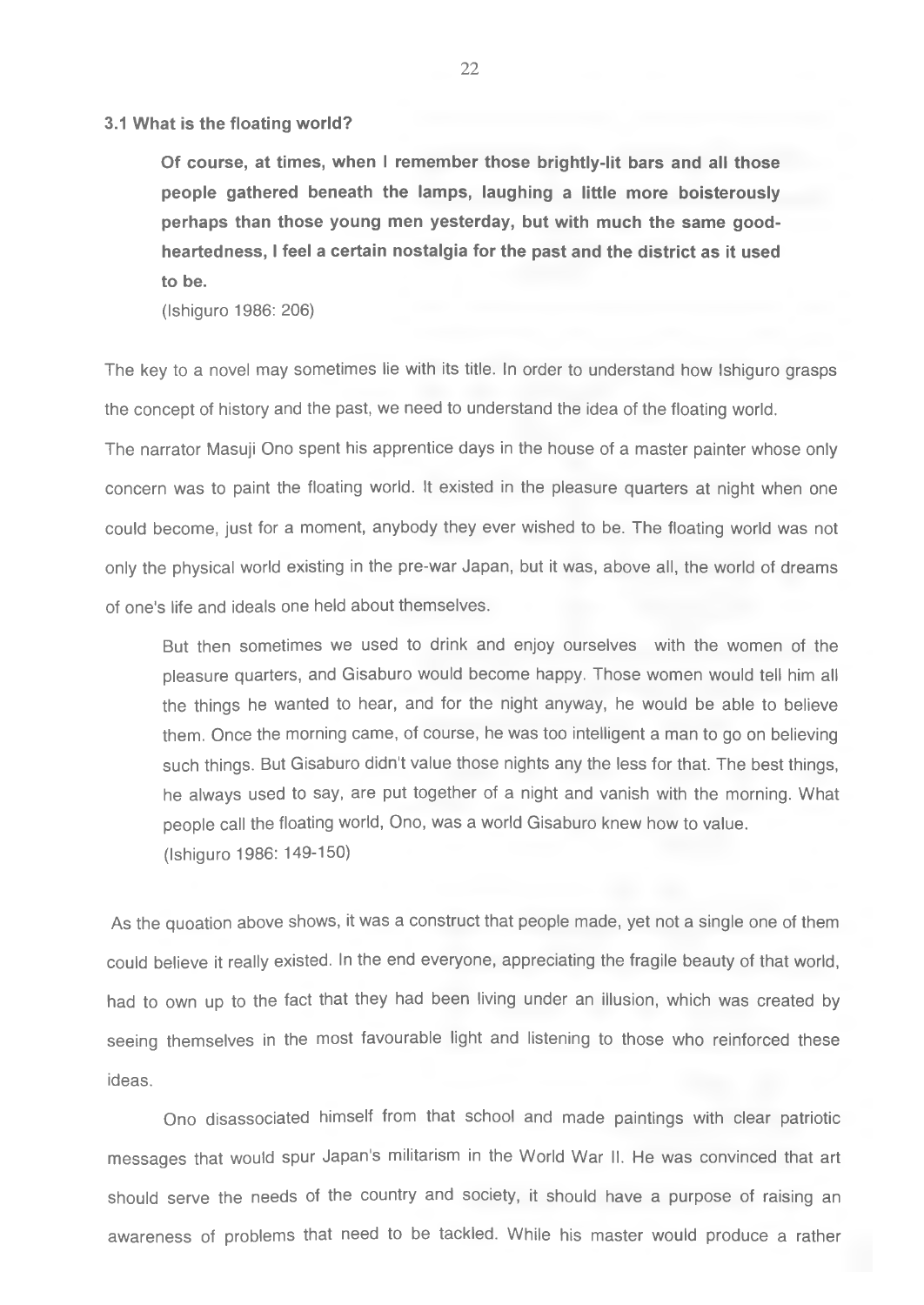impressionist paintings, where no clear outlines would be marked and lights of the pleasure quarter would flutter in the night breeze, Ono refused this style and did what he considered best for his country in difficult times. This can be well demonstrated by Ono's description of a painting he made:

And these faces, I need not remind you, resembled those of three prominent politicians. For the lower, more dominant image, the three poverty-stricken boys had become sternfaced soldiers: two of them held bayoneted rifles, flanking an officer who held out his sword, pointing the way forward, west towards Asia. Behind them there was no longer a backdrop of poverty; simply the military flag of the rising sun. (Ishiguro 1986: 169)

In the context of the novel we can understand the floating world as a metaphor for views one holds about themselves and the narratives through which one constructs their identity. It is a picture that changes in time. It is not fixed and therefore it resembles a floating image. Its outlines are not clear and the way one sees it are very subjective. The floating world is also the way a school of painters to which Ono belonged saw the world around them, as an everchanging image. Having refused the style before the war, Ono, paradoxically, later becomes an artist of that floating world. The world of illusions that one believes in so that they can paint a better picture of themselves. He shows his mastery by his reminiscing on his life which is by no means an objective account. Ono himself admits that he may not remember a particular event correctly. *To be fair, it is possible she did not say anything quite so unpleasant. Indeed, it is possible I misinterpreted entirely what she actually said* (Ishiguro 1986: 158).

Therefore, we are left with an impression of his floating world, his floating life. If we cannot believe that his accounts are true to how events really happened, and the phrase 'misinterpreted entirely' is self-evident, it means that the story loses its credibility and the narrator might be at any point of his life accused of self-deception. It is odd to believe that anyone would want to present themselves as inconsistent in what they recall. The narrator seems to acknowledge the fact that his accounts are constatly changing and admits to it. It is, however, beyond our power to discern what is a true account and what could rather be classified as wishful thinking. The narrator leaves us with no clear outlines to his life. The only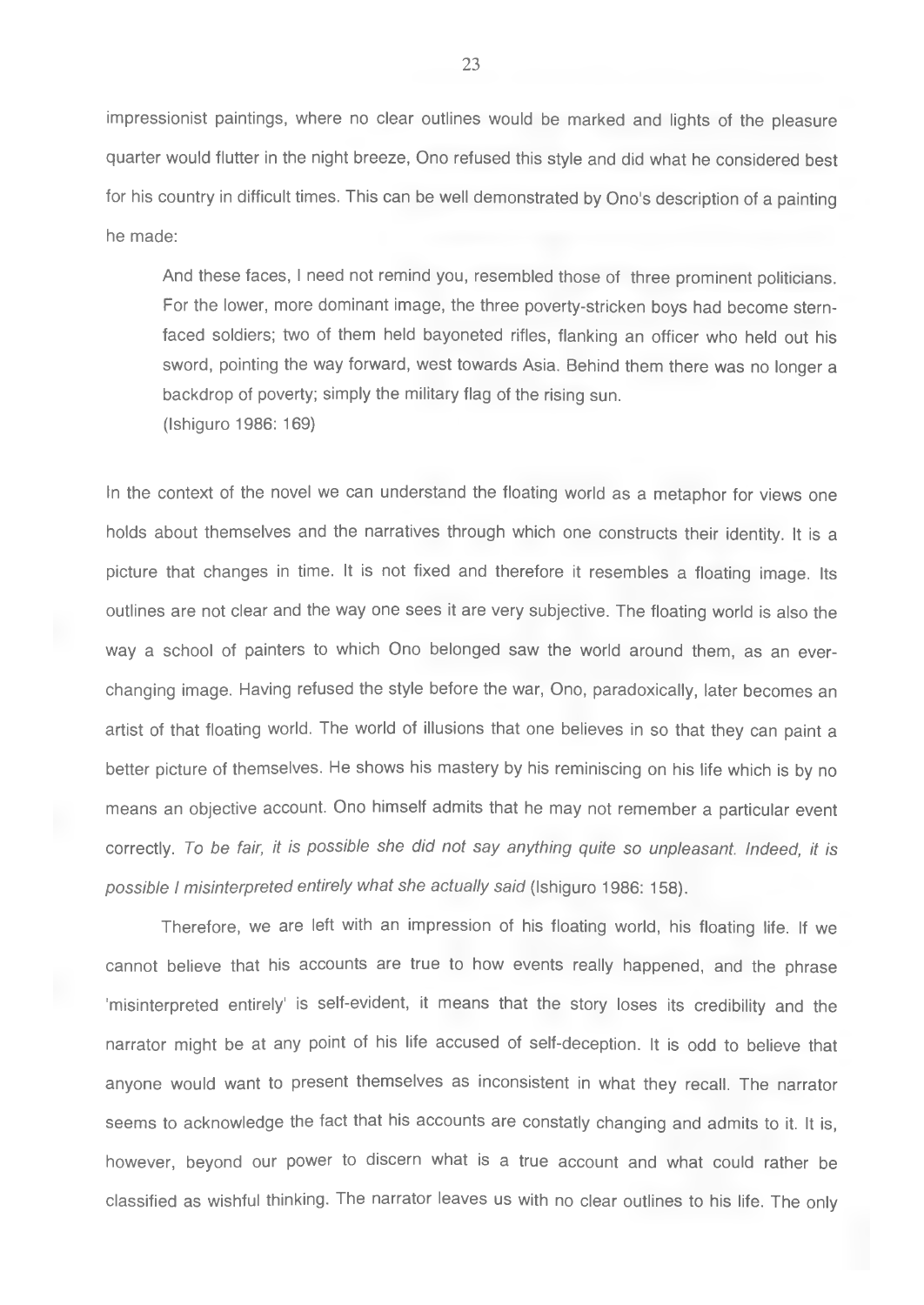way of understanding more about his past is to rely on Ono's harking back on memories of what he did some years before. But why are memories so important to the artist that he spends most of his life as a pensioner back in the past? Why would anyone wish to remember the days which were not particularly pleasant with such an obsession? What usually happens is that we tend to forget the bad memories. Bringing them back to life equals to bringing back the negative emotions that surrounded them. In the case of the painter, memories are not meant to hurt but to heal his troubled conscience.

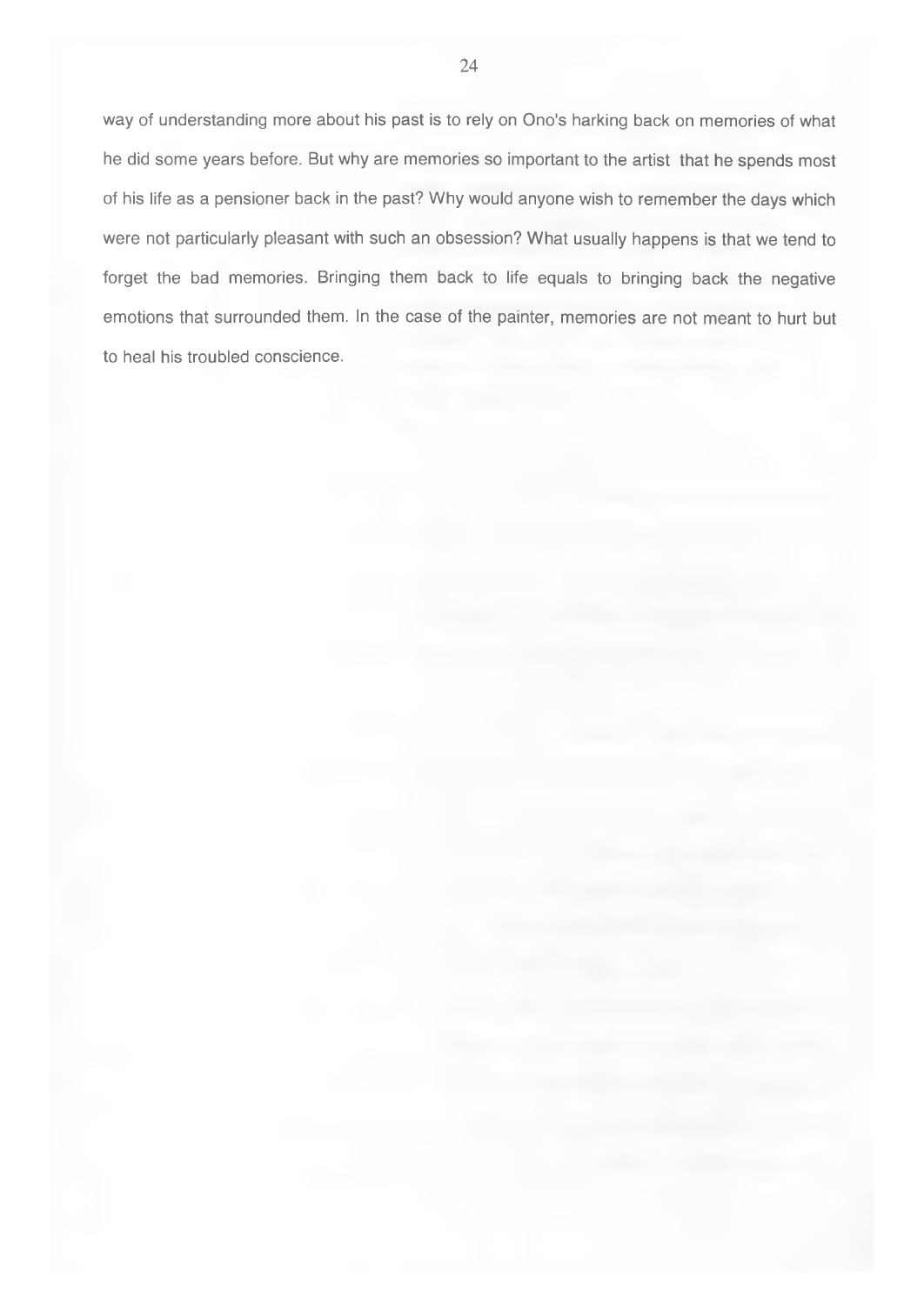#### **3. 2 Mea Culpa**

**Japan's ostrich-like attitude towards its own past has left it with feet of clay. It seems uncomprehending towards the huge resentments that animate not only the Chinese, but also the Koreans, Filipinos and many others. Indeed, it appears almost nonplussed by the latest protests, a sentiment reflected in Koizumi's statement yesterday, which merely represented a repetition of previous utterances. It would not be difficult - in theory at least - for Japan to disarm its critics by a sincere display of remorse, by a willingness to engage in open bilateral investigations of the past, in a heartfelt rather than grudging mea culpa.**

(Jacques, Guardian 23 April 2005)

When someone dies, their family bury them and goes through a painful but necessary process of saying goodbye. When one ends a relationship, one cuts all links with their expartner and also goes through a similarly painful process. This is a closure which enables us to deal with our loss. It does not mean that we forget. On the contrary, the people who were once with us will always be our part and they will always be one of the reasons why we are who we are.

It seems that our own past needs closures, too. Although it can never be escaped completely, the way forward means having admitted what was done and being able to understand why it happened and what changes it brought about. As Lowenthal points out, *completion also makes the past comprehensible; we see things more clearly when their consequences have emerged. To be sure, the past has new consequences for each successive generation; we are forever reinterpreting it* (Lowenthal [1985] 2006: 62). Recapitulating and reinterpreting is not a straightforward process and it is never really objective.

In a country's past what counts is the point of view presented by the lucky few who were granted the privilege to write books about history and who are being invited as experts to television studios. This is how history is made- by putting together pieces of evidence and narratives in order to make sense of the past. What constitutes an individual's view of their past is, above all, memories and also the opinions of the lucky few that tell us, rather categorically, how things were.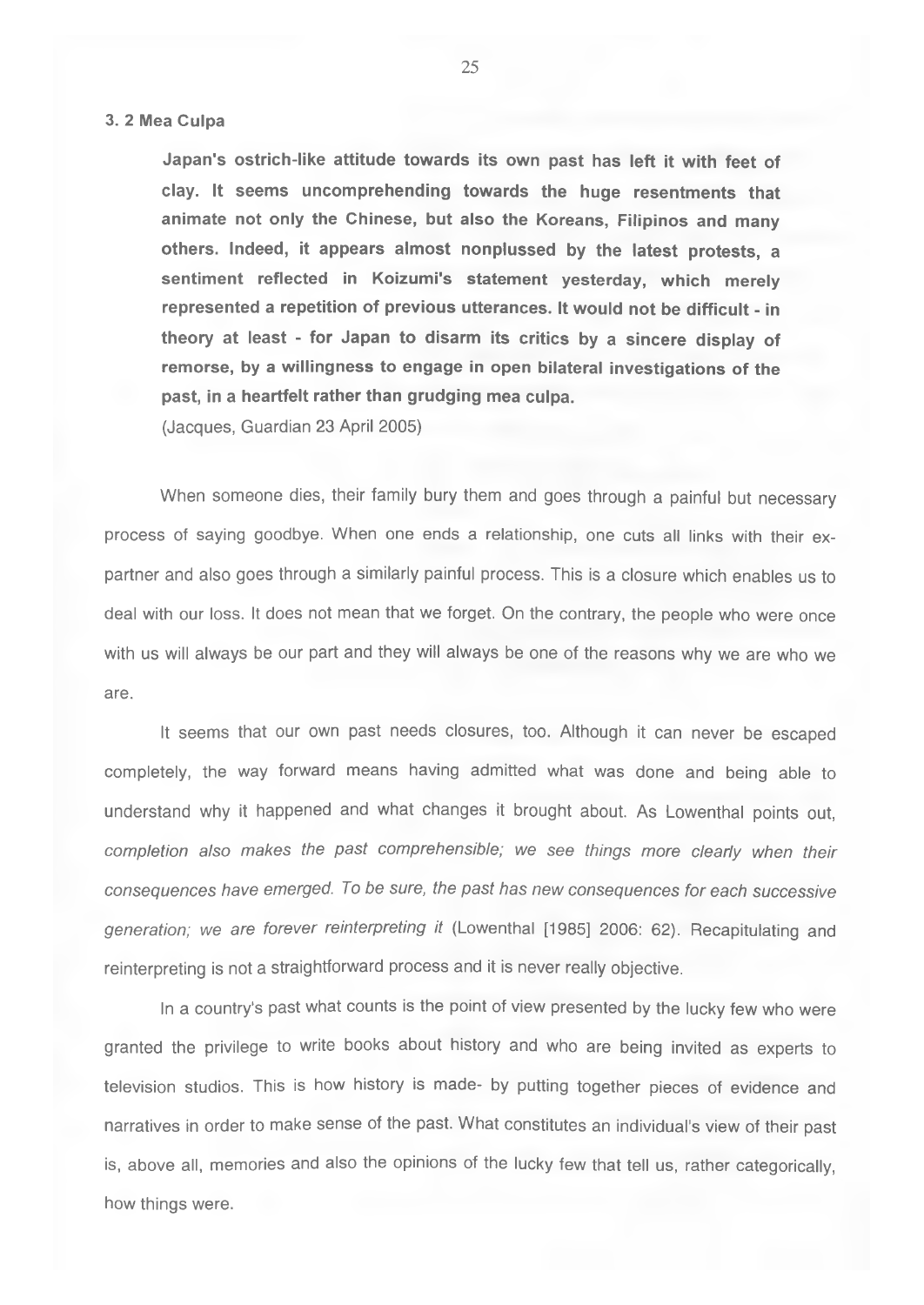Masuji Ono is an old man who believes that his family's life has been marred by his prowar attitude. His days are preoccupied with trying to understand whether his paintings were so powerful to feed Japan's militarism and if he has his share of responsibility for the *mistakes it* [Japan] *may have made in the past* (Ishiguro 1986: 206). Ono believes that his personality played an important role and so his whole family has been punished. He is convinced, for example, that his daughter remains unmarried because no family would want to be connected with her father's name. Whether this really is happening or not remains dubious. However, the painter believes so and he is on a quest to his past. Retelling his life story in pieces of memories and making subtle remarks about the war years serve him to outline how grave his mistakes were. The narration of his life story gives him a sense of purpose and, gradually, it enables him to reconcile with his past and potential mistakes.

Masuji Ono is not the only one sensitive individual who perceives his war deeds as a great burden, it concerns other characters, too and it seems that the theme of guilt and how to deal with it is not only the main theme of the novel but also of the whole post-war Japan. Not everyone reverts to a quiet pondération, though, as the artist notices:

The world seems to have gone mad. Every day there seems to be a report of someone else killing himself in apology. Tell me, Mr Miyake, don't you find it a great waste? After all, if your country is at war, you do all you can in support, there's no shame in that. What need is there to apologize by death? (Ishiguro 1986: 55)

What seems to be just a quiet quest of an old man turns out to be an issue of a big and developed country, which, as some may see it, is not resolved yet. What does it prove? How does literature reflect the real life that starts writing other stories when we close the book? The author seems to be trying to say that the past and history are present with a human being at every point of their life. It is a part of them not only because the past experience changes us as people, we grow as we go through life, but there is a number of issues of the past that are hard to get over. This is true not only for people but also for nations. Ishiguro also shows how personal history mingles with a history of the place where one lives. Masuji Ono did not choose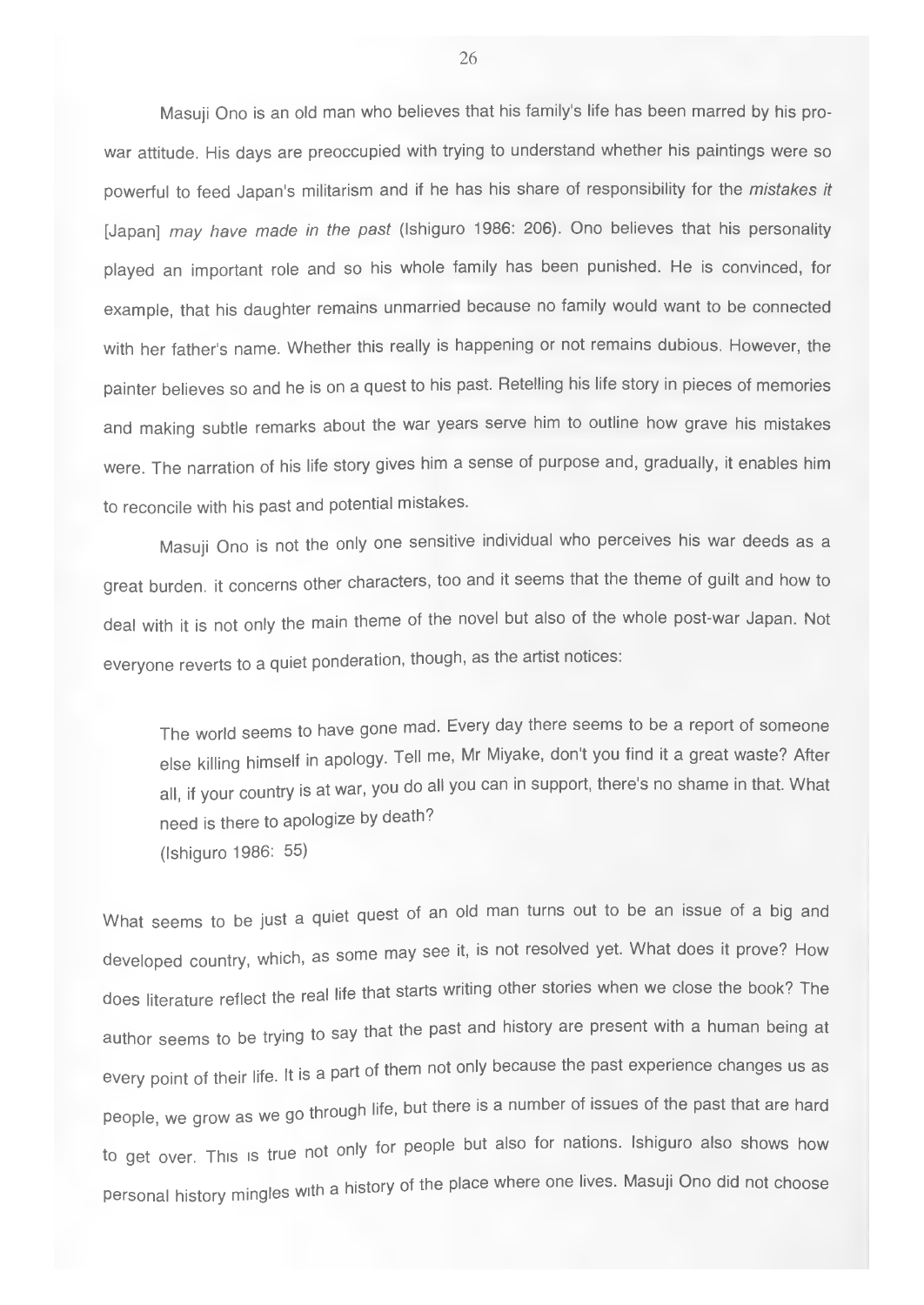to make such difficult decisions but he accepts his responsibility for them later. The course of history has its rules and any human being has often no other choice than to abide by them.

As was shown in the quotations above, this issue is not to be taken lightly. It is not only an individual who, so to say, must bear the grunt, but it is the whole nations dealing with the past events for years and years later. The process of getting over the mistakes of the past can take various shapes and forms. When it is too hard to say 'heartfelt rather than grudging mea culpa', or one does not want to take drastic actions such as suicide, one can also apply another strategy- to be oblivious to what happened and twist the past actions so that their weight is not so crushing. There is another novel of Kazuo Ishiguro that can tell us more about how the picture of our past can easily be distorted.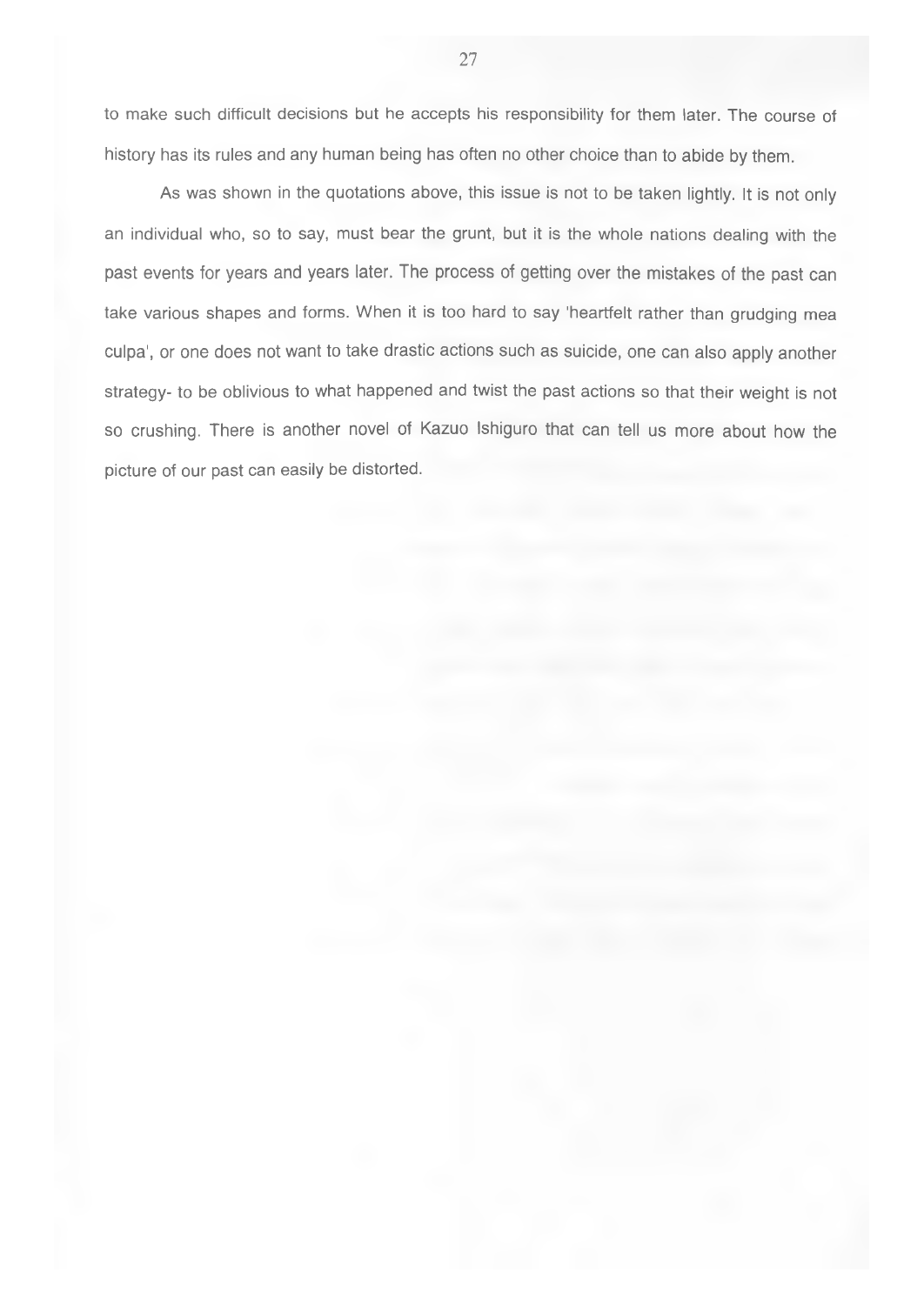#### **4. The Remains of the Day**

*The Remains of the Day* is the book that secured Kazuo Ishiguro a place in the sun or, to be in tune with our topic, after its publishing Ishiguro earned his place in history. Not only did the novel win the Booker Prize, it was also made into a successful film. The plot revolves around a butler whose heyday is long over and all he can do is to bring it back in his memories. It is not, however, a desperate attempt to run into the past because the present does not offer enough pleasure. The butler is well aware of what he is doing and he needs to do so in order to make sense of his life.

Memories are, as always, essential and it is through them that a number of issues are dealt with, even though they might not be addressed directly. The novel questions the role of an individual in great historic events and how the winners and the losers of history come to existence. It also studies the ways by which in retrospective people justify their mistakes and thus come to terms with them. These ways are never objective and what one thinks was happening can be strikingly different in other people's point of view. The novel tries to understand how a person changes over the time and when looking back on one's loyalties or opinions one can find them foolish. Other issues explored are human relationships, loneliness and missed opportunities, that painfully remind us that what is done cannot be undone. A strong sense of nostalgia runs through the novel as well. It is a nostalgia emerging between the two great eras that the butler was lucky or unlucky to experience. As he decides to go for a holiday just once in his lifetime, he finds himself unoccupied with other people's needs. And that is exactly the moment when one single memory triggers a story after a story underlined by the wondering about what would have happened if the course of one's life had taken a different route.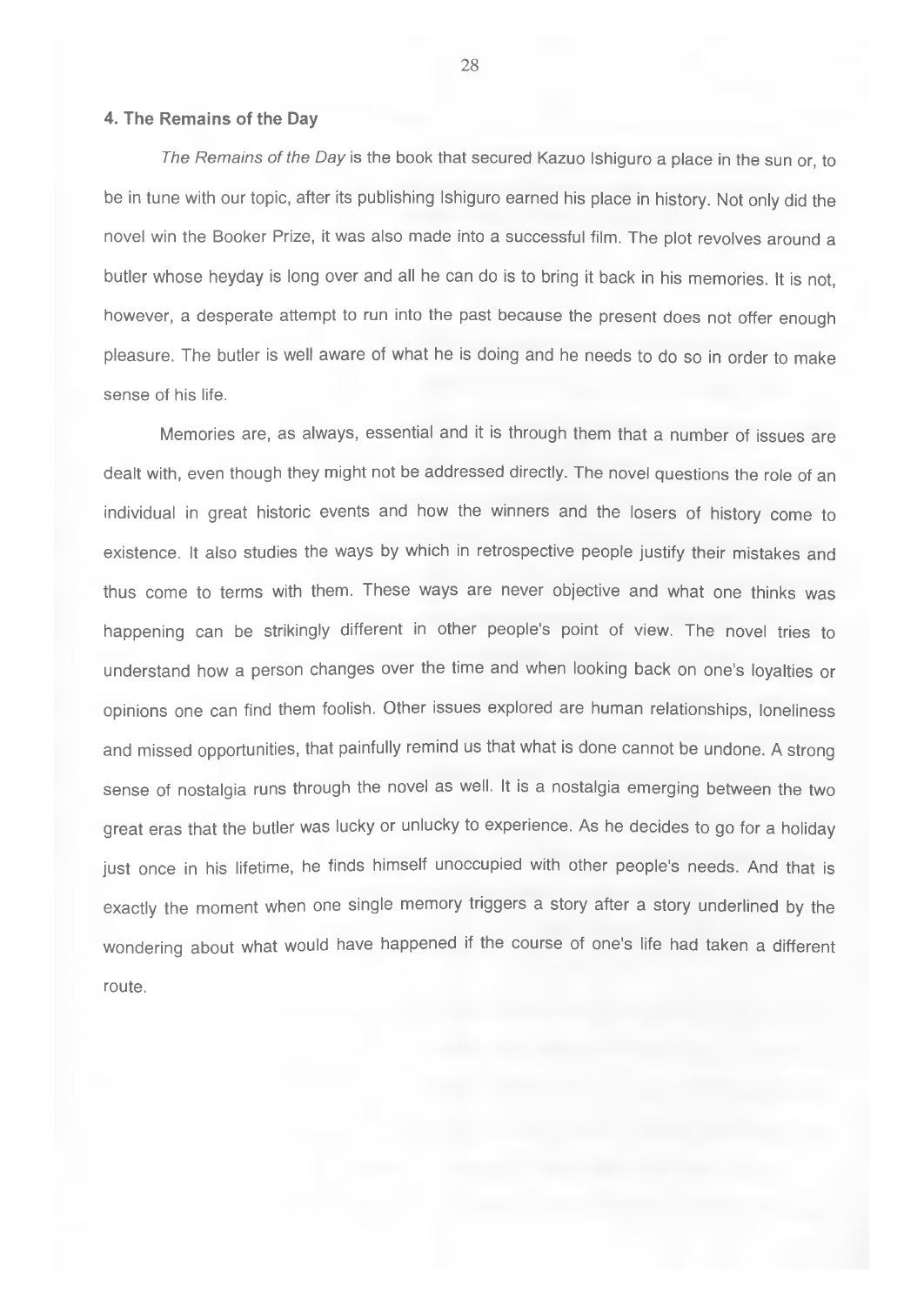#### **4.1 The great and the humble in history**

**It seems increasingly likely that I really will undertake the expedition that has been preoccupying my imagination now for some days. An expedition, I should say, which I will undertake alone, in the comfort of Mr Farraday's Ford.**

(Ishiguro [1989] 1999; 3)

In 1956 a butler called Stevens starts an unusual journey in which he plans to travel around England and see the beautiful sights that he has up to then only read about. The physical journey is, however, not the one that we should be interested in. Although the butler really does undertake an expedition, it is down the path of his memory.

Just as the journey can be understood metaphorically, so can be the Darlington Hall where Stevens spent all his life, serving Lord Darlington and coming to a contact with people who believed that they were taking part in some of the most crucial events of the twentieth century. The Darlington Hall, which is in 1956 owned by an American, shares the same fate as the British Empire. World War II is over and the Empire is beyond its days of glory because it had by then stopped 'ruling the waves'. The United States are, on the contrary, starting their journey on which they become one of the most powerful countries of the world. Darlington Hall can no more accommodate those distinguished gentlemen who, just like its previous owner, devoted their life to making history, or trying at least to leave their indelible mark in it. The suspense of the novel arises at the point when their making of history is contrasted with an ordinary individual who humbly leaves those great affairs to those who, as he believes, have been predestined to do so. Instead he concentrates on finding his place in posterity by different means.

History is an ungrateful child, though. It needs to be made but one must be careful where their loyalties lie. Lord Darlington is an example of how history can make villains out of people who might have had the best intentions but they simply chose the wrong side of the barricade, or believed in what, after some time, proved to be wrong. When he confides with Stevens that *democracy is something for a bygone era* (Ishiguro [1989] 1999; 208) and calls for a firm leadership of one man, he actually believes that time is ripe for a change of regime and a new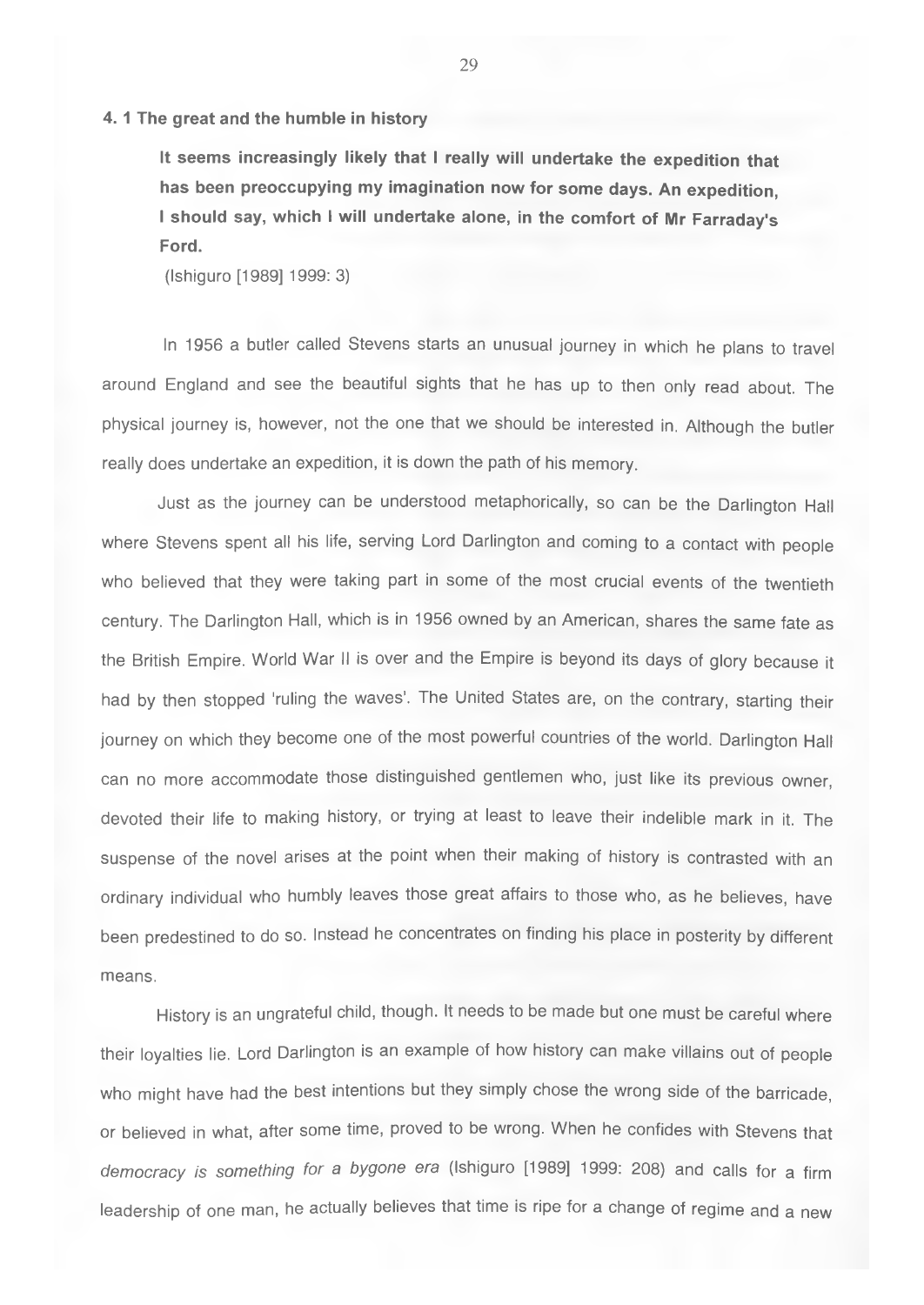approach for a new changing world. He is portrayed by Stevens as an idealistic member of aristocracy who does not realize that the time when aristocracy had a sole access to power is over. Although it used to make sense that only the members of the noble circles decided about the destiny of the country, democratized education enabled other social classes to be eligible leaders. The development of science, technologies and new theories made it impossible for a small group of privilidged men to have so much power in their hands. However, caught between two eras, having experienced the glorious Empire but also World War I, Lord Darlington has every right to make assumptions as to where his country should be going from that point in history. We, knowing about the outcome of such ideas, can say that it was foolish and tragic but at that time and in his position Nazi ideology seemed to offer one of the feasible alternatives. We have the advantage of a step back- what we know now differs from what one could see in the past, the then present. However, being on the losers' side in history means that one is denounced and condemned and Lord Darlington learnt about that too well.

The butler, on the other hand, does not aspire to take any side of the barricade because he is convinced that it is beyond his capacities.

The fact is, such great affairs will always be beyond the understanding of those such as you and me, and those of us who wish to make our mark must realize that we best do so by concentrating on what is within our realm; that is to say, by devoting our attention to providing the best possible service to those great gentlemen in whose hands the destiny of civilization truly lies.

(Ishiguro [1989] 1999: 209)

The outcome of such an attitude is by no means better than Lord Darlington's approach. Stevens realizes that his master's *life and work have turned out today to look, at best, a sad waste* (Ishiguro [1989] 1999: 211) but at least he was allowed to make his own mistakes. The butler must admit bitterly that although he believes no mistakes occured on his side, unlike his master, he did not even choose a path in his life. Towards the end of his professional life he feels like a pawn in a game whose result was never meant to lie in his hands.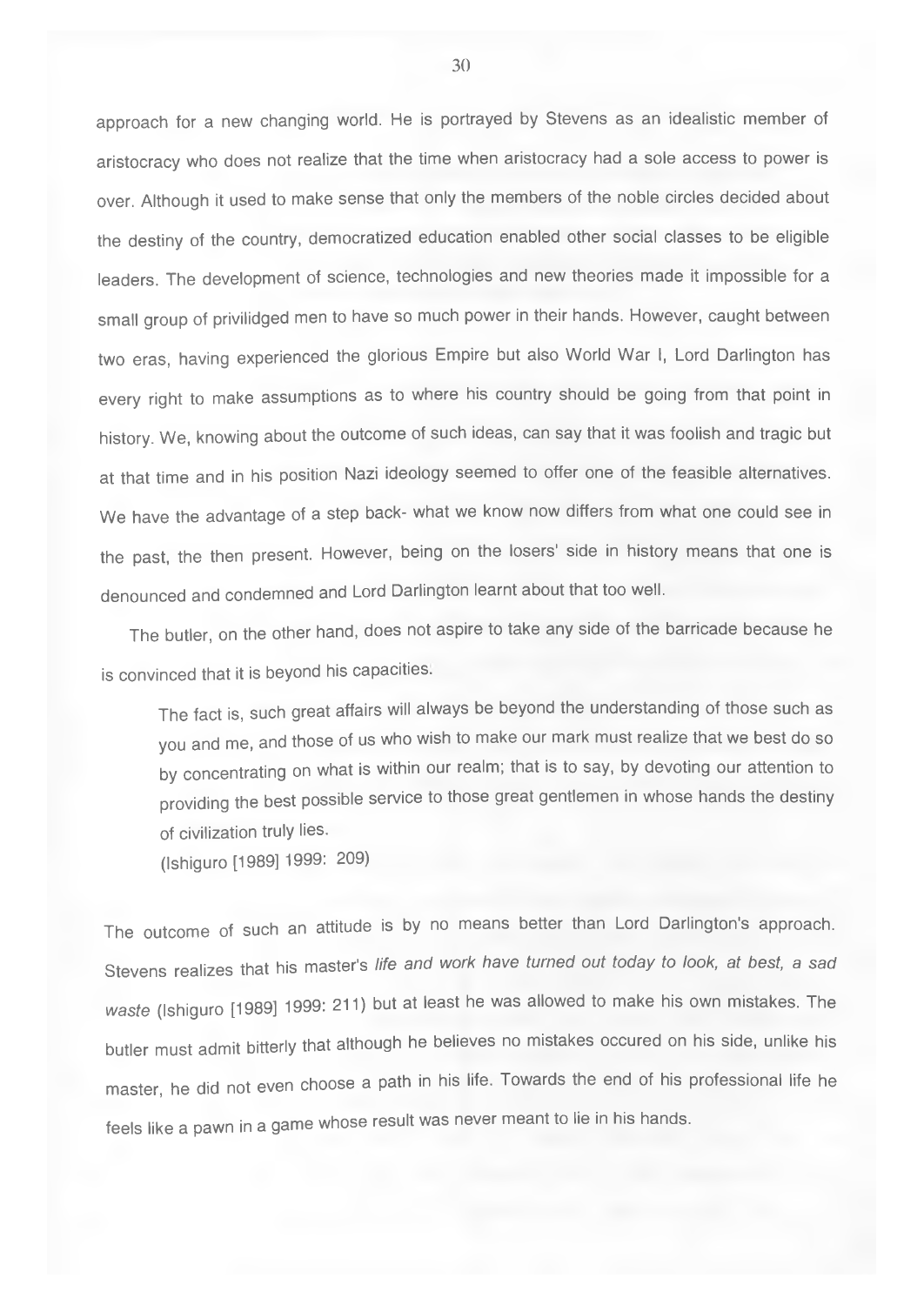# **4. 2 Searching for our own triumphs**

**And there across the hall, behind the very doors upon which my gaze was resting, within the very room where I had just executed my duties, the most powerful gentleman of Europe were conferring over the fate of our continent. Who would have doubt at that moment that I had indeed come as close to the great hub of things as any butler could wish?** (Ishiguro [1989] 1999: 238)

While Lord Darlington is working hard on making sure that his name will appear in history books, his butler is concerned with something of a smaller importance for the world, yet important enough for him to sacrifice his private life to it. One of the leitmotifs of the novel is the question of dignity. It is not only a quality of a human being but it also applies to English countryside which *knows of its own beauty, of its own greatness, and does not need to stiout it.* (Ishiguro [1989] 1999: 28) The United States and Great Britain are yet again presented as stark opposites. While *magnificent canyons and waterfalls, raggedly beautiful mountains* (Ishiguro [1989] 1999: 28) show their charm in a superficial way, the true beauty and dignity lie somewhere else. These qualities are also represented by Stevens' employers. Lord Darlington is a calm, self-possessed aristocrat. Mr Farraday, on the contrary, shows more energy. Stevens' inability to catch up with his American employer's sense of humour and bantering reveals the difference of two great countries.

How dignity can be achieved and whether it is possible is the question that baffles the butler. For him dignity lies in the ability to keep calm in every situation and refrain from showing inappropriate emotions. Similarly to the countryside lacking drama, emotions should not be exposed. By doing so one can rank himself next to other well-known and respected butlers in England. It might sound foolish or misguided but Steven's way of making history and searching for triumphs in his lifetime means coming as close as possible to the image of a dignified butler. And it is probably one of the most sensible ways of doing so when one sees himself as a mere pawn who cannot affect any serious affairs. The supreme showcase for his dignity is undoubtedly the night in 1923 when Lord Darlington hosts the most distinguished men of Europe to discuss the position of Germany after World War I. Stevens attends to the visitors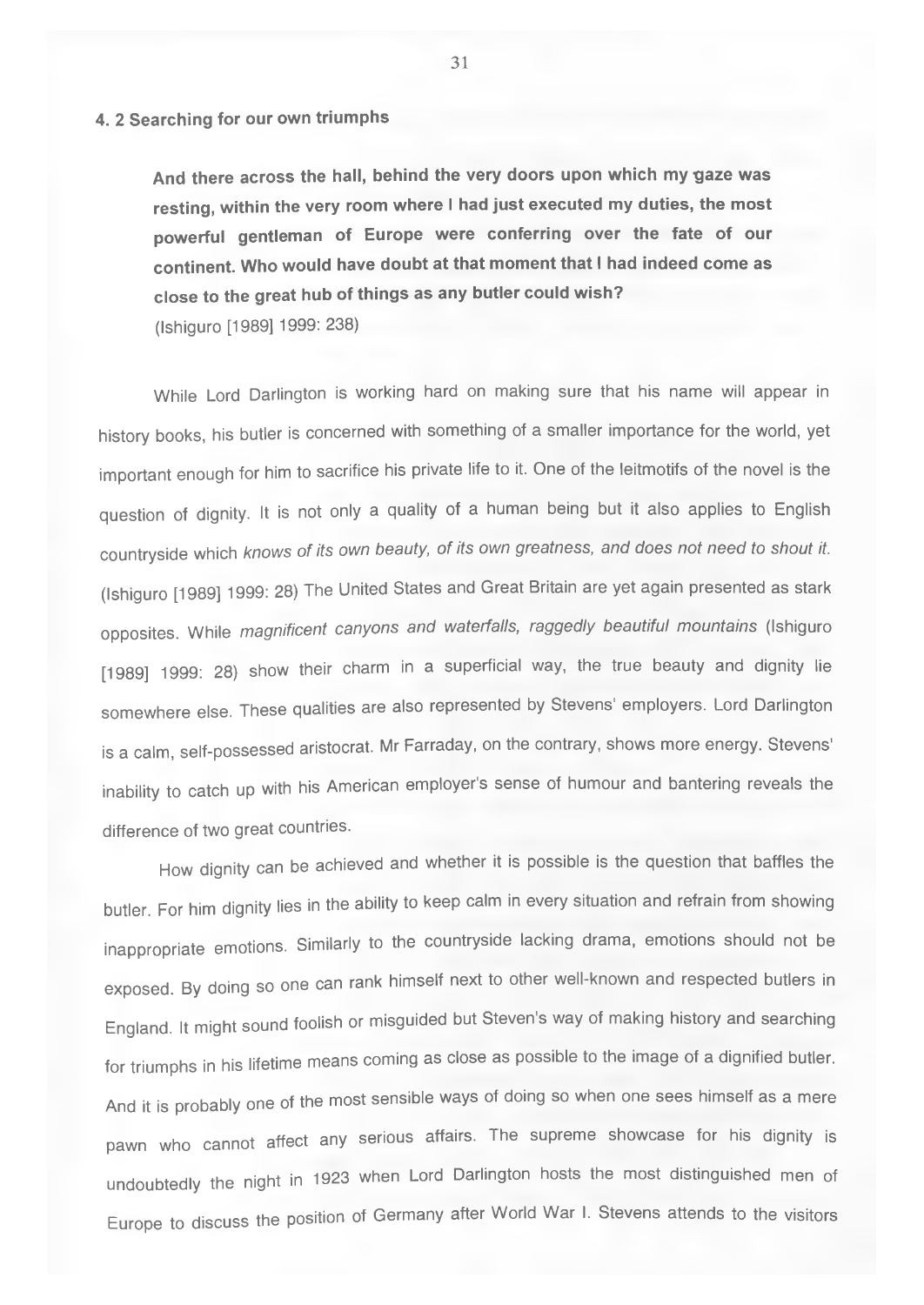although he knows that his father is dying in his room. In spite of the fact that his father passes away that night, he is pleased with how he handles the situation. As he shows a great deal of dignity, he is very proud of himself and remarks;

If you consider the pressures contingent on me that night, you may not think I delude myself unduly if I go so far as to suggest that I did perhaps display, in the face of everything, at least in some modest degree a 'dignity' worthy of someone like Mr Marshal [...] For all its sad associations, wherever I recall that evening today, I find I do so with a large sense of triumph.

(Ishiguro [1989] 1999; 115)

Triumphs, unfortunately, never come for free. They must be paid for and in the butler's case the price means living someone else's life because his opinions and emotions can never be shown. A proper butler is never caught off-guard. It also means that the moment his father is dying the butler is attending to the sore feet of a French politician and he also never manages to express his feelings for Mrs Kenton, who also works at Darlington Hall. Although he uses these examples to show how high professional standards he achieved, since emotions never prevailed over sense in such difficult situations, there is a tinge of sadness and nostalgia in his recollections. In the end he realizes that his life is only connected with his work. Once Lord Darlington is dead, there is not much in his life left he can take pride in.

Stevens is a man who devotes his life to performing his profession to the best of his abilities. Being a butler means being Mr Stevens. His whole existence and self-esteem is tied to his work and Darlington Hall. This is well illustrated by his uneasiness at the beginning of the trip. As soon as he does not recognize the countryside around him anymore, he feels a *slight sense of alarm- a sense aggravated by the feeling that I was perhaps not on the correct road at all* (Ishiguro [1989] 1999: 24). He feels out of his depth because he could only live his life directed by everyday routines and responsibilities. Above all, a reliable butler must express loyalty. It is important to realise how he understands the word loyalty. For him it is a complete submission to his employer who he chooses well. *This employer embodies all that I find noble and admirable. I will hereafter devote myself to serving him* (Ishiguro [1989] 1999: 210). Loyalty equals supressing one's own feelings and opinions. Once a butler fails in this respect.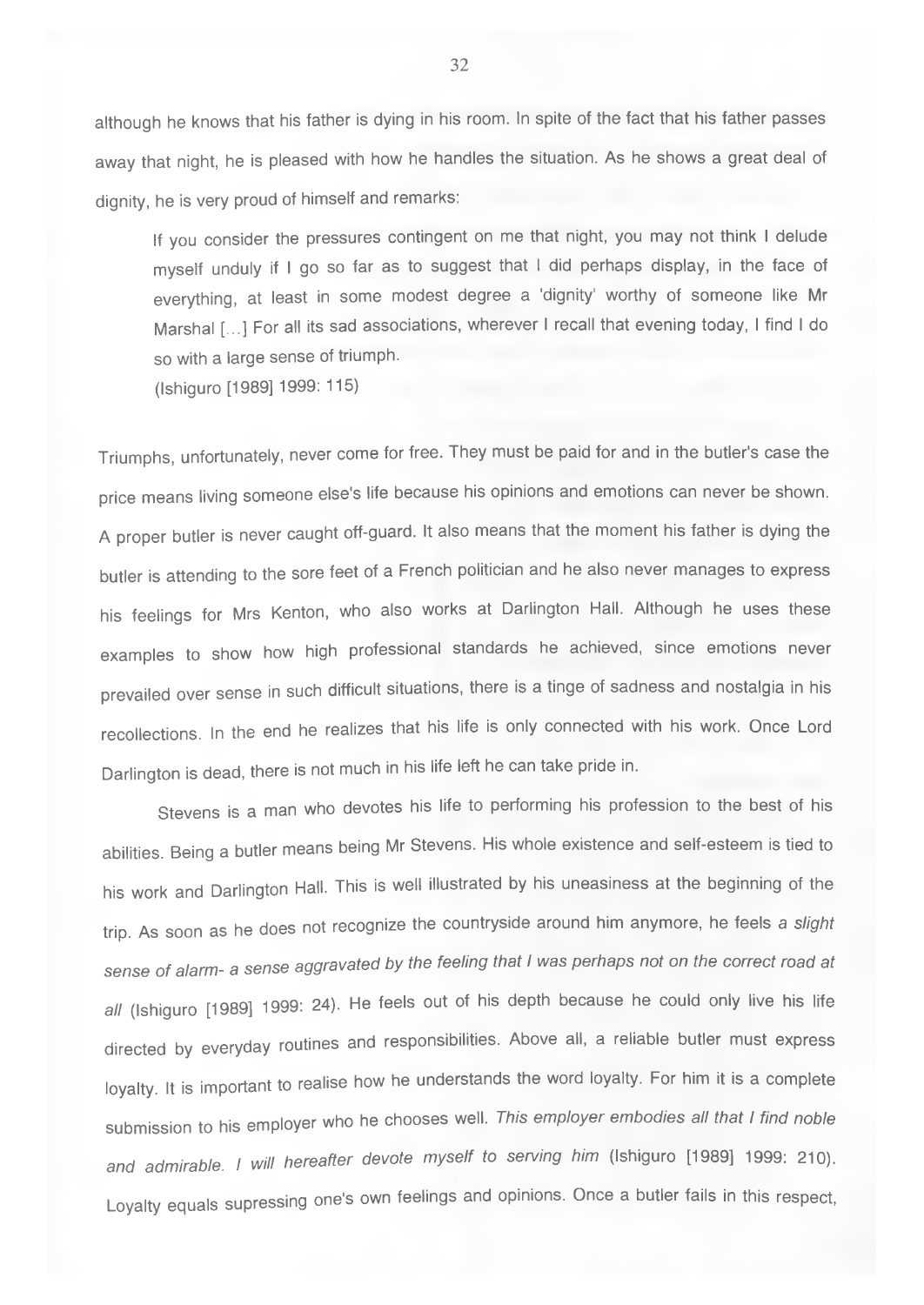he has no worth. And what would then be Mr Stevens if he were not a butler? Self-effacement of the butler is inevitable. He does not understand that loyalty has it boundaries and there are moments in life when making our own decisions and mistakes is well in place. Although it is more comfortable to let others define our position within a difficult historical period or in life as such, it might result in unfulfilled ambitions and dreams. Self-effacement of Stevens produces an empty person who is like a vessel waiting to be filled up by his master's view.

Apart from achieving dignity, Stevens also finds the purpose of his life in a belief that by serving someone with noble ideas, however misguided they turn out to be, means being a part of great affairs. *Indeed, you will appreciate that to have served his lordship at Darlington Hall during those years was to come as close to the hub of this world's wheel as one such as I could ever have dreamt* (Ishiguro [1989] 1999: 133). Stevens is challenged at one point whether he does not see what risks Lord Darlington is taking by associating himself with the rising Nazis. His reply resembles a set of learnt phrases. *I cannot see that his lordship is doing anything other than that which is highest and noblest. He is doing what he can, after all, to ensure that peace will continue to prevail in Europe* (Ishiguro [1989] 1999: 236). This seems to suggest that he does not dare to question his master's actions as he has an unshakable belief in him.

The humble searching for their own triumphs are not averse to staying in the light of the great and enjoying the glow. As it turns out later, though, as long as the place stays warm, everything is perfectly all right. When it grows cold, the place is not as enjoyable as before.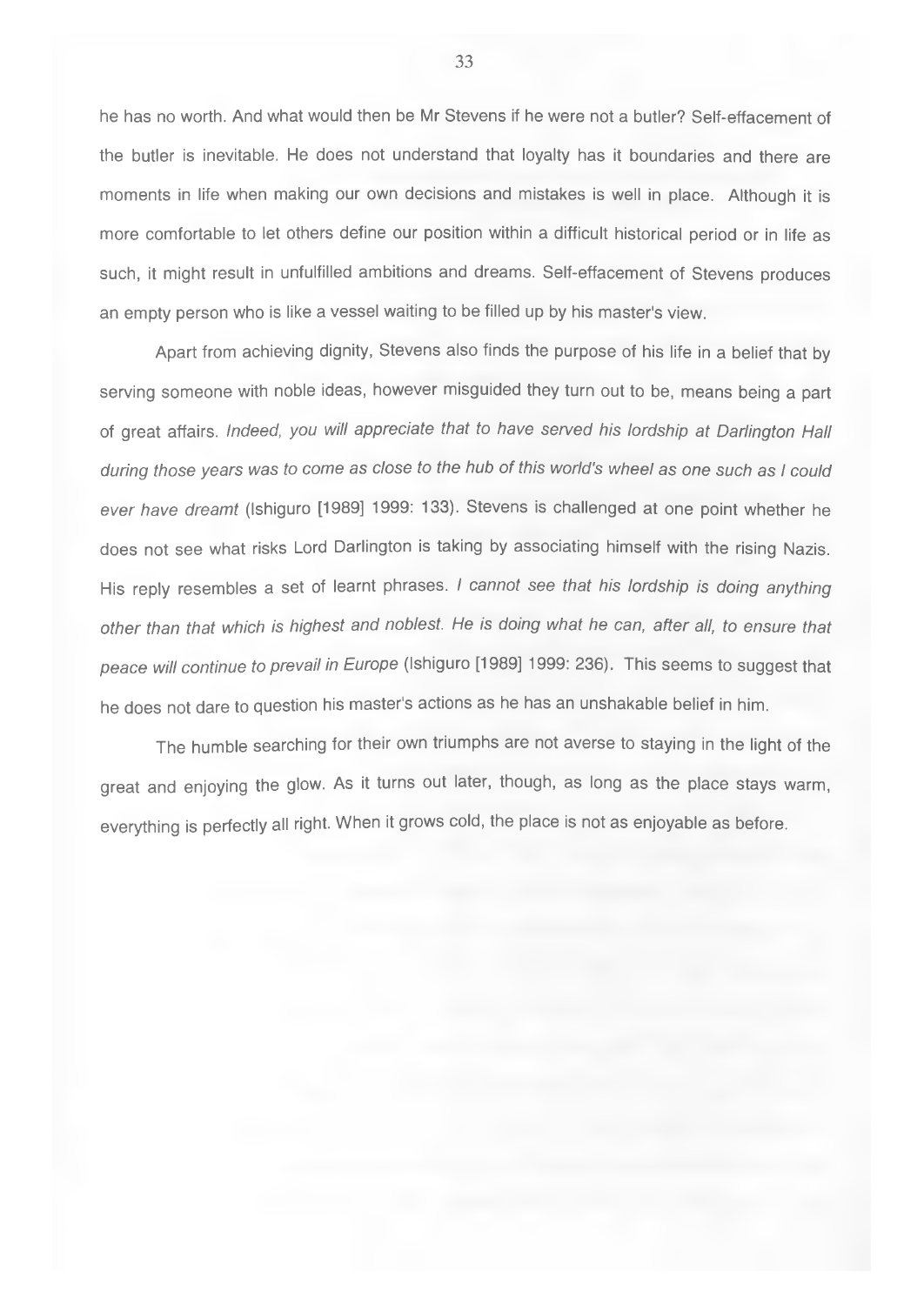#### **4. 3 Twisting the past**

**But the actual past is beyond retrieval; all we have left are much-eroded traces and partial records filtered through diverse eyes and minds.** (Lowenthal 1998: 106)

*The Remains of the Day* is not a title without significance. It symbolizes what is left from our life after the greater part of it is over. It is, so to say, the evening after a busy day when everything comes to a halt and one can start looking back on what it had brought. The butler finds himself at dusk and that is why his journey down the path of his memory can begin.

There is one aspect of the novel, which has not been discussed yet and that is the reliability of memories. There is not much action happening in 1956. It is only the journey and the images that trigger off a myriad of memories which can date back up to thirty years. Although the narrator mentions historical events and names of the people who really existed in that period (Winston Churchill, Lord Halifax and others), it is by no means an attempt to describe this historical era through an eye of a historian. The novel does not intend to provide an objective account of how things were simply because that would be against the author's technique that plays with and relies on unreliable memories. The butler reveals unintentionally how much biased his account of the past events is and thus the novel illustrates the fragile reliability of memories. In his recollection his life was successful because he achieved dignity in his service. He mentions how triumphant his life was but the picture that we get is a butler who was always too busy or shy to disclose his feelings for the housekeeper at Darlington Hall Miss Kenton. The fact that he was not indifferent to her is proved by the motivation for the trip. When he starts the trip in 1956 he makes it sound as if it were the wonders of English countryside he was interested in *{an expedition which, as I foresee it, will take me through much of the finest countryside of England to the West Country* (ishiguro [1989] 1999: 3)). Later through his recollections, which also apart from other things center around Miss Kenton, we gather that his main goal is to see her again and offer her to come back to work at Darlington Hall. Although he claims that his motives are purely professional, the way he already assumes that she will come back before he asked her suggests how desperate he is for her to come back. He also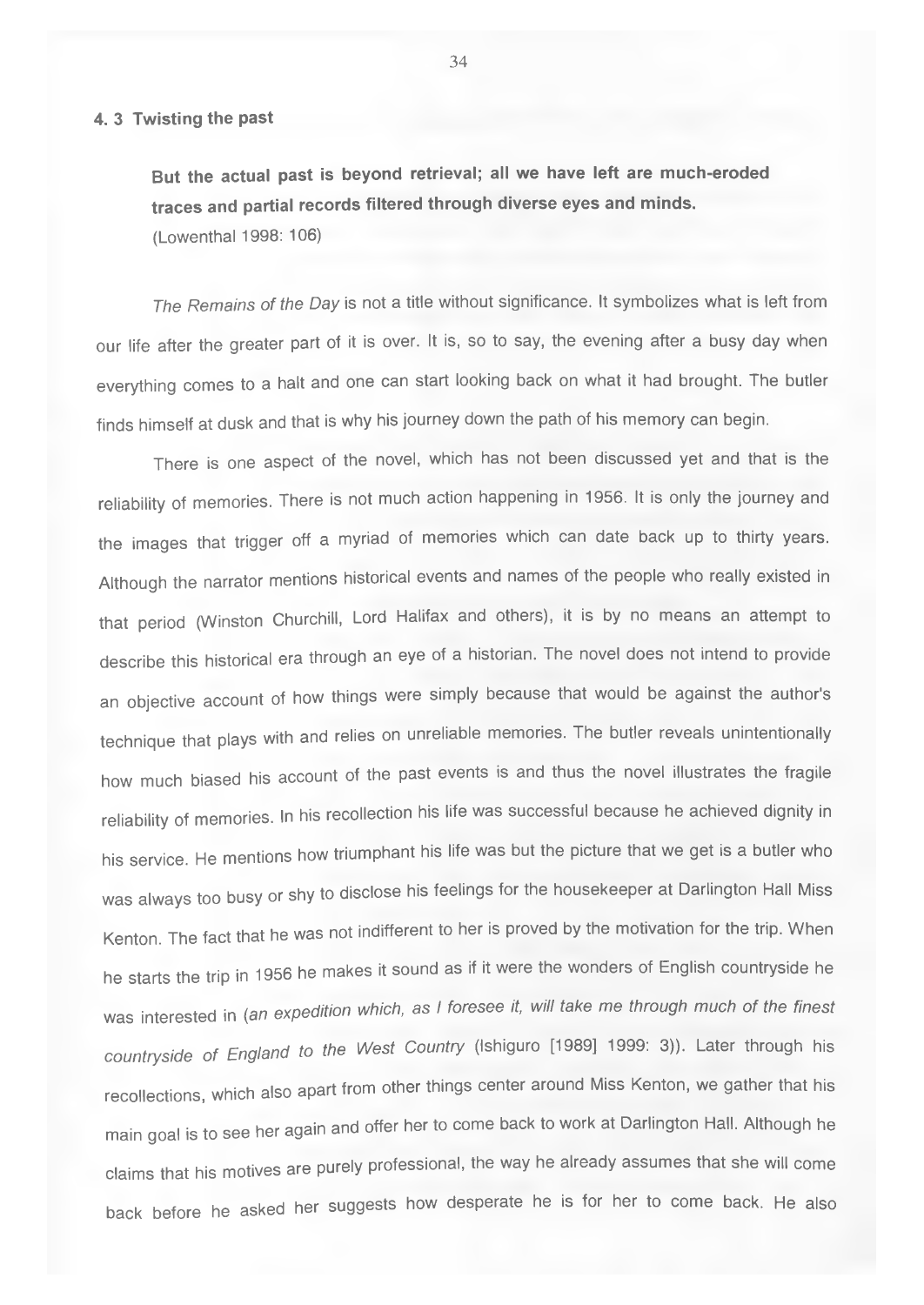misinterprets her letter that leads him to believe that her life without Darlington Hall has no sense:

Of course, one has to remember there is nothing stated specifically in Miss Kenton's letter- which, incidentally, I reread last night up in my room before putting out the light- to indicate unambiguously her desire to return to her former position. In fact, one has to accept the distinct possibility that one may have previously-perhaps through wishful thinking of a professional kind- exaggerated what evidence there was regarding such a desire on her part.

(Ishiguro [1989] 1999: 149)

Another instance of his recounting the past events is the case with the Jewish servants who in the atmosphere of rising antisemitism had to leave the mansion because Lord Darlington and his visitors could not bear them. While Miss Kenton is appalled, Stevens does as he is told and does not question whether it is right or wrong. When it happens that later he and Miss Kenton remember this particular affair, he claims that he was as appalled as she was.

The best example of his failing memory is, however, the way Stevens talks about Lord Darlington after the war, when he is accused of collaboration with the Nazis and dies a broken man. Although during the years of great glory he is proud of his master and even admits it later in his recollections, when asked about his previous master when the war is over, he lies on several occasions. When asked if he actually worked for 'that' Lord Darlington he replies *Oh no, I am employed by Mr John Farraday, the American gentleman who bought the house from Darlington family* (Ishiguro [1989] 1999: 126). All of a sudden his working situation is not as prestigious as it used to be and it is easier to deny it.

Although once he felt to be a part of great affairs affecting the course of history, the present situation does not favour the connection. Stevens hopelessly tries to conclude his life by finding some dignity in it. When he does not tell the truth about his past employment, it is only because he, as always, shirks from taking responsibility for his actions. The profession of his did not require him to form his own attitudes as he would always hide behind his loyalty to Lord Darlington. The bad reputation of the misguided Lord can be dealt with when Stevens' connection with Lord Darlington is severed. He manages to fool some people but he does not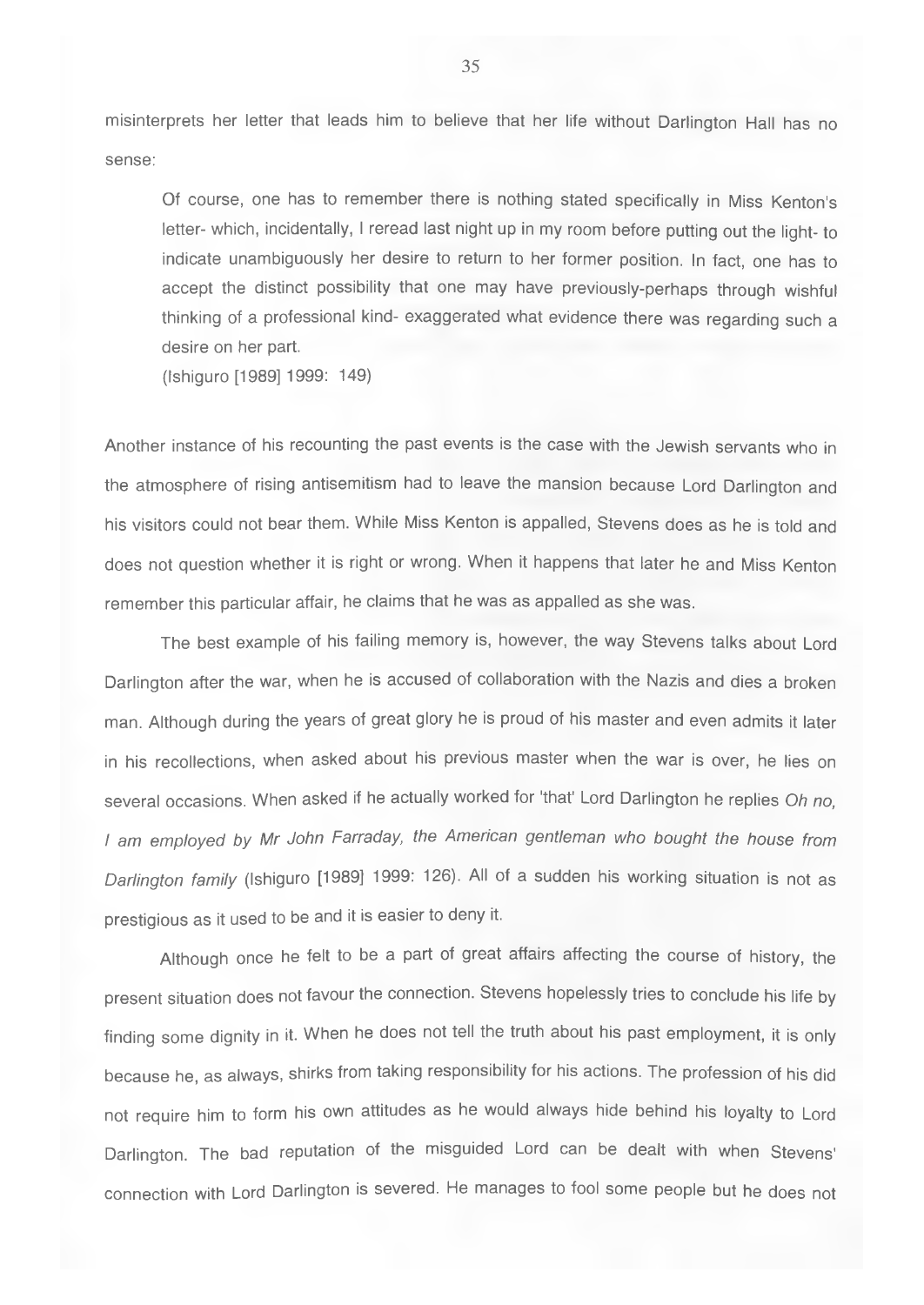convince himself that it was only Lord Darlington who wasted his life by devoting his attention to the wrong issues:

Lord Darlington wasn't a bad man. He wasn't a bad man at all. And at least he had the privilege of being able to say at the end of his life that he made his own mistakes. His lordship was a courageous man. He chose a certain path in life, it proved to be a misguided one, but there, he chose it, he can say that at least. As for myself, I cannot even claim that. You see, I *trusted.* I trusted I was doing something worthwhile. I can't even say I made my own mistakes. Really- one has to ask oneself- what dignity is there in that?

(Ishiguro [1989] 1999: 256)

Stevens' account of the past probably changes according to the current situation. When we can detect the instances of such misabuse of the past and memories it shows the novel in a different light and we can ask many questions. Can we read it as an artistic study of processing of the past events in the human mind? Does it say anything about the deceptive nature of memories? Is there anything reliable in this world, when our understanding of the world comes from the past and it must be recalled with such an unreliable tool as memory?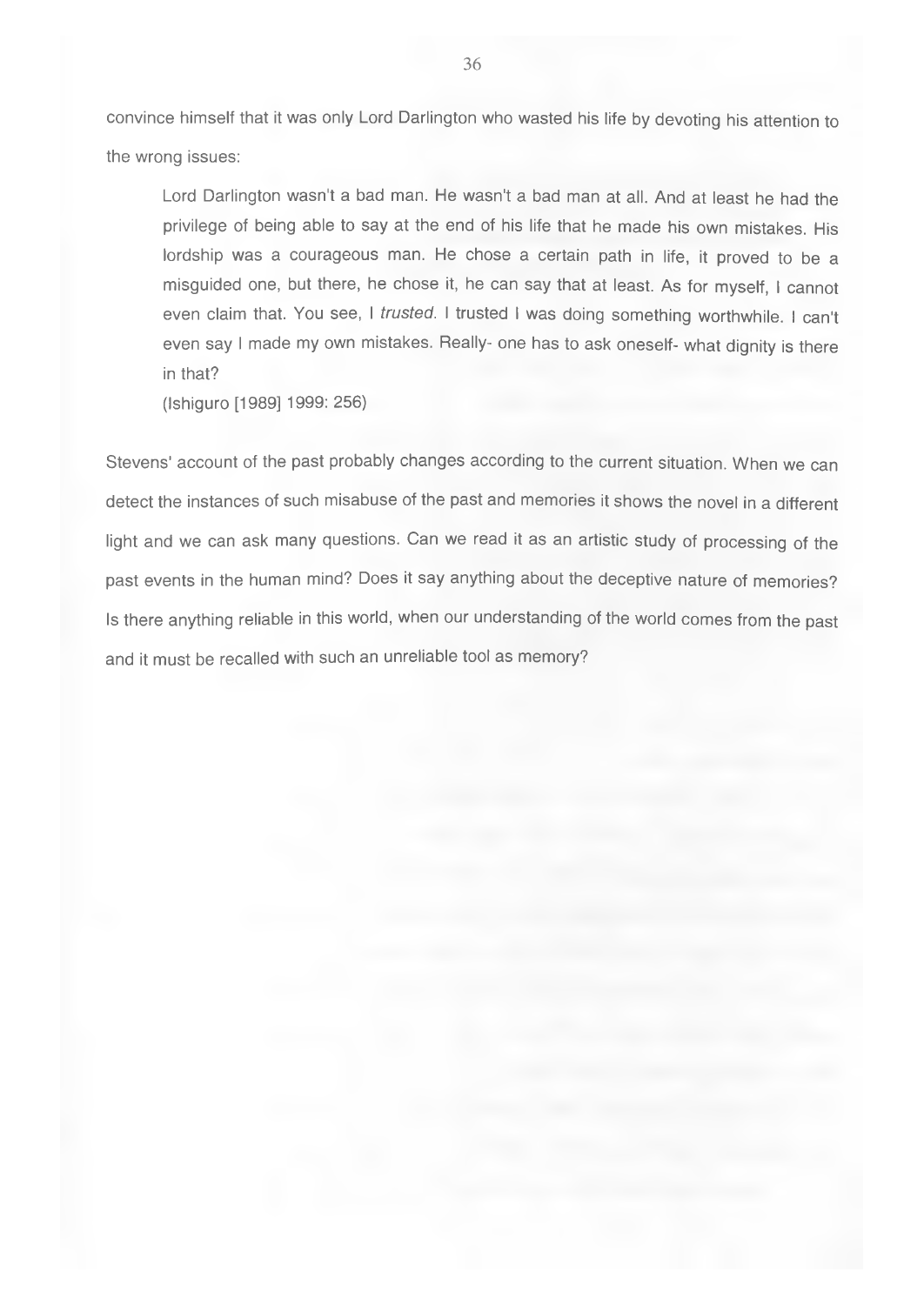#### **4. 4 What is done cannot be undone**

**After all, what can we ever gain in forever looking back and blaming ourselves if our lives have not turned out quite as we might have wished? [...] What is the point in worrying oneself too much about what one could or could not have done to control the course one's life took?** (Ishiguro [1989] 1999; 257)

Nostalgia appears to be a strong undernote of the novel. This phenomenon is often a side effect of having lived through a 'golden era' which came to an end. It also accompanies memories of youth or any time which is after some years viewed as wonderful. Nostalgia is according to David Lowenthal *memory with the pain removed, the pain is today, we shed tears for the landscapes we find no longer what it was, what we thought it was, or what what we hoped it would be* (Lowenthal [1985] 2006; 8). Nostalgia, however, is also linked with regrets and a sense of wasted life and Stevens has all reasons to feel nostalgic. Not only did he experience a great time, he has also had a very successful professional life that is at the point of narration coming to an end.

The butler's language is extremely formal and it does not show any emotions. And although the butler himself seems to be a very boring kind of a person, one who is almost annoyingly passive, there is something immensely poignant in the recollection of his life. It is the sense of a missed opportunity which comes only once in a lifetime. The butler is assuring himself that his life was a success but in the end even he finds out what the reader must have known before- he feels that he did not make a full use of all opportunities he had and this bitter encounter with reality is mostly related to Miss Kenton. She also admits, a long time after she got married and at the end of the journey in 1956, that she often thinks about how life would have been had she spent it with Stevens. *And you get to thinking about a different life, a better life you might have had For instance, I get to thinking about a life I might have had with you, Mr Stevens* (ishiguro [1989] 1999; 251). Although Stevens admits that at this realization his *heart was breaking* (Ishiguro [1989] 1999; 251), surprisingly, he feels a relief after the meeting and resolves to stop brooding over the past events that can never be brought back or altered.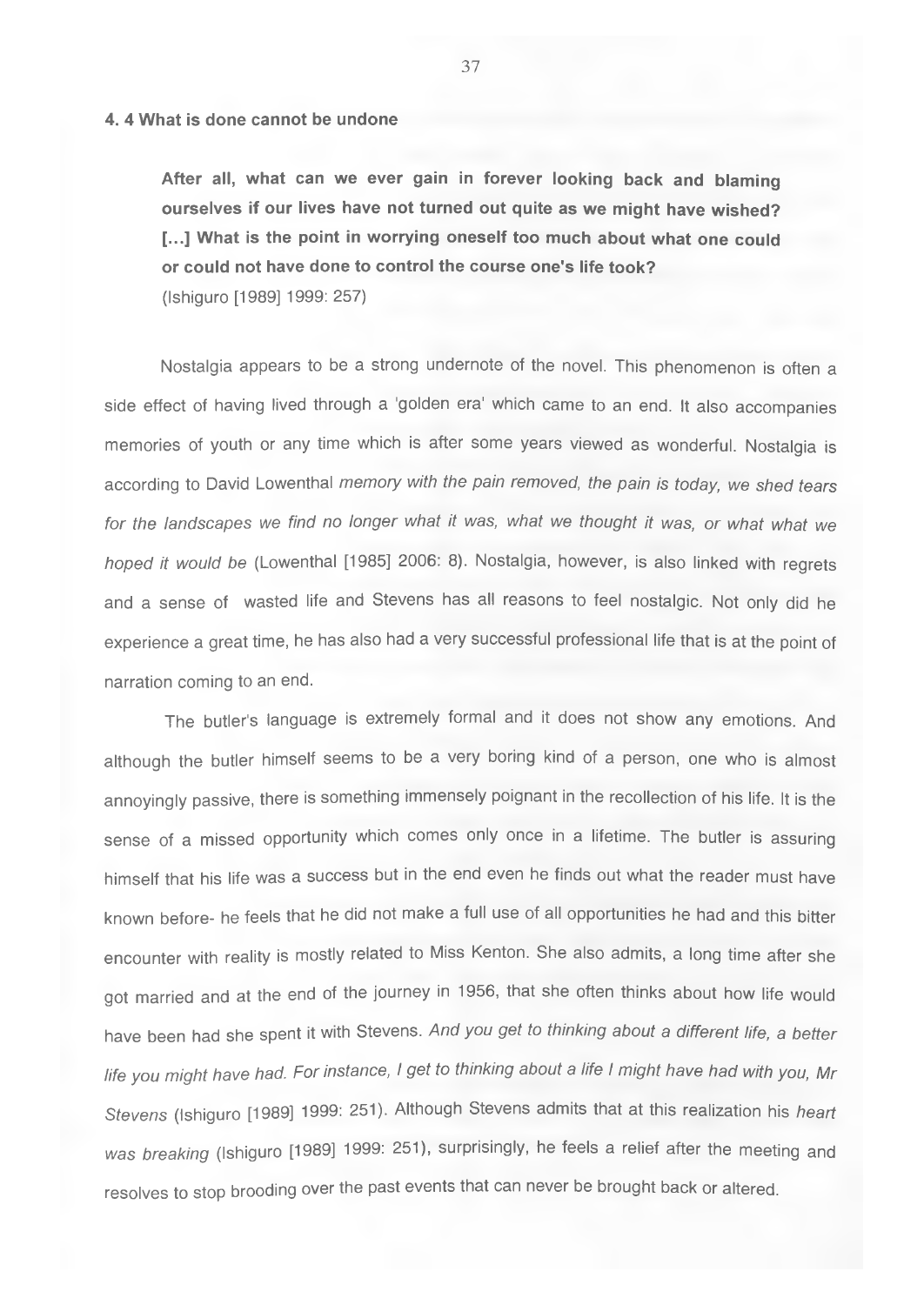Kazuo Ishiguro prefers narration through memory, that is beyond dispute. It is effective when a writer is concerned with certain issues such as regret, nostalgia or memories themselves. In each novel it serves a specific purpose. In *The Remains of the Day* there is an ageing butler who sacrificed his life to a man who he believed was great and predestined to fight for a noble cause. In his shadow the butler could be a part of the process and also achieve greatness in his very own field. This did and did not work. Although there was some achievement in his life, his master's plan failed terribly. The shadow which was meant to bring the butler a bit of a glory grew ominous. Towards the end of his life he has a need to recapitulate it because he has a feeling that he was somehow cheated, that he was not given his share. He also feels that he should fight for his master's reputation and thus save his. As he walks down the past of his memories there are things that he does not like and so, probably, he alters them. He depicts Lord Darlington as a true gentleman who meant well but who was extremely unlucky in what he had chosen to fight for. And even though the unpleasant things continue to rise to the surface, he needs to know about them because it is the remains of his day that can still be saved. However, this can only take place once he comes to terms with what was wrong and what was good in his life. The good thing was his quest for dignity, the bad thing was how much it cost him to achieve. And so the novel stirs the reader to pondering on what the true values of human life are, or how treacherous the path when one wants to leave a mark in history can be. The characters in the novel fight for something they believe in, but it is only up to the reader to pass judgement as to whether it was worth it or not.

Apart from pondering on the poignant story of a misguided butler, the novel also shows one important feature of the post-modern literature. Nowadays it seems to be 'a truth universally acknowledged' (as a part of the post-modern legacy) that there is no such thing as one history but plurality of histories:

The contradictory nature of postmodernism involves its offering of multiple, provisional alternatives to traditional, fixed unitary concepts in full knowledge of (and even exploiting) the continuing appeal of those very concepts. (Hutcheon [1998] 2003: 60)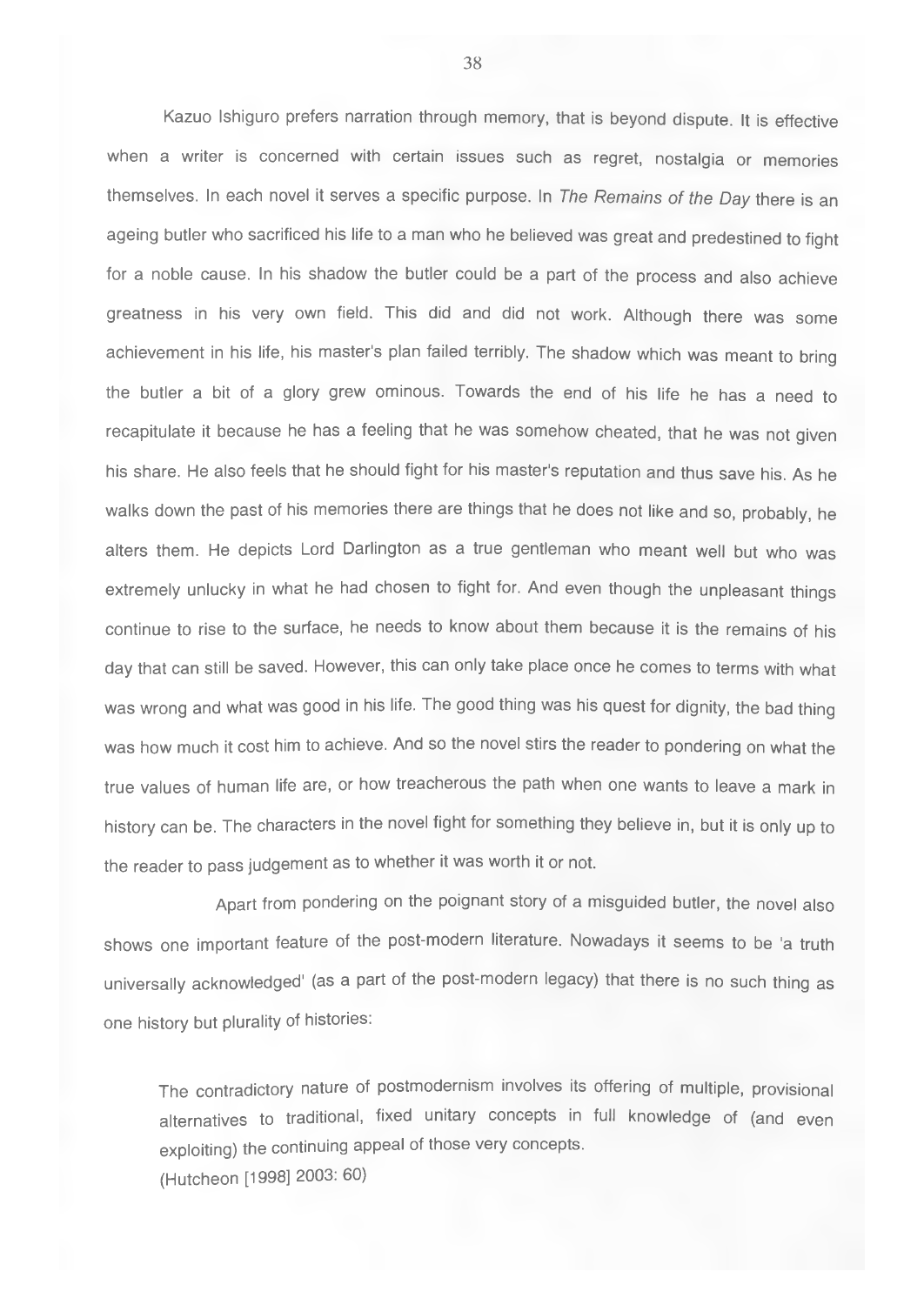What is interesting is a view of a person who does not see Lord Darlington as a traitor. Instead by justifying his actions and clarifying what went on behind the scene he says that maybe there are more sides to the problem of the villains and heroes of history. He is the voice that undermines the generally accepted truths and accounts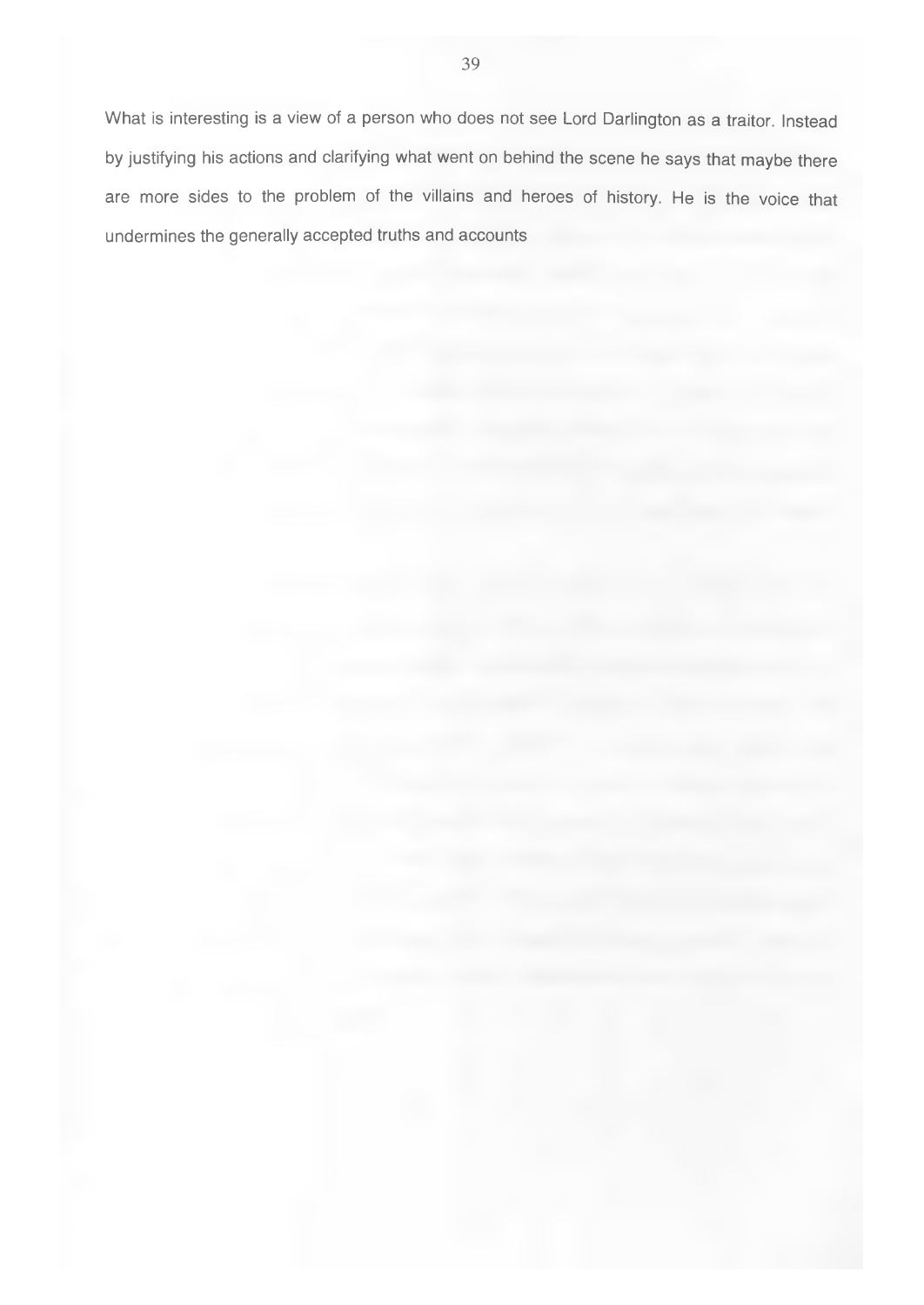# <span id="page-39-0"></span>**5. When We Were Orphans**

At the beginning of the twentieth century an English family lives in Shanghai where the British Empire, at the peak of its glory, controls opium import from India. This import not only brings wealth but it also leaves thousands of Chinese addicted to the mighty substance and consequently dependent on the Empire. Christopher Banks' father works for the trading company which represents the Crown in Shanghai and the boy grows up in an idyllic International Settlement, oblivious of the devastating effect his country has on the world beyond its frontiers, and engaging himself in endless fantasy games with his Japanese friend Akira. When he is ten, both his parents disappear, Christopher returns back to England and later becomes a famous detective. It is only then, that he resolves to find out about what happened to his parents, a case that has never stopped puzzling him, and so he goes back to Shanghai to track them down.

On one level *When We Were Orphans* deals with a quest for truth. A man wants to know why he had to grow up without parents. However, the novel is very intricate and offers many other levels on which it can be read. It deals, of course, with a mysterious disappearance that has, as the reader finds out towards the end of the book, a simple explanation. However, what turns out to be important is what happens in the meantime. In this light the plot itself loses its importance and what stands in the foreground are issues common to all people- maturing and disconnecting oneself from parents, letting go of the past, accepting inevitable changes, growing up without roots or losing directions in life. These themes are expressed by the means of the narration that comes back to the key moments in Christopher's life and that creates almost a dream-like atmosphere. In the novel reality and imagination blend, memory plays its tricks and what starts with a clear and straightforward account of a rather unfortunate childhood turns into a story full of symbols and metaphors.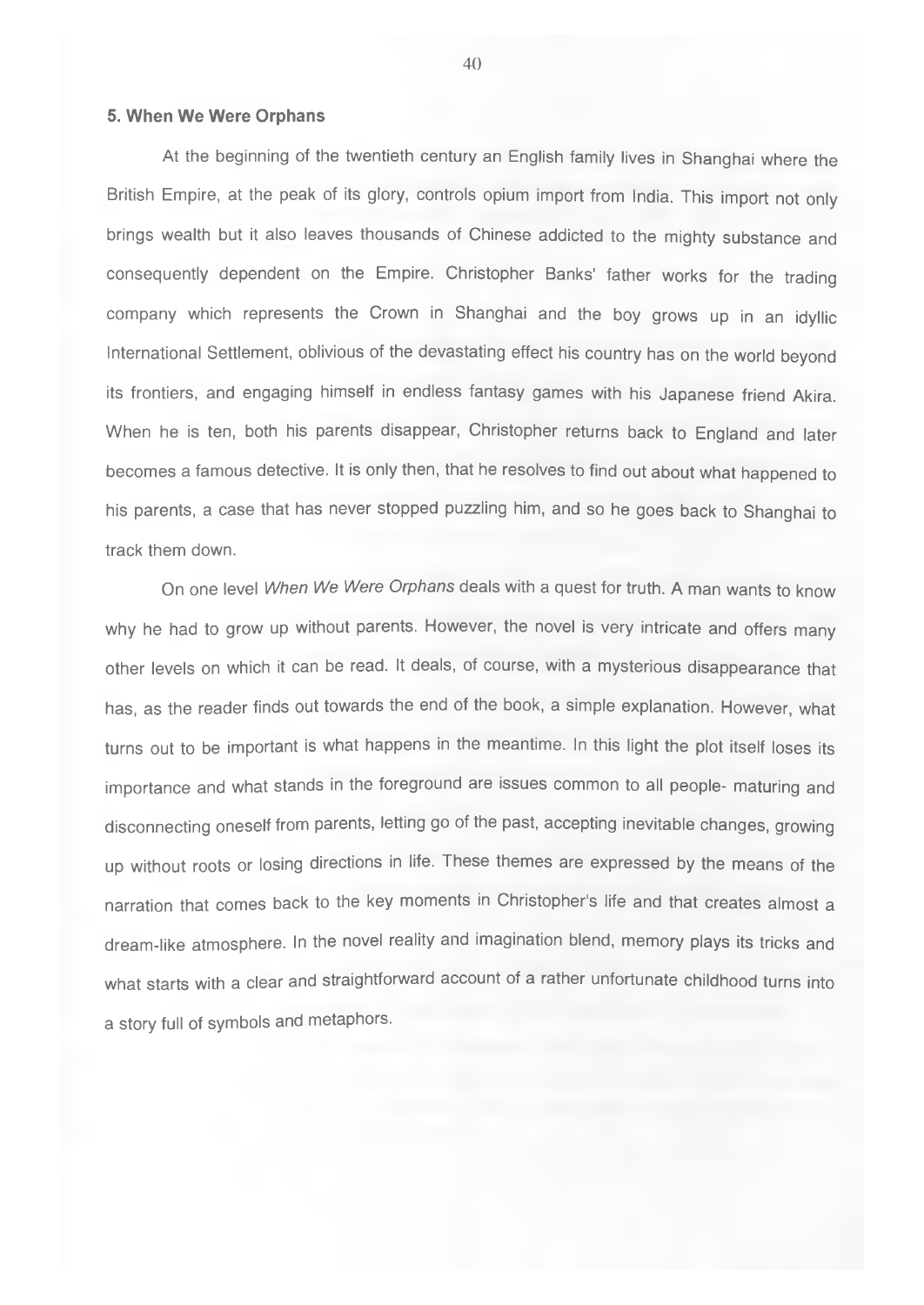### **5.1 Orphans and us**

**But for those like us, our fate is to face the world as orphans, chasing through long years the shadows of vanished parents.There is nothing for it but to try and see through our missions to the end, as best we can, for until we do so, we will be permitted no calm.**

(Ishiguro 2000: 313)

The novel is full of orphans. Christopher, Sarah - his London friend and a potential lover, Jennifer - the girl adopted by Christopher or the Chinese girl, whose parents were killed in the Sino-Japanese War. These people are and always will be orphans because their parents are dead and they can never be replaced. The title of the novel is, however, in the past tense, suggesting that the orphans the author has in mind are not to be taken literally. The title suggests that being an orphan does not have to be a permanent state.

Although the novel takes place in the first half of the twentieth century, it touches upon issues that are close to our time. Christopher Banks spent a considerable and crucial part of his life in Asia and only later returned to the homeland of his parents. He was not able to fit and he did not consider England as his home. On his way to England he sees it as a *strange land where I did not know a soul, while the city steadily receding before me contained all I knew* (Ishiguro 2000: 28). His is a feeling of a person living between two cultures and not really being able to fit into either of them, it is a feeling that is becoming commonplace in the globalized world. Besides, the country one is attached to is often called motherland or fatherland. As Christopher does not have a land that could be truly called like this, he also represents an orphan in that sense of the word.

Another reading of the theme of orphan is connected with colonialism. Britain believed that it had a right to colonise other countries because of its long history and refined culture:

The British Empire in its ascendancy before the First World War was a vast mosaic of colonies, states and territories, extending over a quarter of the globe (on which, as it was said, the sun did not set). Thinkers from Ruskin to Seeley saw it as the special genius of the Anglo-Saxon race to rule the world. (Walder 1998: 38)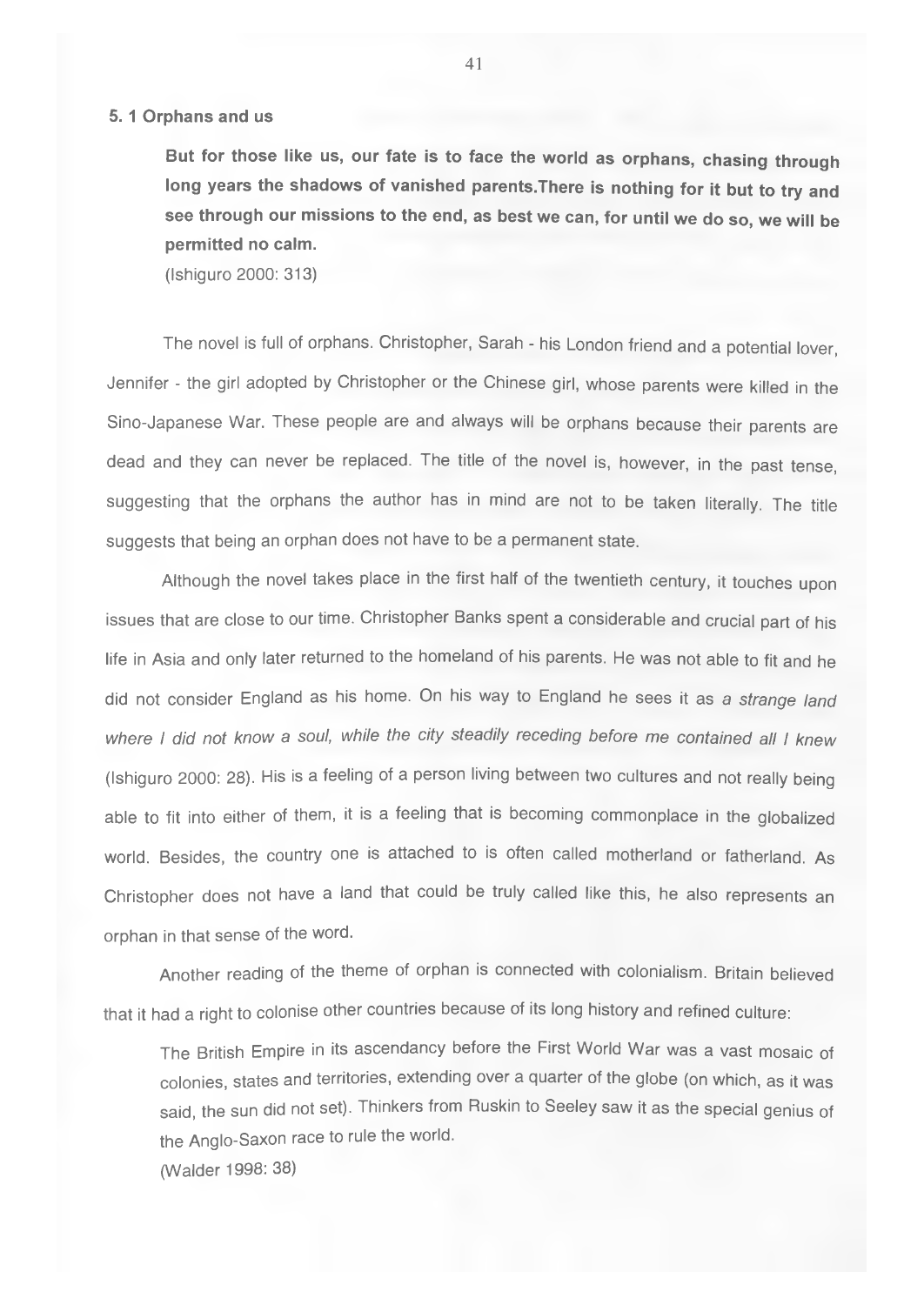The British Empire put itself in the role of a parent in its colonies. Taking on the role of a parent who quides the child and offers them security is then in a stark contrast with how Britain actually treats its adopted child. Not only does the Empire forgets to guide, it even abuses its child and intentionally does not care for its well-being because it is more profitable to keep it helpless and dependent. The colony is, therefore, structured in a discourse as an abandoned child, an orphan.

All the orphans in the novel are miserable species. Their lives seem to be somehow marred. Jeniffer, although well looked after in her childhood, attempts to commit suicide as an adult woman, Sarah dies fairly young in Hong Kong with a sense of unfinished business in her life, Christopher himself spends a large part of his life searching for truth and for the answer to the question where his roots lie and what the purpose of his life is. They are all searching for something which is often hard to define, but they have a feeling that there is a piece missing in their life and that makes them abandoned, orphaned. Whether we call it a sense of purpose or the meaning of life, the use of the theme of being an orphan could be also understood as a pondering on the general condition of the human being who is constantly searching for something, that would make their life complete and bring a sense of security. Finding it would also mean that they are not orphans any more but, as the title suggests, once they were.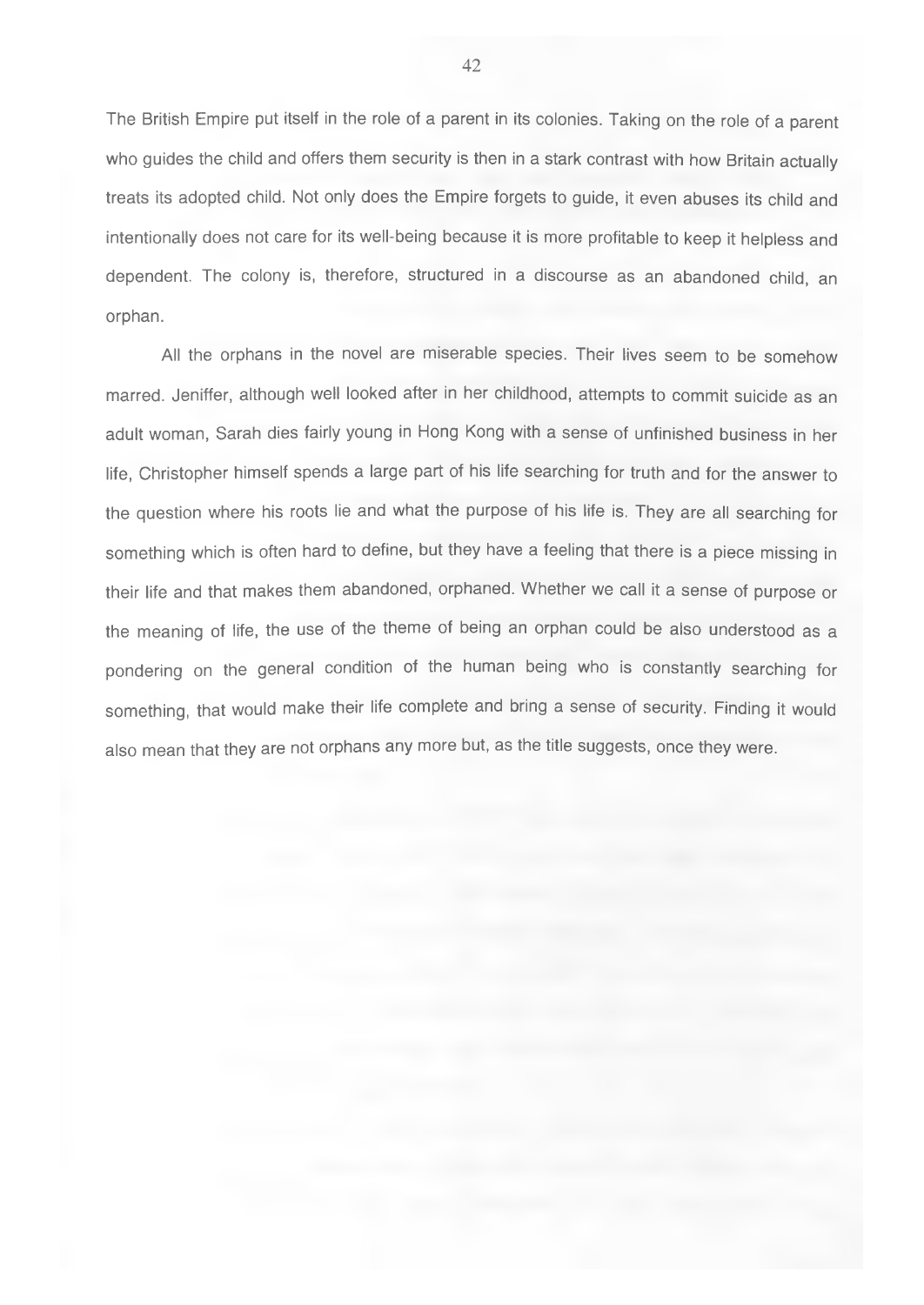#### **5. 2 What I saw is not what you saw**

**Everything that has existed for more than a few moments is likely to have undergone some change and is a relic of its former, slightly different self.** (Stanford 1998: 63)

The narrator of the novel is highly unreliable. His memories, for example, do not correspond with those of the people who remembered him as a child. While his friend recalls him as *an odd bird* (Ishiguro 2000: 5) during his school days, Christopher refuses it and states that *my own memory is that I blended perfectly into English school life* (Ishiguro 2000: 7). He is even annoyed that people so frequently do not have the same recollections, needless to say that his are always more favourable than theirs. He is not pretending that his memories are always accurate, though. Sometimes he admits *I do not remember now if the dining-room episode occured before or after the health inspector's visit* (Ishiguro 2000: 69) or he is fully aware of the fact that children often see events more dramatical and places larger and remarks *I suspect this memory of the house is very much a child's vision, and that in reality, it was nothing so grand* (Ishiguro 2000: 51). As the narration is built on his memories and recollections of the past, this approach leaves the reader in uncertainty as to whether the events retold really happended the way the are pictured.

The message of the author is quite obvious. Human mind is not capable of recalling the past as it really happened a minute after a minute and, as a result, each recollection is a construct that can be challenged. Ishiguro never provides a definite solution or a point of view and so the outcome is always as hazy as his narrators' memories. Lowenthal adds that *what seems to have happened undergoes continual change. Heightening certain events in recall, we then reinterpret them in the light of subsequent experience and present need.* (Lowenthal [1985] 2006: 206). This also means that memories are a personal and unique way of seeing the past and they must differ with every single individual.

The memories, however, do not need consist of only our own experience. Christopher Banks' memories are, for example, made up from other sources. They are shaped by how other people saw and later retold an event. *I cannot be sure today how much of my memory of that*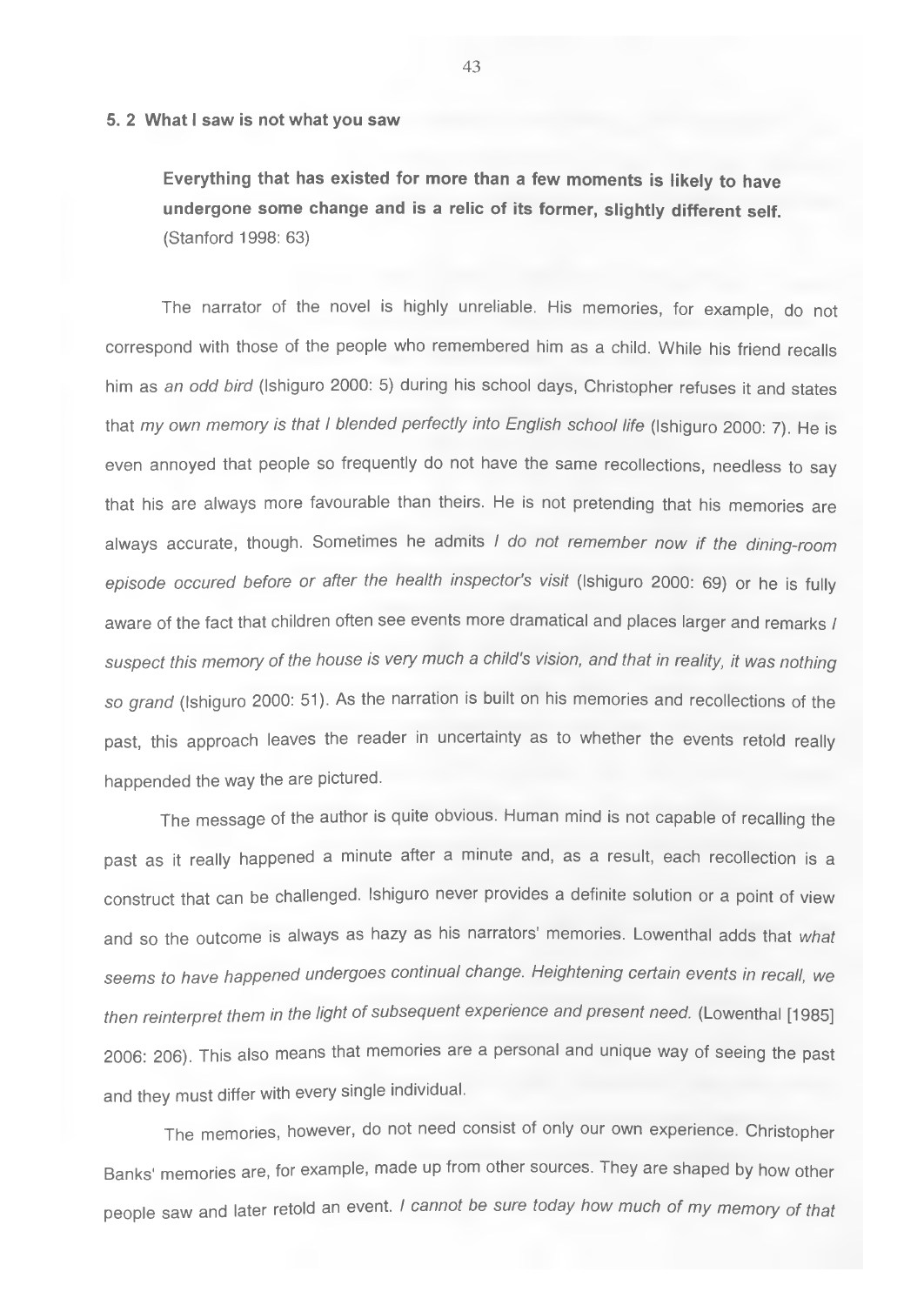*morning derives from what I actually witnessed from the landing, and to what extent it has merged over time with my mother's accounts of the episode* (Ishiguro 2000: 58). Merging of memories, which are again very subjective on both sides, adds to the misty nature of the narration.

The process of recovering all these memories is also worth studying. It does not happen chronologically and neither does the narration. As Stevenson points out, this is not a novelty:

As the novel increasingly reflects 'the mind within', so it comes to rely on what Woolf calls 'time in the mind' rather than 'time on the clock': on characters' memories and recollections, returning to and associating with the present moments events long distant from it in time, stitching past experience into present consciousness. (Stevenson 1996: 443)

There are seven parts in the novel and each is dated precisely to the year and the day and each also states a place. However, the storyline developed in each part hardly falls into that particular day. The time reference belongs to the day when the events from the past were retrieved but the day is often only touched upon. For example the first chapter of the first part dated London, 24th July, 1930 begins with a sentence *It was the summer 1923,...* (Ishiguro 2000: 3). In this part, just like in others, the narrator moves freely back and forth and no exact date occurs any more. It seems that time reference such as *almost two years after I first saw her...{* Ishiguro 2000: 19) or *my first few weeks in England* (Ishiguro 2000: 10) should suffice as the author clearly does not intend to write a biography where precision of that kind would be required. In this respect the novel reminds us of a jigsaw puzzle in which pieces of a story are put together. This does not happen in a chronological order, the story does not unfold logically and comfortably for the reader.

The author works with recurrent motifs that are developed as the novel proceeds. Thus the reader is invited to read the story carefully, as otherwise they would miss important details. This technique mimics the way our memory works. In spite of what history books would like us to believe, the past refuses to be packed into a neat chronological story line. Memories as the main bridge to the past cannot follow the patter either. They are very disorganized and fuelled by associations. When remembering one particular event, other also surface. This explains why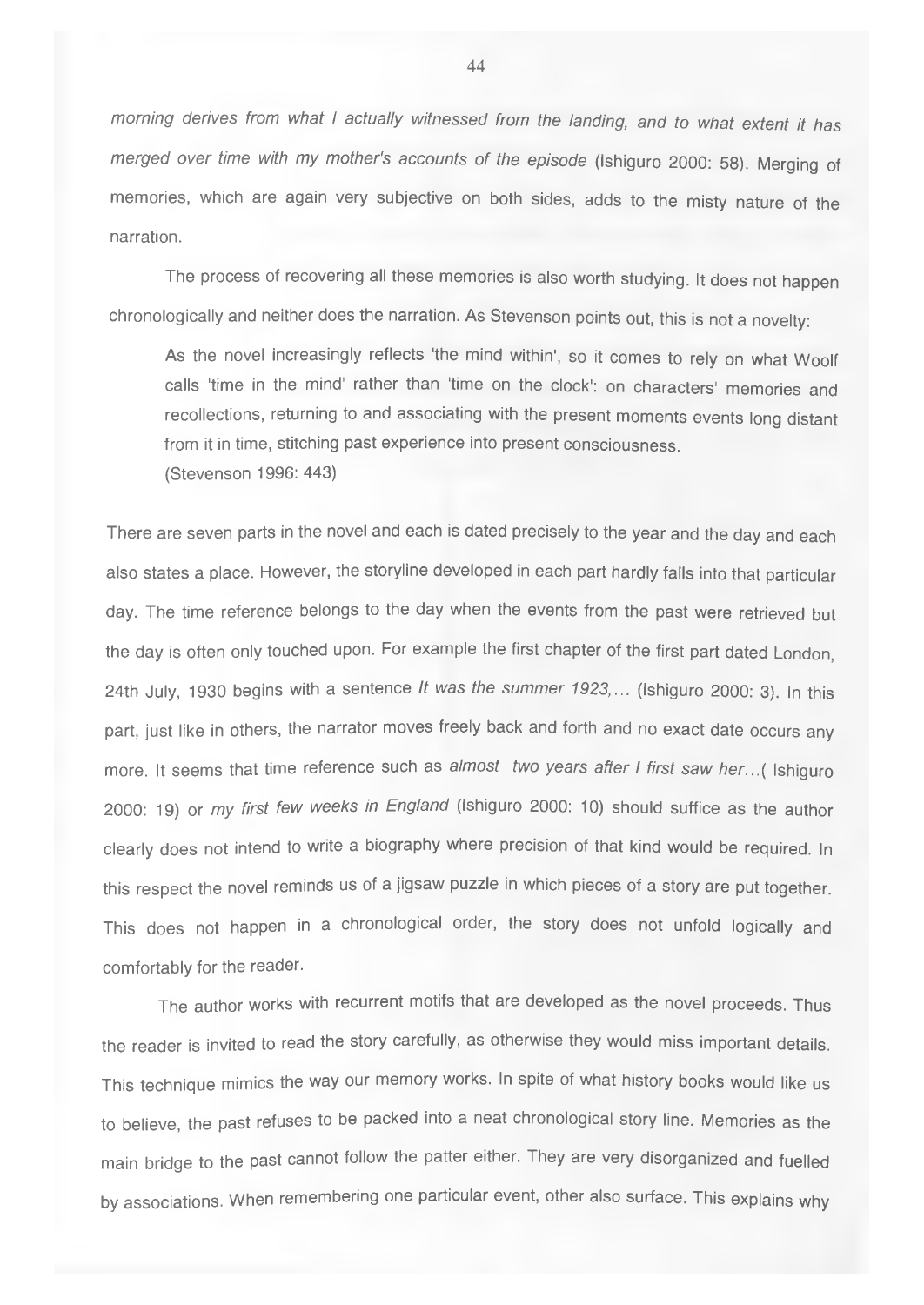the narrator drops anticipatory hints that are explained later. As the narration tries to mirror the process of recollecting, some events are remembered, mentioned and passed only to be returned to later. For instance, page 25 gives us the first hint of the story of the disappeared parents. Then I remembered him saying: 'My poor lad. First your father. Now your mother' (Ishiguro 2000: 25). At that point the reader is introduced to the parents. Christopher remembers the time when he had to leave Shanghai after his parents' mysterious disappearance and it is only then that the reader realizes that something unpleasant must have happened to them and that is why he was brought up by his aunt who is mentioned in the beginning. The whole story of his parents then keeps unfolding until the last page through other hints and memories but it is never presented as a consistent and conventionally constructed story.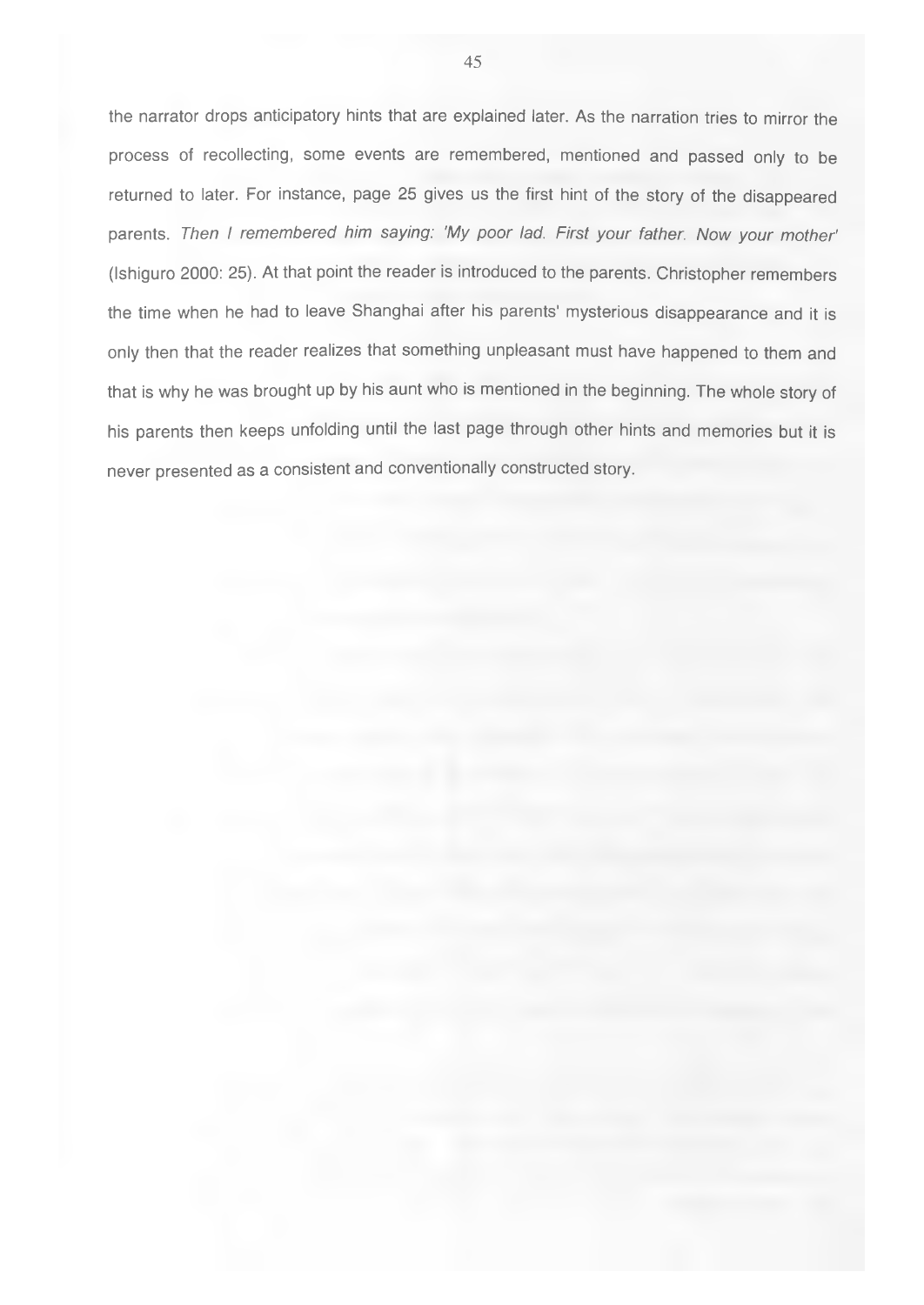#### **5. 3 Illusion and the past**

**Our narratives concerning my father had, as I said, endless variations, but fairly quickly we established a basic recurring story-line. My father was held captive in a house somewhere beyond the Settlement boundaries. His captors were a gang intent on extorting a huge ransom. Many small details evolved quite rapidly until they too became fixtures.**

(Ishiguro 2000: 109-110)

As we have already shown, the author uses complex ways to move about the plotline. There are no boundaries for the narrator as to how he should go through his memories and so the plotline falls into a lot of pieces of different stories that need to be put together by the reader. In such an environment there is a lot of space for hypotheses and illusions. These can be demonstrated in the novel not only by seeing oneself in a more favourable light, but also by the whole passages that, as one can argue, only exist in the narrator's mind, but they are significant for what the author wishes to communicate to the reader.

Parts five and six of the novel take place in Shanghai, Cathay Hotel, 20th September and 20th October 1937. Since the very first paragraphs the story is full of rather absurd hints and coincidences. Christopher Banks, who is probably in his late thirties, finally comes to Shanghai to find out what happened to his parents. He chooses to do so in the most inconvenient time when the Sino-Japanese war is raging in the region. He has no doubt that he will solve the case and believes that his parents were both kidnapped and kept in a house where they would still be easy to find. In Shanghai everyone knows about his case and preparations of the welcoming ceremony of the parents are being done. The amount of attention that he is given and the gravity with which the case is referred to gives an impression that his success or failure will have a long-term effect on the region and the people who happen to live there:

"Mr Banks,"she was saying," do you have any idea at all how relieved we all feel now that you're finally with us? Of course we didn't like to show it, but we were getting extremely concerned about, well" - she gestured towards the sound of gunfire-"my husband, he insists that the Japanese will never dare attack the International Settlement." (Ishiguro 2000: 159)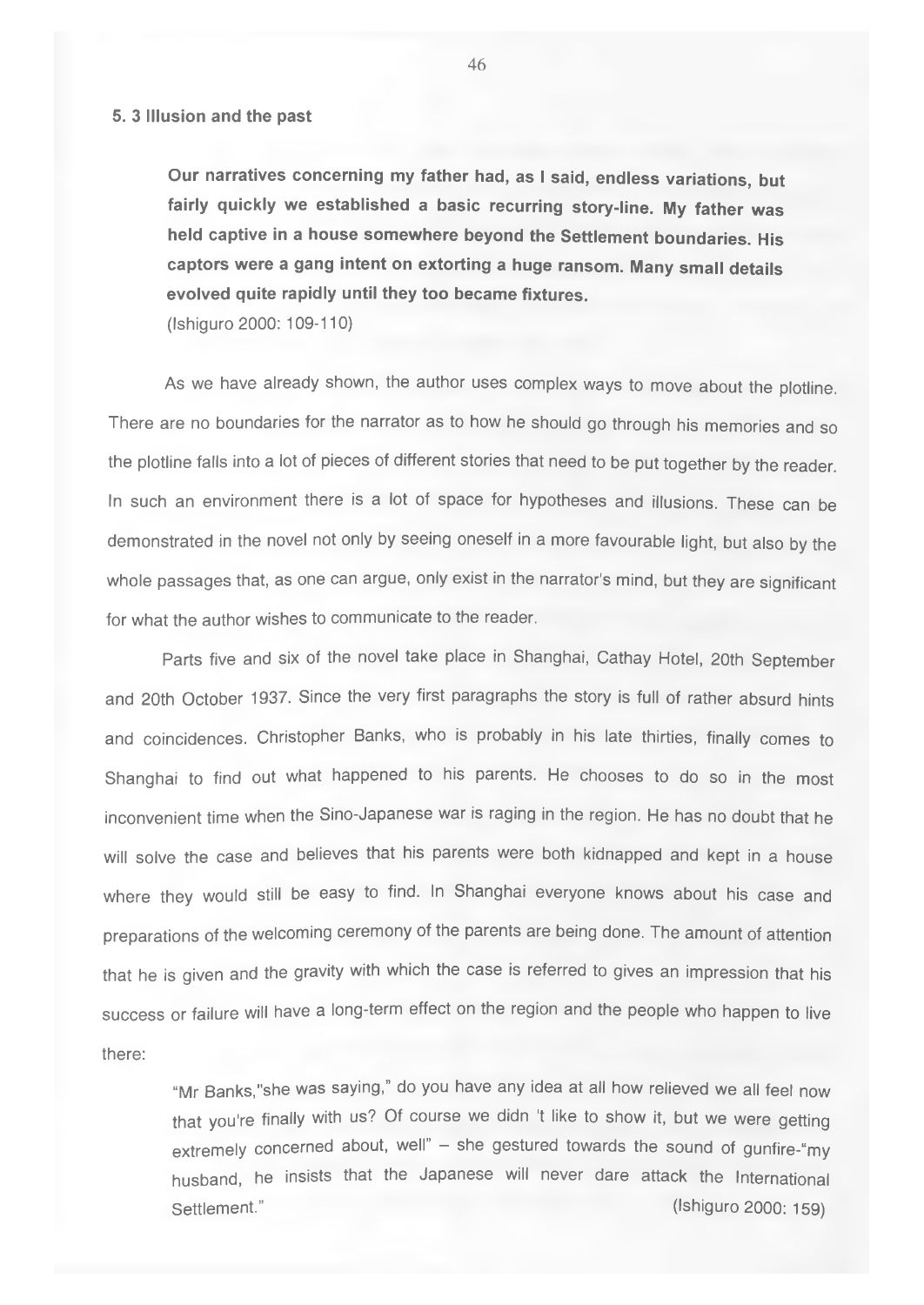Moreover, while looking for the house where his parents should be staying. Banks enters the warzone and meets his childhood friend Akira, who is at that time a wounded Japanese soldier fighting the Chinese. Whether the man he meets really is Akira is not sure, though, and even Christopher doubts it. *"This soldier. You had met him somewhere previously?" "I thought I had. I thought he* ivas a *friend of mine from my childhood. But now I'm not so certain. I'm beginning to see now, many things aren't as I supposed."* (Ishiguro 2000: 277).

This part of the novel is certainly open to a series of different interpretations. One of them might be that these events never took place and they are only a dream or a fantasy of the detective. What leads us to that is the fact that some parts resemble the childhood games Christopher and Akira played after the kidnappping. For instance, their games always ended with a huge ceremony in Jessfield Park. The same park is suggested when the ceremony is, quite prematurely, planned later. Another suspicious motif in the plotline is the naivity with which it is recalled. The timing of the rescue and the importance everybody ascribes to Banks' presence lead us to believe that what we witness is only how Christopher Banks would like it to have happened and that his journey to Shanghai was not as adventurous and pompous as it looks. Perhaps it was a journey in a way, but not in the physical sense, and the author had to undergo it in order to being able to come to terms with letting his parents, and his mother especially, down. At one point a Japanese colonel mentions that *our childhood becomes like a foreign land once we have grown* (Ishiguro 2000: 277). Christopher Banks is keen to come back to that land. At the end of it he finds only debris of a house and he realizes that he is too late. Christopher Banks finally comprehends that there is nothing he can do to turn back time and bring his parents back.

Whether the journey is only metaphorical or the author meant it to be taken for real, is not such a crucial issue to discuss. Either way it can be read as a need of a person to come back and solve something in the past which, of course, cannot be solved any more. The destitute state of the once sunny place, where Christopher lived as a child, symbolizes that there is no way back and even if he tries, the house, where he expects to find his parents as if nothing ever happened, must inevitably be empty. Moreover, events of the past seem more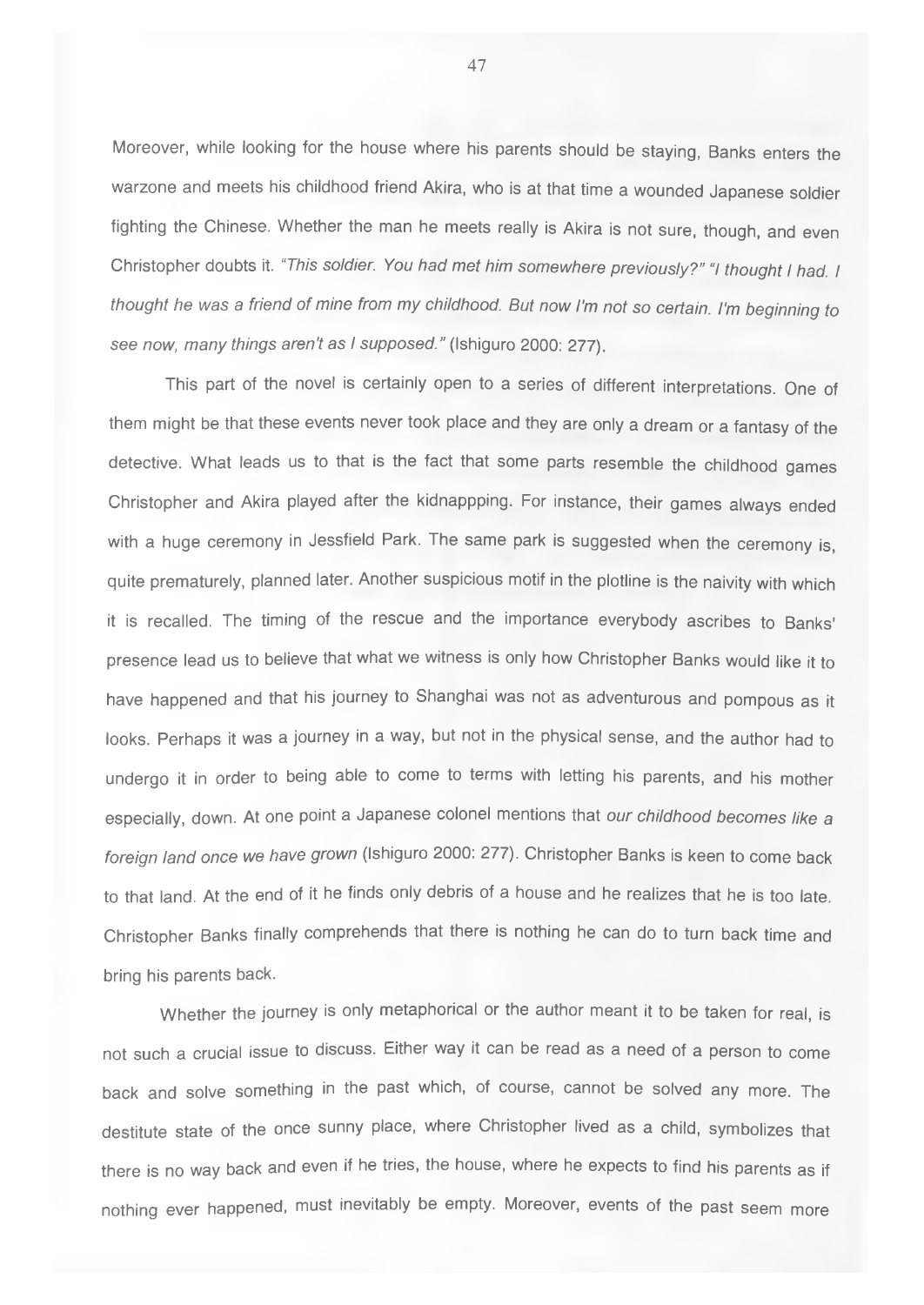prosaic than he would like to acknowledge. Fathers do not face a punishment of the Chinese underworld for fighting the exploitative opium trade. They simply leave families for their mistresses. Mothers do not follow their husbands' fate either. They trade their child's happiness for a life in a Chinese warlord's harem.

When the detective finally manages to track down his mother in an institution for old people with mental problems, it is not the woman he knew. After all, he expected to see her just like the day before she vanished. However, her reappearance in Christopher's life is the conclusive evidence that his childhood is definitely the thing of the past and the world needs to be accepted in all its cruelty that we do not tend to see as children. This realization also helps him get rid of guilt he felt up to that point. And so the journey is over, the past stays behind where it should be. In the final part, which is set in England in the fifties, Christopher Banks lives a lonely life with a *sort of emptiness* (Ishiguro 2000: 313), yet what haunted him about his childhood is resolved and he accepts that it is the way his life is meant to be.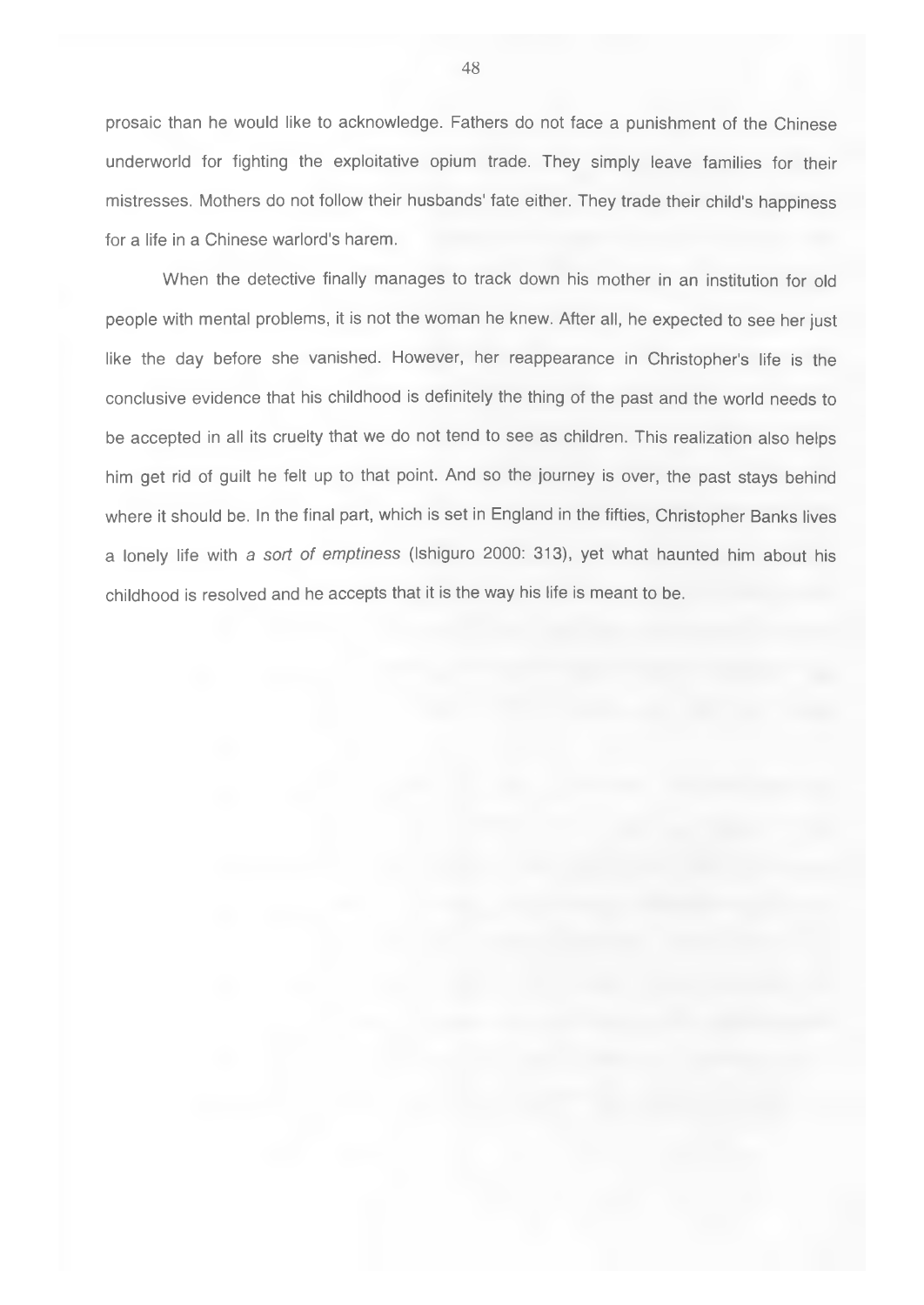#### <span id="page-48-0"></span>**6. Never Let Me Go**

Ishiguro's last novel so far seems to be diverting from his trademark features. It does not refer to any specific historical events. Neither does it allude to anything significant in human's history and so the readers cannot find a hidden reference between the lines as they so often could with the earlier works. It does not explore a contrast between what an individual remembers and what the course of history was and it does not draw a picture of a person caught in their world of illusions and regrets. The novel, which is in fact a dystopia, takes the reader to the late 1990s when certain human beings are growing up separately in the shadows so that they provide their organs for the rest of the population once they reached maturity. However scientific it might sound, the novel does not aspire to fill up the shelves of sci-fi books that are being published nowadays. It is not set in a far future where people travel in space and live significantly different lives. On the contrary, the setting is England with real places such as Dover or Norfolk and people seem to be leading the same lives as we do. The striking similarity with our era might actually be suggesting that Ishiguro is making a hypothesis about what would have happened if *in the early days, after the war* (Ishiguro 2005: 239) science had made a huge leap and cloning of people would consequently become possible and in our time a widely accepted procedure.

The past, memories and nostalgia are again the main aids for building the story. Although the past is very important in the novel, Ishiguro enters an entirely new and undiscovered territory. While the narrator Kathy, one of the clones, or the 'Students' as they are called, searches through her memory and the story of her growing up emerges, we face a range of other issues that are new to the author. He questions the legitimacy of cloning and shows the ethical problems that would need to be addressed if it were possible. By doing that Ishiguro tries to unravel what constitutes the human being and what really matters in human life. Although the novel is based on a game in which the author plays with the idea what if something similar to this happened one day, the issues are not hypothetical at all. They concern every single one of us.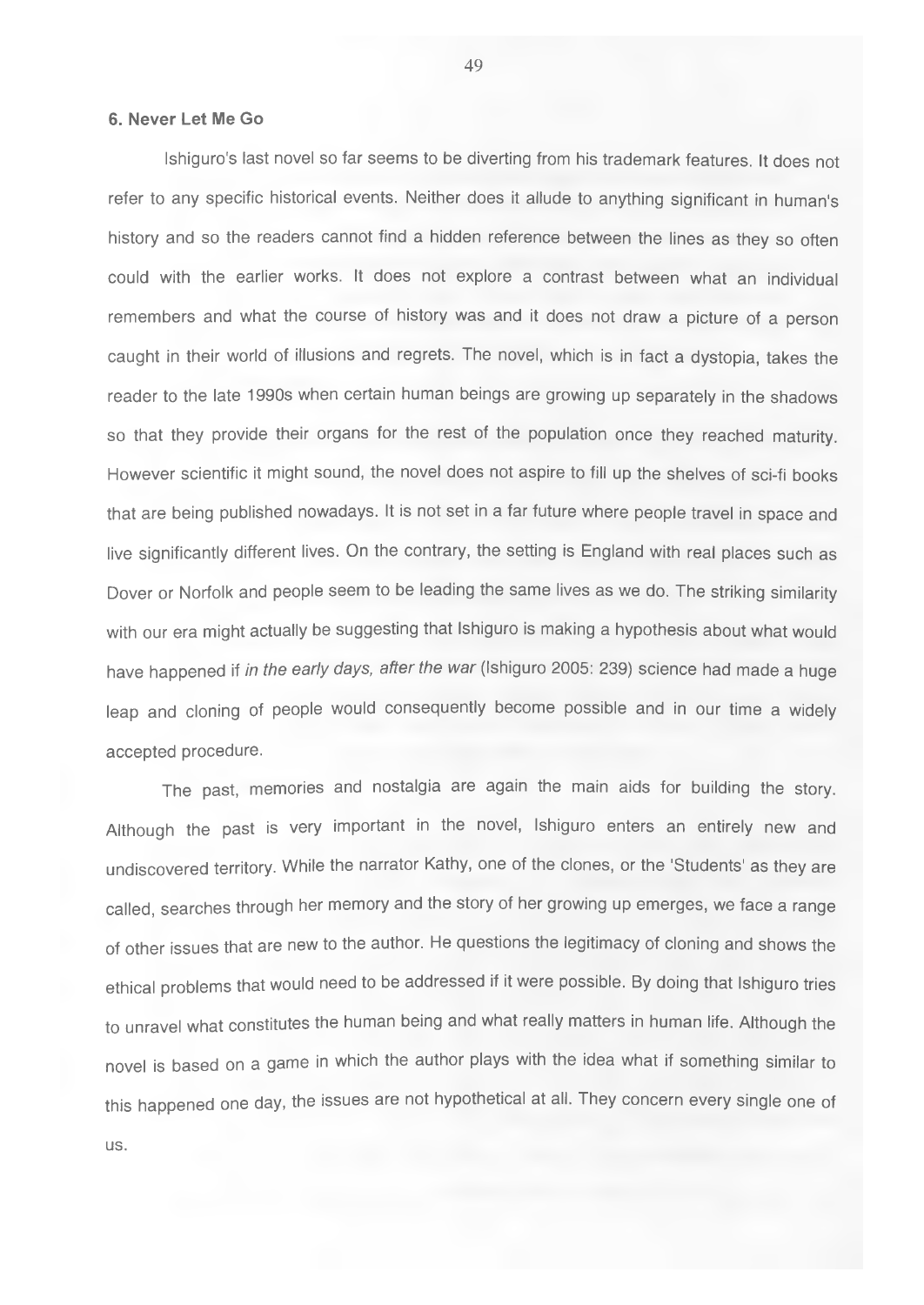**I started to imagine just a little fantasy thing, because this was Norfolk after all, and it was only a couple of weeks since I'd lost him. I was thinking about the rubbish, the flapping plastic in the branches, the shore-line of odd stuff caught along the fencing, and I half-closed my eyes and imagined this was the spot where everything I'd ever lost since my childhood had washed up and I was now standing here in front of it, and if I waited long enough, a tiny figure would appear on the horizon across the field.** (Ishiguro 2005: 263)

A sense of loss permeates the novel from the beginning to the very end. A lot of characters are searching for something. The narrator is driving along the country with a clear purpose to look after other clones in hospitals but while doing that Kathy H. starts remembering the most important parts of her life and thus she tries to find if there ever was any meaning in it. Driving across the country itself implies a search for something. As Kathy H. admits:

Driving around the country now I still see things that will remind me of Hailsham, I might pass the corner of a misty field, or see part of a large house in the distance as I come down the side of a valley, even a particular arrangement of poplar trees up on a hillside, and I'll think: "Maybe that's it! I've found it! This actually is Hailsham!" Then I see it's impossible and I go on driving, my thought drifting on elsewhere. (Ishiguro 2005: 5)

She remembers how much time she spent looking for a tape with a song called *Never Let Me Go.* It was a song which, as she believed, expressed a fear of losing someone. She remembers how Ruth, her friend, was looking for a person whose genes were used to clone her. She also remembers how teenagers at Hailsham played make-believe games about a place in Norfolk where all things that get lost in life go. If they wanted they could always find the place and retrieve them. In the games they wanted to believe that althought something had been gone, it could be found again. It is comforting to believe that you could claim back something or someone who is irreversibly lost. At the end of the novel Kathy H. finds a field in Norfolk and believes that her boyfriend who is dead will be there. Although she knows that it is just a fantasy of hers, she cannot help imagining that it will happen. Kathy H. remembers the game when she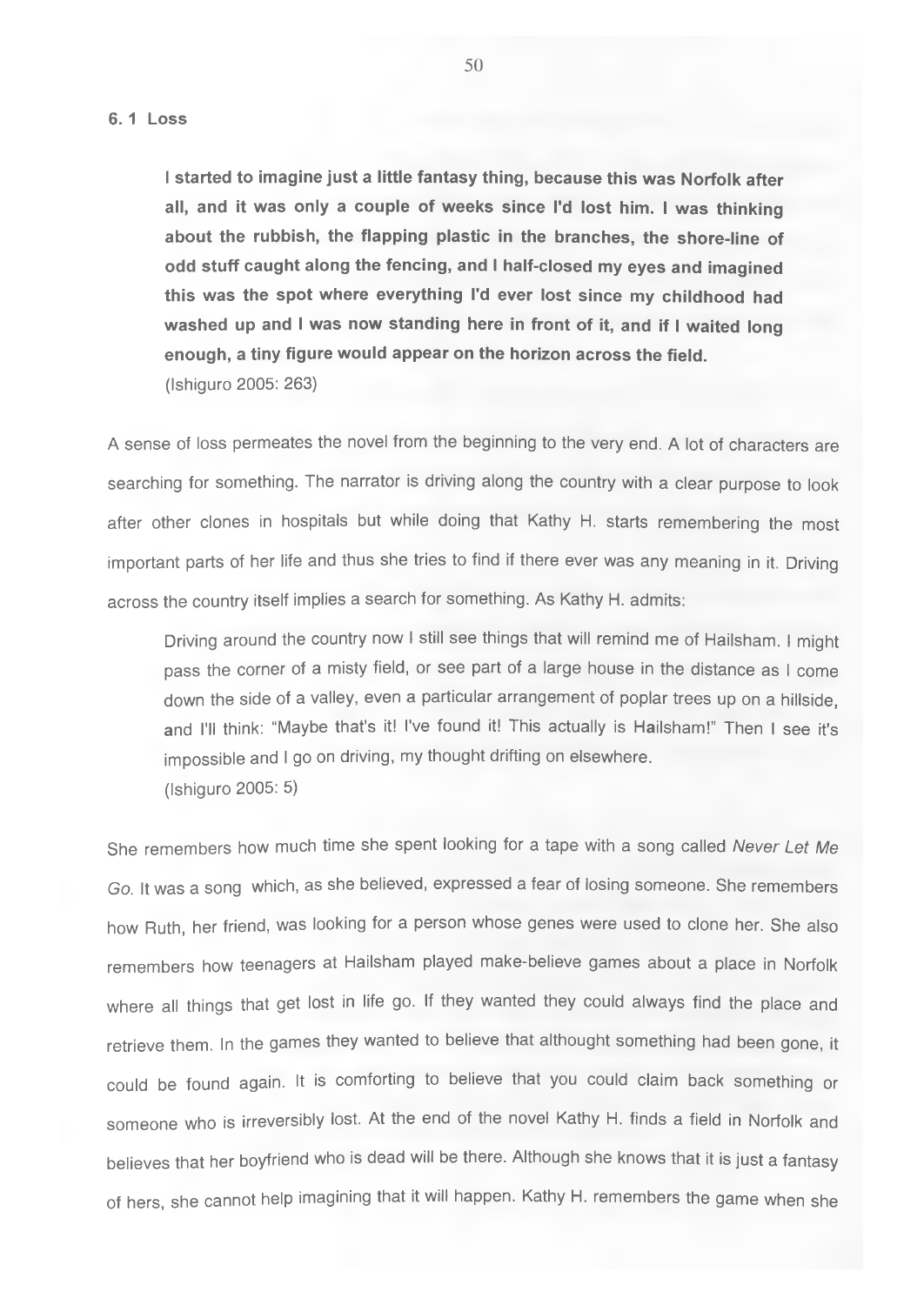realises that she keeps losing everyone she ever knew at Hailsham. It is not by chance that apart from the tape, nobody ever finds anything. In the context of the novel the theme of loss is used to portray the moment when one finds that certain places, experiences or people of their life are inevitably gone. Even though Kathy H. knows that Norfolk is nothing more than a childhood game, she finds it comforting to believe that in a perfect world it would be possible. Her coping strategies are based on keeping her memories fresh and also indulging in fantasies about a nonexistent place.

Loss is always present in the story as it circles around 'Students' who are bound to lose everything. For them loss is something they must accept. It is important to believe that there is a place where they could find what has disappeared from their life as they face a fate of those who lose friends but also ideals, dreams and hopes. With such a bleak outlook they will ultimately also lose direction in their lives.

Kathy H. uses her memory to relive some of the happiest moments of her life. She finds comfort in going back to the old days and although Norfolk is a place, in the novel it is also a metaphor for memory. As memory stores accounts of our past life, the things which are gone still remain there and can possibly be reached. However, just like Norfolk cannot be found physically, neither can memories bring exactly the past moments. What they bring are only the constructs affected by illusions.

Kathy H. looks back on Hailsham as if it were the best time of her life. Yet, the unconsolable present situation always finds its way into her narrative. Her losses left her scarred and she finds it hard to learn to live with her absence. Even though our losses are irretrievable and should be therefore left in the past, they continue to shape everyday life:

We do not forget our losses, because loss-especially of those we love, or of crucial places or things- reshapes our world, and obliges us to learn again the task of navigating it. Absence is a large presence. [...] For that reason bereavement, divorce, loss of a job, loss of a home -the major losses- are the most stressful and distressing of all experiences. And they can happen with such cruel suddenness that they make us lose other things besides: faith in the world, confidence in ourselves. (Grayling [2001] 2003:167)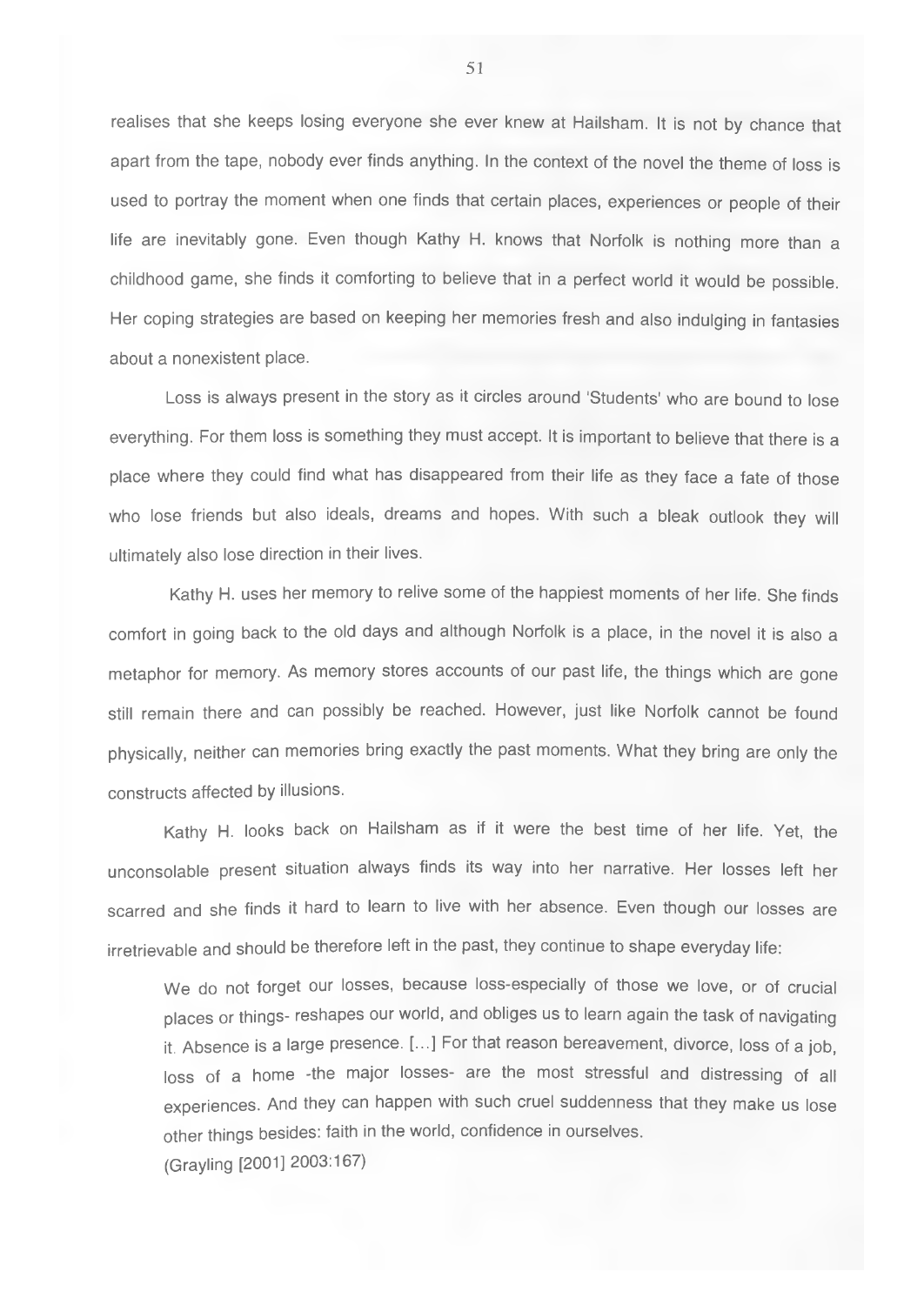After reviewing her life Kathy H. decides that her losses are more than she can take and she opts for becoming a donor too. After she finds out that there really is not any chance of her becoming a normal human being there is no reason she should avoid her fate. As far as loss is concerned, the novel ends on a very pessimistic note. It is unavoidable to lose as we go through our lives and there is very little hope that our memories will suffice to come to terms with our losses. However, as Kathy H. remarks, there is some hope after all. *I'll have Hailsham safely with me in my head, and that will be something no one can take away from me* (Ishiguro 2005: 262).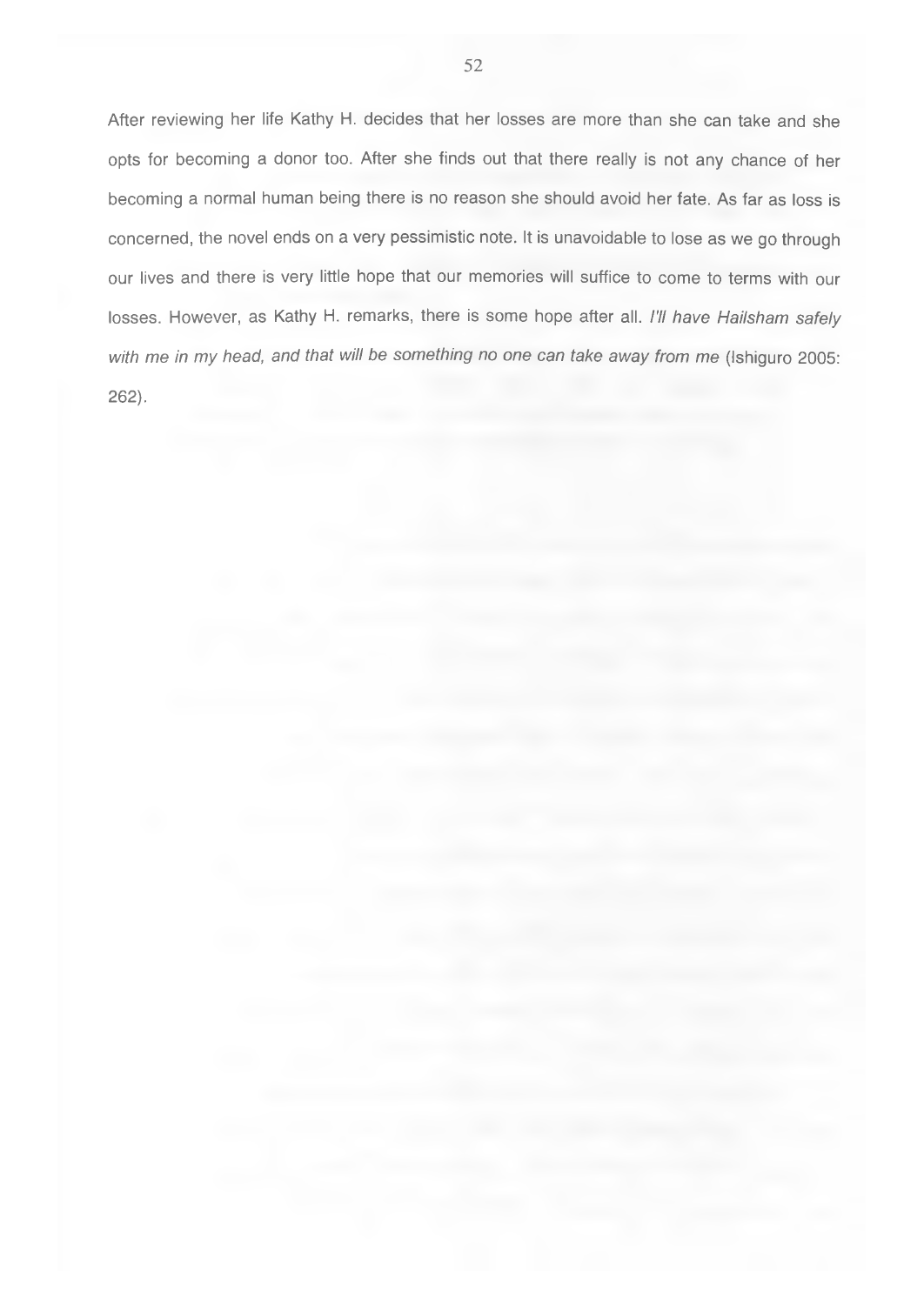#### **6.2 I remember, therefore I am still alive**

**"It's weird. Thinking it's all gone now." I turned in my seat to face her again. "Yeah, it's really strange," I said. "I can't really believe it's not there any more."**

**"It's so weird," Laura said. "I suppose it shouldn't make any difference to me now. But somehow it does."**

**"I know what you mean."**

**It was that exchange, when we finally mentioned the closing of Hailsham, that suddenly brought us close again, and we hugged, quite spontaneously, not so much to comfort one another, but as a way of affirming Hailsham, the fact that it was still there in both our memories.** (Ishiguro 2005: 193)

Whereas in other novels the author plays with failing memories of characters whose life did not turn out the way they had expected and they need to reconcile themselves to a sense of loss and wasted life, the narrator Kathy H. seems to be giving an objective account of her previous years. This view is supported by the fact that her description of places is very detailed and thus our impression is that her memory serves her very well. Other characters sometimes lose their temper or cannot help being emotional. Kathy H. remains rational and keeps her composure. It is probably one of the reasons she is allowed to look after other donors and not become one of them for a long time. On the other hand, unlike some other narrators in Ishiguro's novels, we cannot match her account to any other point of view or fact as those simply do not occur in the book. Although Kathy H. sometimes admits that *this was all a long time ago so I might have some of it wrong* (Ishiguro 2005:12), we are left with a fairly confident recapitulation of her life which is narrated from a point of view of someone who finally realised what the focal points in it were. The question remains where the narrator stands in time when narrating. The peace of her remembering, her trying to understand and thus bring something to an end, no hard feelings about her fate imply that she is close to death or even beyond it.

The theme of death and an end are crucial. As it was suggested above, the narrator herself probably knows that her days are soon to be over. In her memories most people she knew back at the "boarding school" called Hailsham are dying for the purpose they were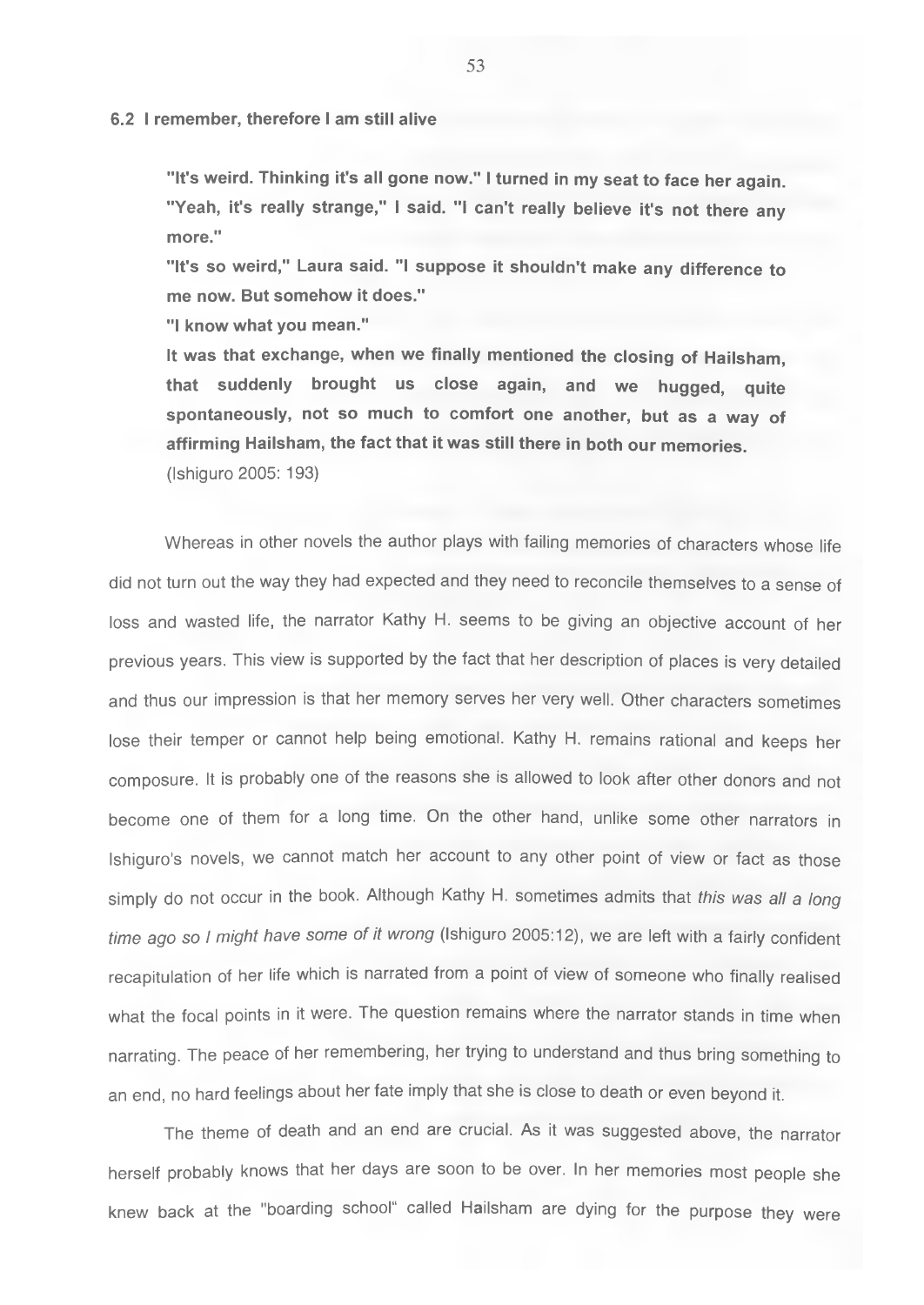brought to the world for and the school had been closed somewhere along the line. When she says that *these days, of course, there are fewer and fewer donors left who I remember* (Ishiguro 2005: 4) it is in a very matter-of-fact way and although she is saying that all her friends from Hailsham have already been killed, she is not stirred by it. She accepts her fate and does not question whether it is right or wrong.

Everything that ever mattered to her stopped existing and the only thing she is left with are her memories. What happens now, at the point of narration, does not matter anymore. And so as long as she remembers every single detail of her journey, she can avert the end, or in other words, as long as something exists in one person's memory, it can never finish or die, it can never be lost.

I was talking to one of most donors a few days ago who was complaining about how memories, even your most precious ones, fade surprisingly quickly. But I don't go along with that. The memories I value most, I don't see them ever fading. I lost Ruth, then I lost Tommy, but I won't lose my memories of them. (Ishiguro 2005: 262)

Remembering her past is also a means of affirming her own existence and purpose. As she was denied any future that could be determined by what she wants, she can only rely on her past where she can find a source of happiness or a *feeling of glow* (ishiguro 2005: 70). Revisiting the past is for most characters of Kazuo Ishiguro a way of dealing with guilt or unfulfilled ambitions. They are obsessed with the idea that the present situation can be somehow redeemed or at least alleviated by making a more flattering picture of the past. For Kathy H. this is not the main issue. She does not need to feel guilty about what she did because she was always surprisingly docile and led an exemplary life. In spite of the fact that she is the youngest narrator out of all novels, she is the least confused about the course of her life that seems to be over. She does not spot any mistakes in her life simply because it was so carefully planned by other people. To her memories are a solace. They store pictures of the better days but they also remind her of her purpose and of how she was groomed to believe that it was the only way she could live. A belief that never left her.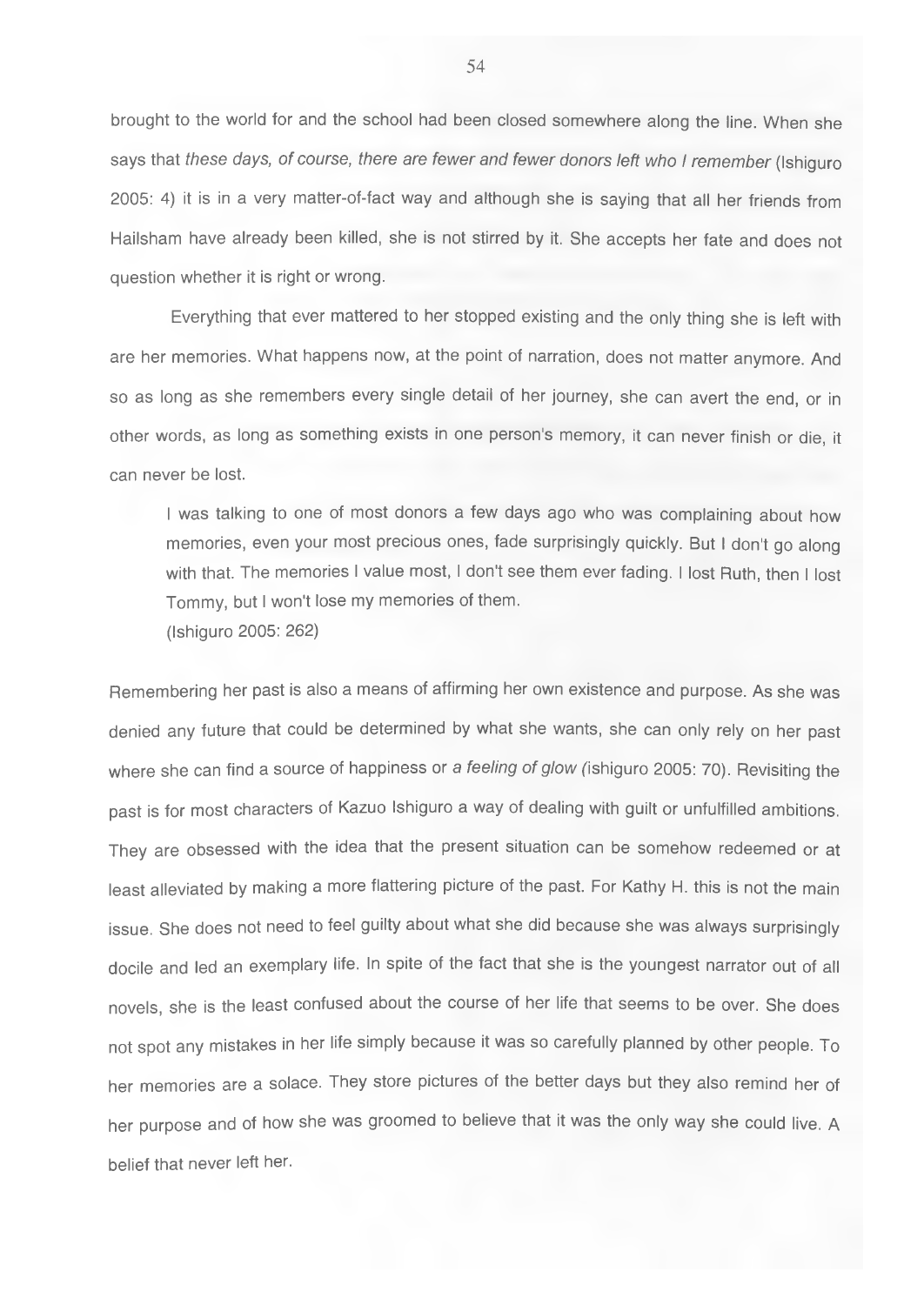Whereas Hailsham, represents the good days, what came afterwards is bleak and scary. Kathy's schoolfriends are completing (an euphemism that means being killed after all their vital organs have been donated) one by one. The past offers comfort which the present situation cannot offer. This phenomenon is also observed by Lowenthal:

The present alone is inadequate to our desires, not least because it is continuously depleted to enlarge the past. Disenchantment with today impels us to try to recover yesterday.

(Lowenthal [1985] 2006: 33)

The past offers freedom. It is only in Kathy's memories that she can go where she wants, that is to the days of her youth. However, we will see soon that her need to remember the better days with all her feelings and her clinging to a collection of various art works she had created back at Hailsham might mean something more.

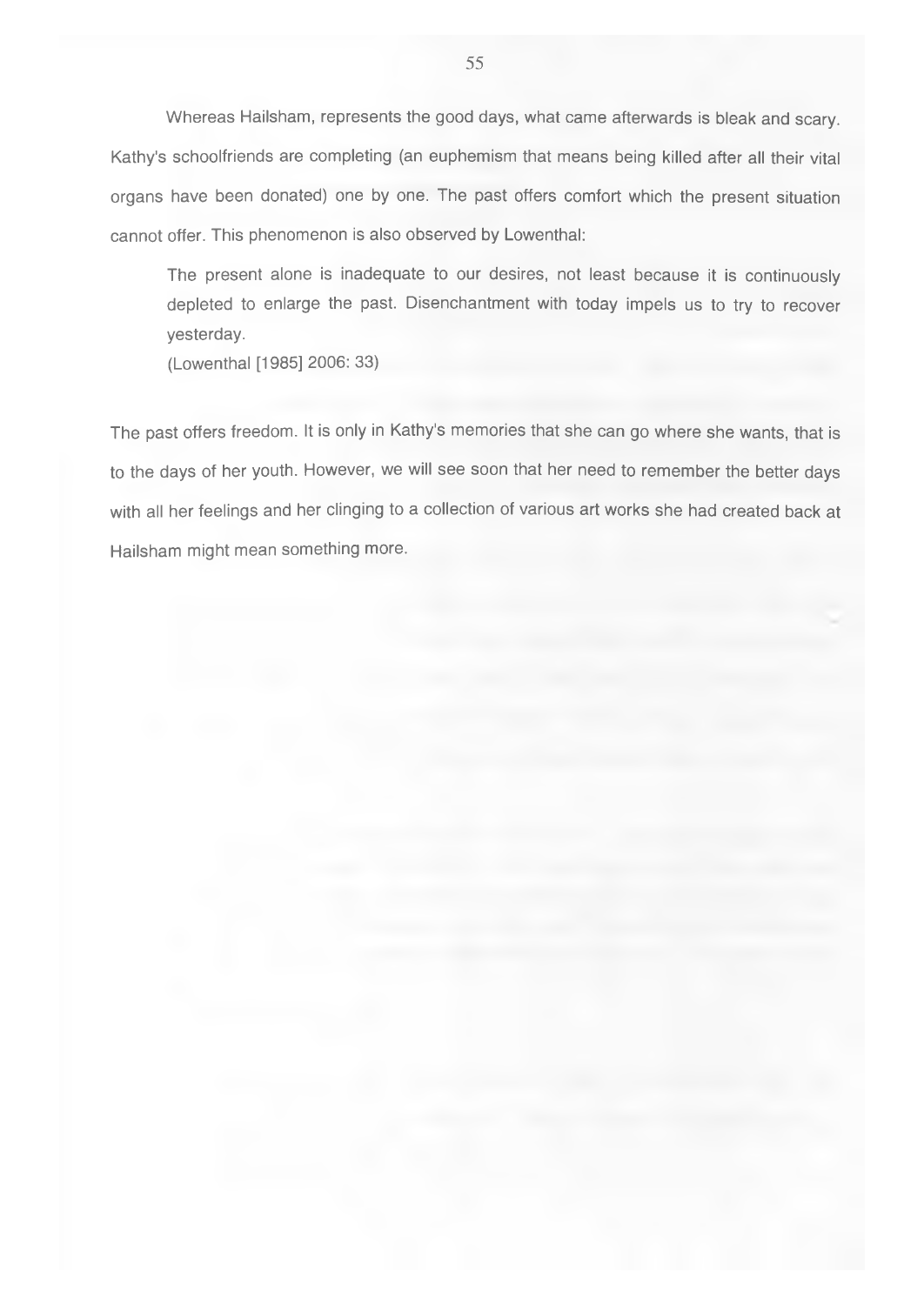#### **6. 3 We remember, therefore we are**

**Man hath all which Nature hath, but more. And in that More lies all his hopes of good.** (Arnold 1849, *To an Independent Preacher)*

Let's accept that it would be possible to raise children, who are clones of already existing people, as a reservoir of organs. Let's believe that this could be happening in our world and the clones themselves would not object to it and when their time comes, they would hand over their bodies for the sake of other people. Let's leave aside other questions regarding the possibility of the plot and concentrate on some general issues that are being dealt with. The first and foremost is, of course, cloning and ethic, which is not a subject of this thesis and, therefore, it should be touched upon only briefly.

While in other novels of Kazuo Ishiguro the author's main interest lies with more intimate issues such as personal loss and self-effacement. *Never Let Me Go* represents an attempt to raise a few questions about a topical problem whose solution might concern everybody. Would it be right to farm people for the sake of other people? What justification would we have to find for it so that such a process would not equal to murder? A philosopher and acclaimed literary iournalist A.C. Grayling believes that as long as cloning helped relieve suffering, it would not be unacceptable:

The nonsense people talk about cloning stems from the prison-cell of religious belief. Pious exclamations about the sanctity of life, and about not interfering with God's purpose, conceal a farrago of confusion. Life's sanctity resides in its quality, not its mere quantity, for there is nothing sacred in suffering. And if we were to 'avoid the interfering with God's purposes' we would not use penicillin, nor raise money for the Third World's starving.

(Grayling [2001] 2003:194)

Grayling mentions the quality of life of people and so the question is whether the quality of life should not be granted to the potential donors too. It would all depend on one crucial decision, though. Could be the donors considered people?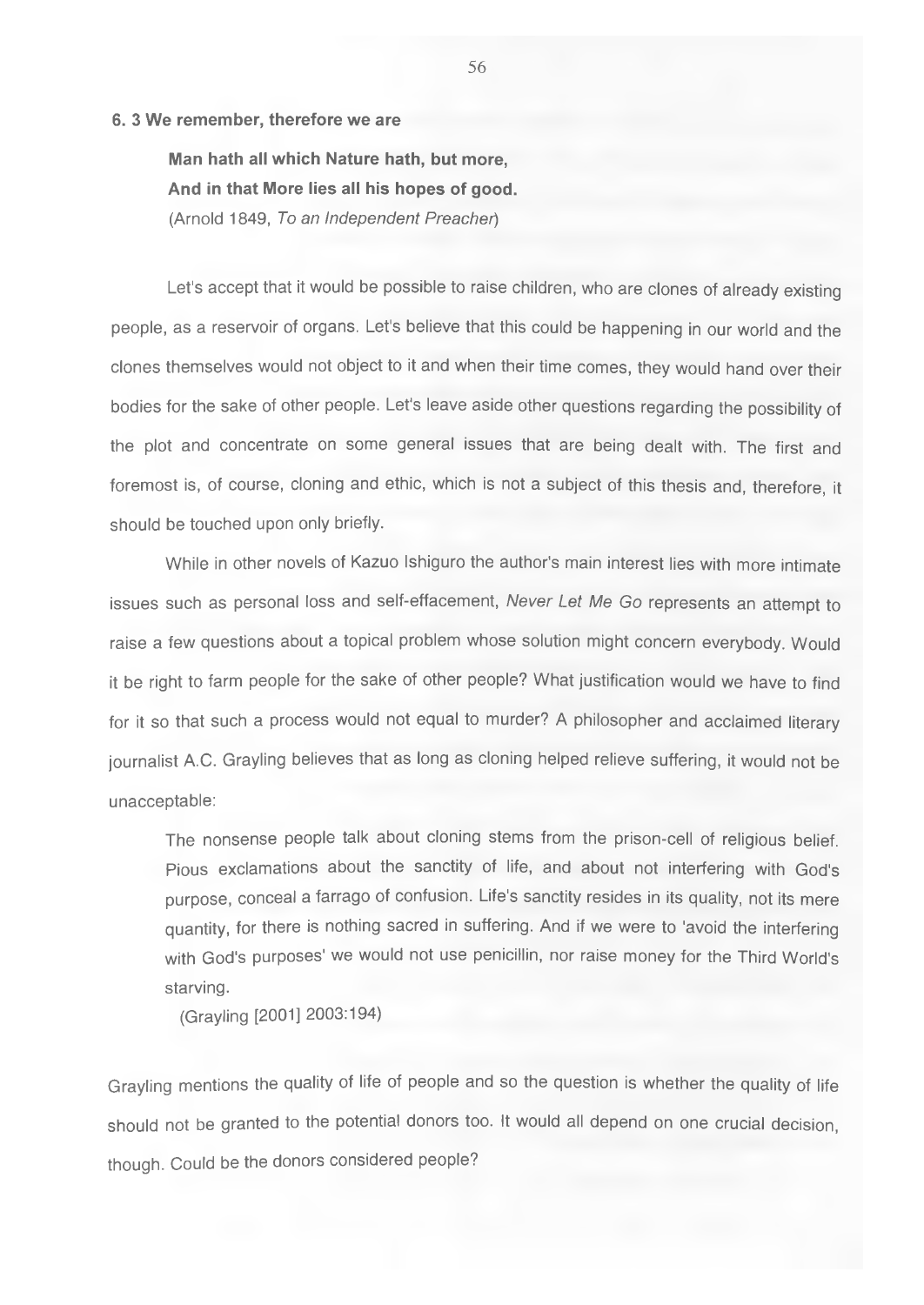One of the dilemmas, that is not presented directly, but which permeates the whole story, is how we would treat these people and whether we could call them people or human beings at all. In the book they are referred to as 'Donors' or 'Students'. What we learn about the way they are looked at by society is that other people feel unpleasant in their company, they pity them or they treat them with a revulsion. *Art students, that's what she thought we were. Do you think she'd have talked to us like that if she'd known what we really were? [...] She'd have thrown us out. We know it so we might as well just say it* (Ishiguro 2005: 152). The idea behind creating the boarding school where they would be educated and looked after by Guardians is that it should give them humane conditions before they donor their organs. The 'Students' live as any other people of their age but a special emphasis is put on them being creative. This serves the purpose to prove that they are not to be scared of because when they can create and appreciate art, they must be like real human beings. *We took away your art because we thought that it would reveal your souls. Or to put it more finely, we did it to prove you had souls at all* (Ishiguro 2005: 238). They are also encouraged to keep a collection of what they have made. It seems that the author intends to portray these 'Donors' just like normal people in order to show what possible obstacles there are ahead of us once the process of cloning was honed to perfection. To show the human side of 'Students' they are attributed with certain prerogatives of the human kind. They have feelings, they can love, hate and, most importantly, they have memories. They can reflect on their life and make hypotheses about alternative outcomes if they had made a different decision. They can constitute their personal histories. They are aware of their existence and past, they understand their continuity in time and they know that one day it comes to an end.

From that point of view the novel can be seen in a different light. The ability to retell a life proves that the person is a human being and they deserve to be treated so. The technique that Ishiguro always used, that is pushing the plot further by letting the main character piece up their memories and often create their very own outlook on the course of their life, is in *Never Let Me Go* upgraded to another level. It is used to depict, in a very subtle way, what the essence of the human kind is and it also might answer the question why Ishiguro goes back to that structure over and over again. It does not only show that people in general reflect on their life with a lot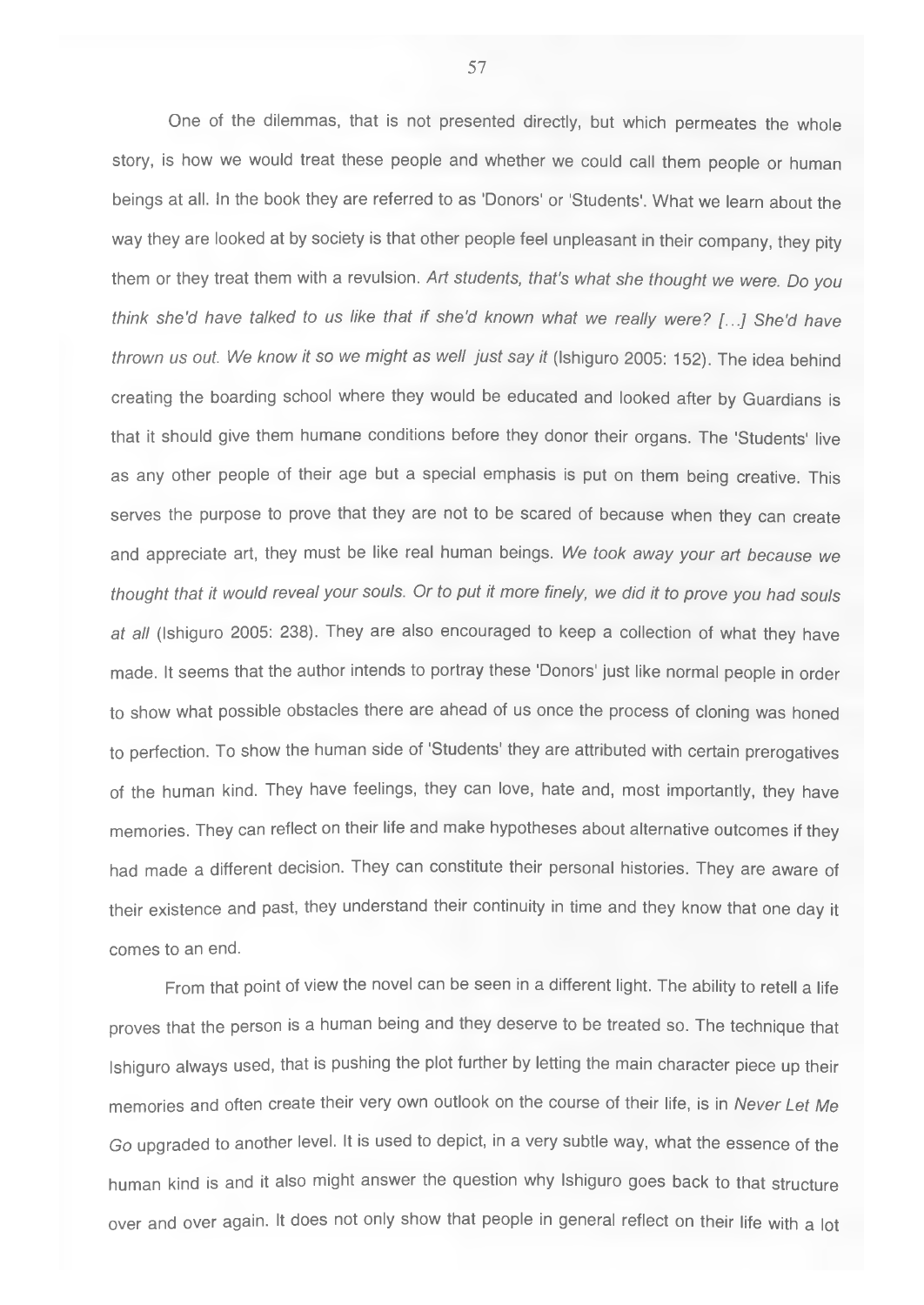discrepancies and one version of a single event will always differ from a person to person, but the need to make sense of one's past is also in our make-up, it constitutes the human kind and as such it is worth exploring.

Another way of understanding the book is to read it in the context of the world of the 21st century. Kathy H. drives around Britain, looking after other donors. Not unlike Stevens in *The Remains of the Day,* the framework of the novel is set within a journey on which major events of life surface. The resemblance the journey bears to life as such is striking. It is hard not to read a novel with such a framework as a metaphor for human life. *Never Let Me Go* describes a condition of a human being on the verge of the 21st century. The clones wander through life without a clear purpose of their own. Their fate has been decided for them and what surprises me is how unable to rebel against it they seem to be. It looks like it is the author's intention to portray them helpless in order to liken their condition to the situation of people in general. Although it is said that every person has their fate in their hands, it is not true. Our fate is by far and most influenced by the luck of the draw. Just like the clones who simply did not choose to be born as a reservoir of organs, neither have we this choice. Just like at Hailsham, where the students are taught to be reconciled with their fate, we are being educated to be able to fit into our society and to conform with its norms that not always agree with us.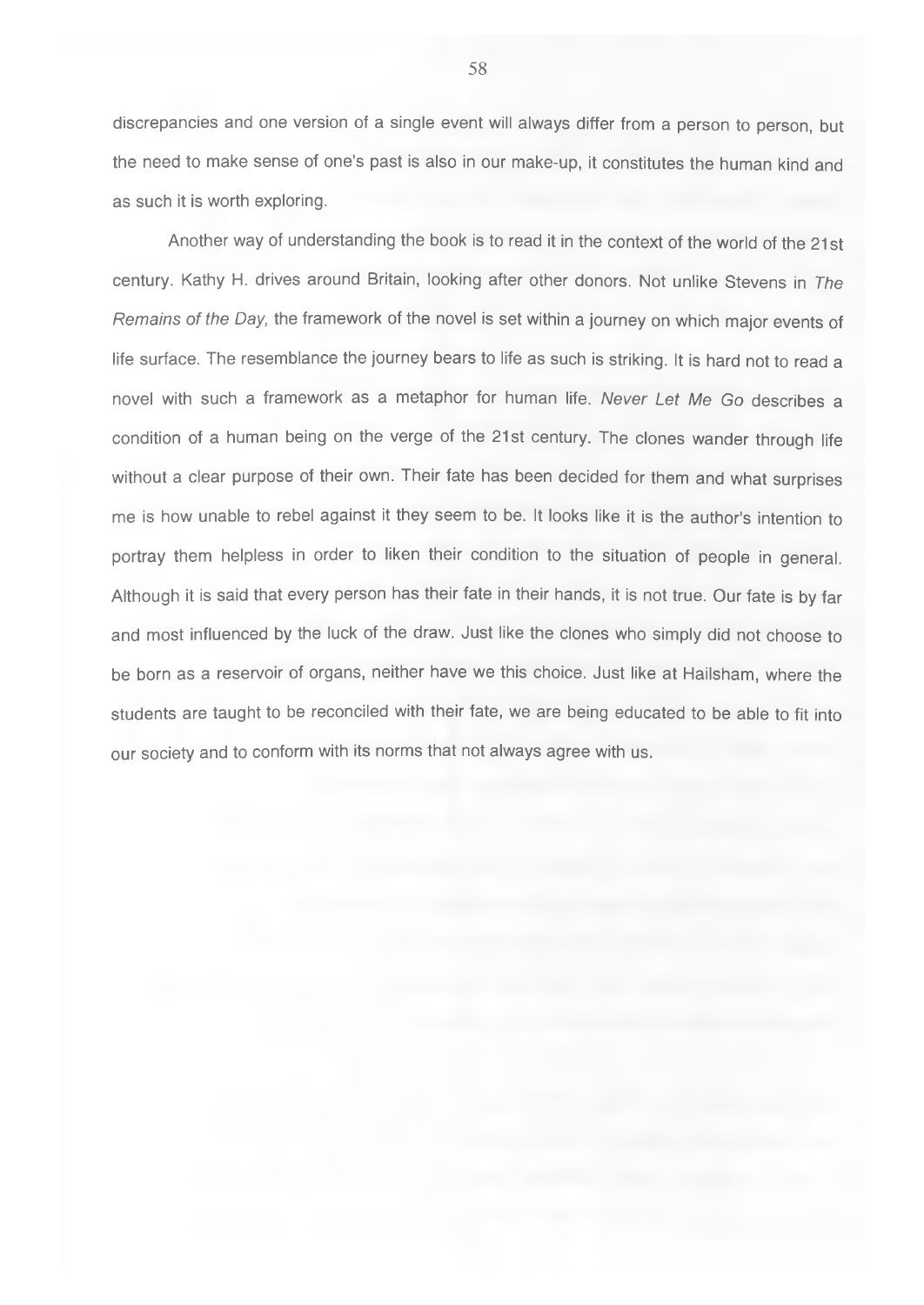# <span id="page-58-0"></span>**7. Conclusion**

In this diploma thesis I have identified the past, memory and history as the main features of Kazuo Ishiguro's novels. I have analysed five novels of this author with respect to how the use of the past, memory and history influences his narration and plotline and whether the frequent use of the phenomena has any significance. I have also decided to focus my attention on the position of an individual in historical events, themes of guilt, loss, self-deception and regret.

It is clear that the plot in all analyzed novels is predominantly set in the past. As I have outlined in my introduction, the only way to reach the past is through memories and so this explains why memories play an important role. They are also employed in the interpretation of the past which creates history once one of the interpretations has been widely agreed on.

The position of an individual in historical events is shown in *An Artist of the Floating World.* In this novel the artist had to make a decision about his loyalties in the war. He was unlucky to be born into a difficult era and had no choice as to whether he wanted or not to make his decision. This character demonstrates the way Ishiguro sees an individual against the background of events of huge importance. Their choice in these times can always end in a complete disaster and from our perspective they can be seen as traitors or the villains. Another character, the butler in *The Remains of the Day,* opts to leave the choice to others who he trusts. His intentional refusal to participate actively on the course of his life can be seen as a safe choice. Taking no stand on the situation does not make one a traitor but heroes are not made this way either. The contrast of the artist and the butler poses a question whether making decisions, although they might turn out misguided, is better than leaving the choice to others. The answer to this question defines how an individual wishes to go through their life. Is it a risky independent trek with potential abyss at the end of it, or is it a straight guided tour leading you home safely?

Whatever decison you finally make there is always a possibility that later you will feel guilty about it. Feelings of guilt appear in all Ishiguro's novels. In *An Artist of the Floating World* the painter is worried about his reputation that could mar his daughter's engagement. *When We Were Orphans* shows a detective trying to solve a mystery of his parents' disappearance. His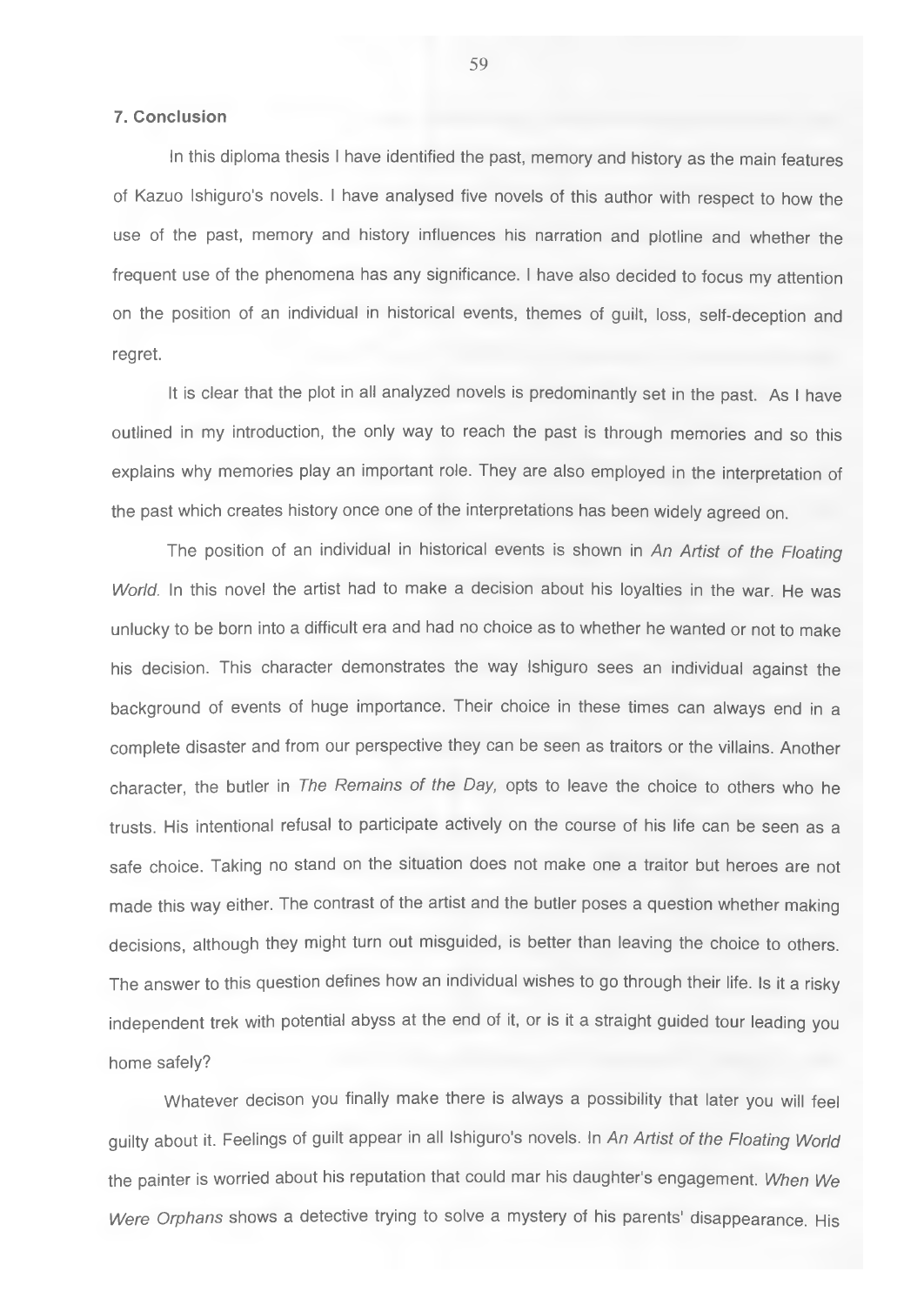life starts to be haunted by the thought that he could have done something to prevent it from happening. What Ishiguro finds worth noticing is that guilty feelings might have an impact on the whole life. We often imagine that we missed something in the past and that failure is at the root of all problems. Inability to move on impedes our personal growth. As the writer shows, doubts about the past decisions can be unfounded. The painter is probably exaggerating his role in historical events and his daughter's bad luck in getting married might be as simple as that she still did not find the right person to marry. Similarly, the detective does not see at first that his parents disappeared from his life out of the reasons that he as a nine-year-old boy or even later could not have affected.

The theme of loss is touched upon in all novels. Whether it is a nostalgia for lost moments and places of the past or it concerns a loss of a close person. In A Pale View of Hills Etsuko's memories are connected with her dead daughter. However, her loss is so overpowering that she is not able to remember her directly. In *An Artist of the Floating World* the artist laments the loss of the pre-war Japan and the place where he used to spend many nights with his friends, discussing the beauty of the floating world. The artist idealizes the lost places because they were all connected with his youth and the days that are gone. The novel which works with the motif to a great extent is *The Remains of the Day.* As the butler sees one big era going away and another approaching, he cannot help feeling nostalgic. The past days were for him better and the more he sees that he cannot bring them back the more idealized they get. It is not only the past era that is lost. He must deal with a realization that he squandered opportunities in his life and he did not make the most of it. The greatest loss of his life is that of Miss Kenton. The first time she disappears from his life is when he is not able to express overtly his feelings for her. The second time, which also brings the ultimate loss of her, is when she admits that she was never happy in her marriage and wished she had married Stevens. At that point he is still not capable of disclosing his true emotions. In *When We Were Orphans* the detective lost his parents and was never able to get over it. Just like other characters in the novel he feels incomplete because his life was deprived of the sense of security. He spent a part of his life abroad which also affected his sense of belonging somewhere. Losing his roots meant that he partly lost direction in his life. *Never Let Me Go*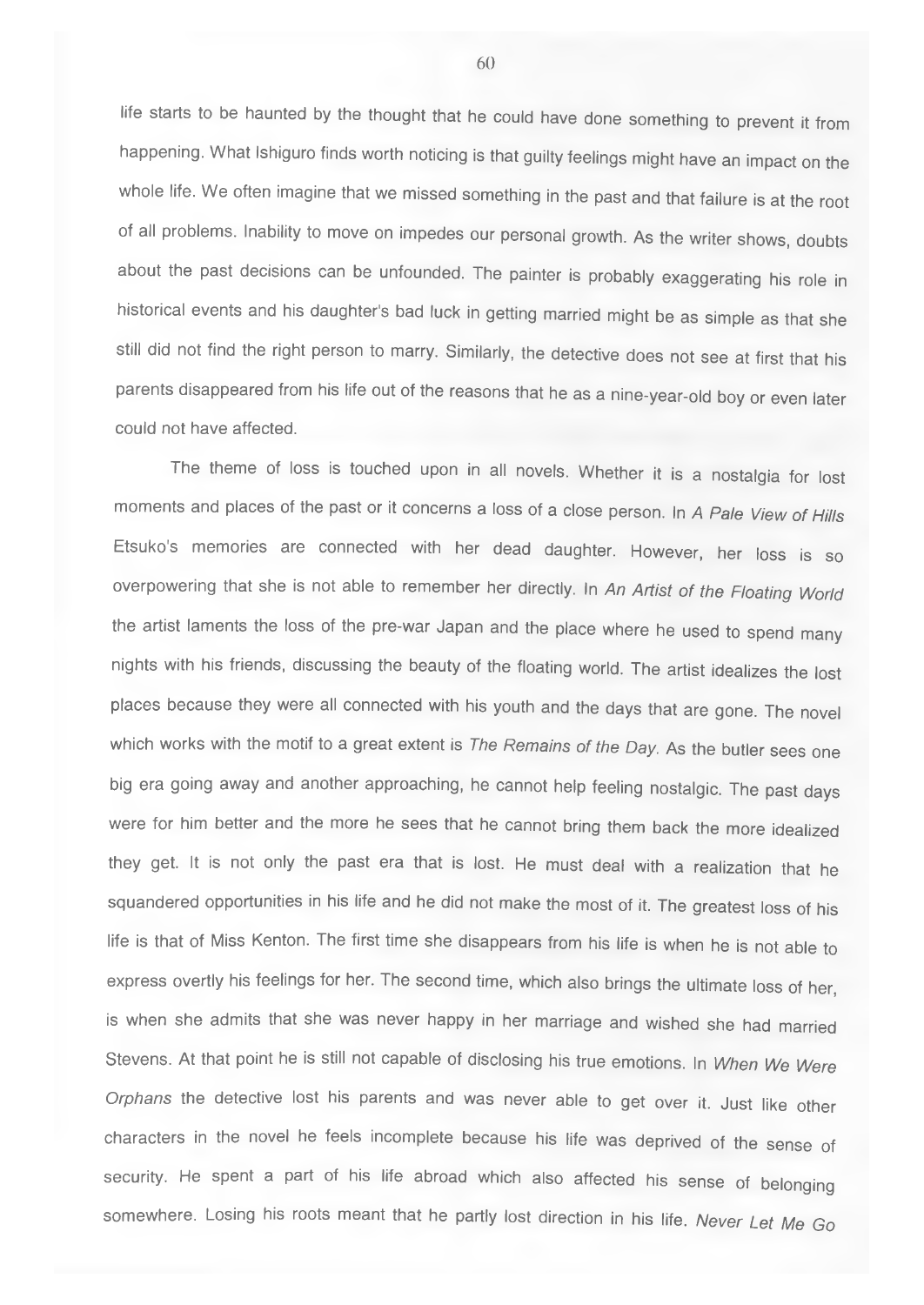works with the theme of loss in a subtle way. Ishiguro's characters look back on their losses and by acknowledging their existence they come to terms with them, yet they never seem to fully recover.

Self-deception is linked to all discussed themes. In order to avoid feelings of guilt and loss, characters in the novel deceive themselves. As I have explained memories are not a true image of the past events and so they are to a certain extent an illusion and can be used for selfdeception. *A Pale View of the Hills* is itself an illusion. It is a projection of Etsuko's life as a life of someone else. Besides, at the end of the novel she admits that she has always known that her daughter would be unhappy in England. Although she claimed that she decided to leave Japan for her daughter's sake, it was just a ruse of her subconscious. In *An Artist of the Floating World* the artist is lying to himself but it is hard to say where the truth is. He is probably imagining that his paintings influenced the nation in the war. It is hard to accept that his art was not as farreaching as he had hoped. *The Remains of the Day* portrays a master of self-deception. Stevens does not see the world how it is but how he would like it to be. He believes that Miss Kenton wants to come back to work at Darlington Hall and so he reads it in her letter. When he works instead of being with his dying father he convinces himself that his father would want him to stick to his responsibilities rather than attending to him. All his life the butler wanted to believe that he sacrificed his personal life for great causes. He not only worked for a great man but he also achieved dignity in his service. The truth is, however, that for a long time he did not wish to acknowledge that his life failed terribly because of his supressed feelings. Although he emphasizes his professional triumphs, he feels that his life was not fulfilled. He is also not able to admit that he is ashamed of his previous master and out of loyalty or good manners, he still justifies Lord Darlington's actions. Self-deception is chosen as a frequent theme to demonstrate that we construct the sense of our life achievements or failures very inaccurately and the way we see ourselves probably differs to how other people do. The picture is painted, just like memories, in a highly subjective way.

The past of the characters in the novels of Kazuo Ishiguro usually represents the happier part of their life. The contrast between the now and the then generates regret. If there were an easy way to summarize what the novels deal with, we would have to say that they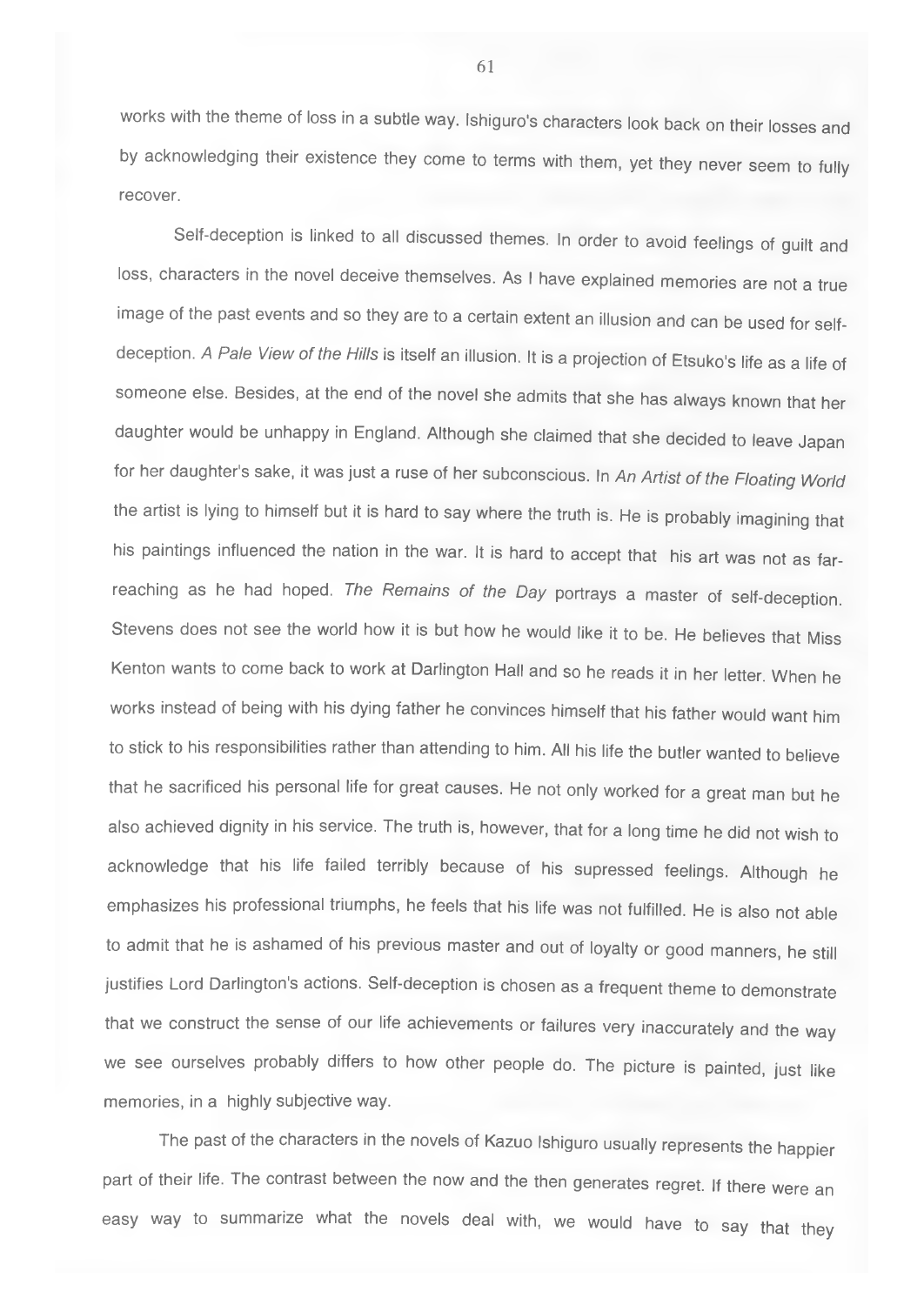predominantly picture a person whose life did not turned the way they had expected. Apart from the last novel, the voice of the narrator always belongs to an older person who has retired and the time on their hands enables them to ponder about their life. They are not very keen on the prospect of reaching these days. Although they are often the days of their personal and professional peak, they also represent a corner where unpleasant truths lurk. Nevertheless, somehow they feel that their life cannot be concluded without it. Significant undertone of regret appears in three novels. In *An Artist of the Floating World* the elderly painter regrets that the time of his youth is over. It is not the main issue of the novel but the painter perceives the changes in Japanese post-war society with a sense of nostalgia and regret. In *The Remains of the Day* the butler regrets wasted opportunities and, again, the time of his younger days when the Empire was still strong. Although the narrator makes the story sound as a contented account of professional achievements, regret starts to appear as the failures dawn on the butler. The final realization of the butler that his life was not so successful brings tears in his eyes. It is the climax of the novel in which the prevailing emotion is a sense of regret. In *When We Were Orphans* the detective regrets that he could not do anything to keep his family together. Regret is accompanied by guilt and they provide the incentive for the detective to go back and deal wih his long suppressed traumas of the past.

To conclude, the past, memories and history play an important role in the works of Kazuo Ishiguro. His choice to set the plot in the past and let characters review their past choices and actions enables him to study how inaccurate but also painful our memories can be. By doing that he touches upon a number of issues. Firstly, there is not a single interpretation of the past. As the past constitutes the present state, what we call reality or objectivity does not seem to exist. Ishiguro embraces the plurality of perspectives. Secondly, memories and history are constantly reassessed in connection with how we mature and how generally held beliefs change. The transient and malleable nature of memories is often used to create a better picture of the past and thus to reconcile ourselves to the bitter truth. As Ishiguro uses the themes of guilt, loss, self-deception and regret frequently, it seems that he perceives them as an important, omnipresent and integral part of life. Thirdly, the ability to hold memories, be aware of the past and to interpret it is a unique human quality which can be double-edged. It can help us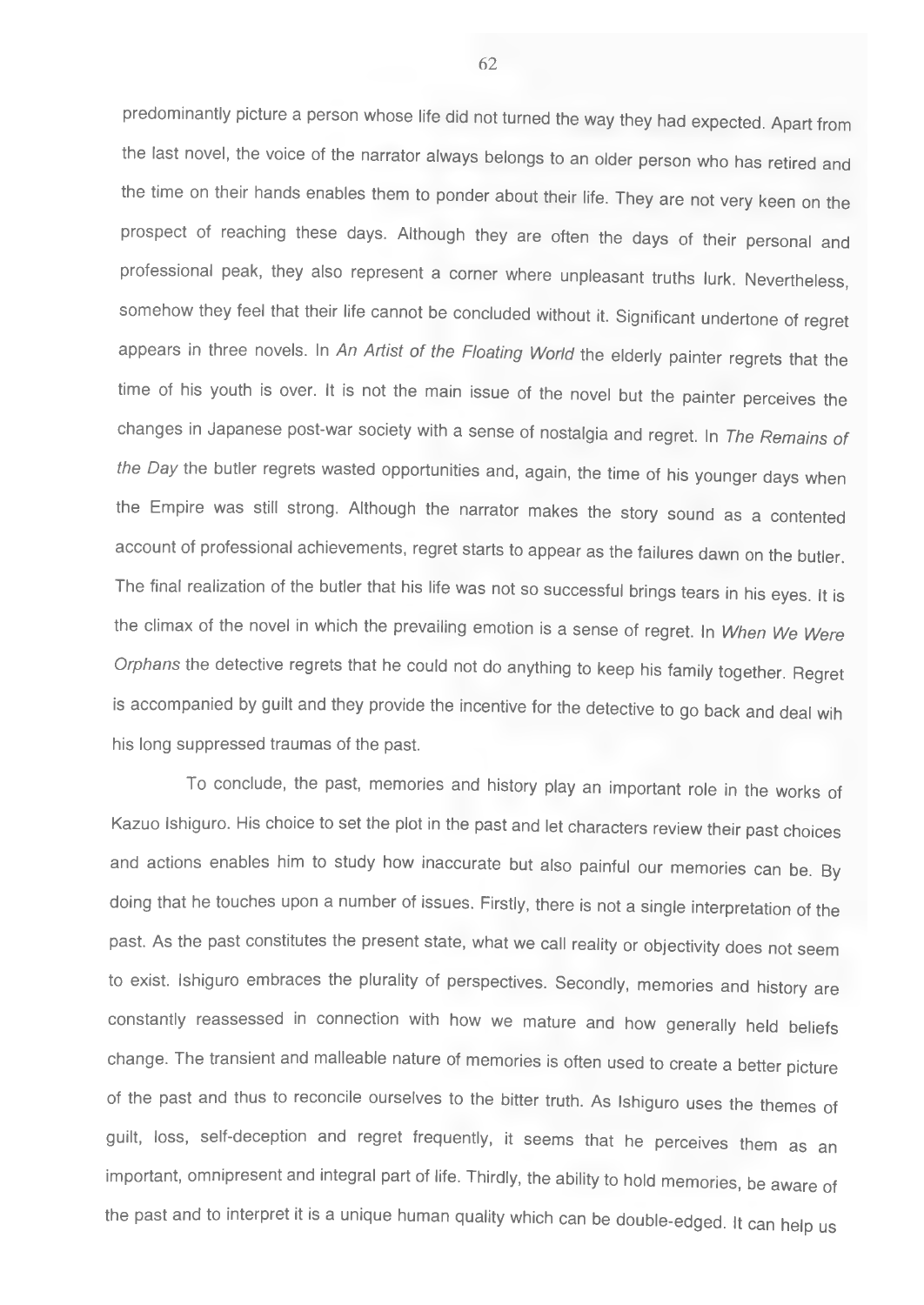reach the better part of our life but it stores the traumatising moments too. I believe that literature should lead us to understand ourselves better and this is what Kazuo Ishiguro aims to do. The author's use of the phenomena discussed aspires to capture what it means to be a human being.

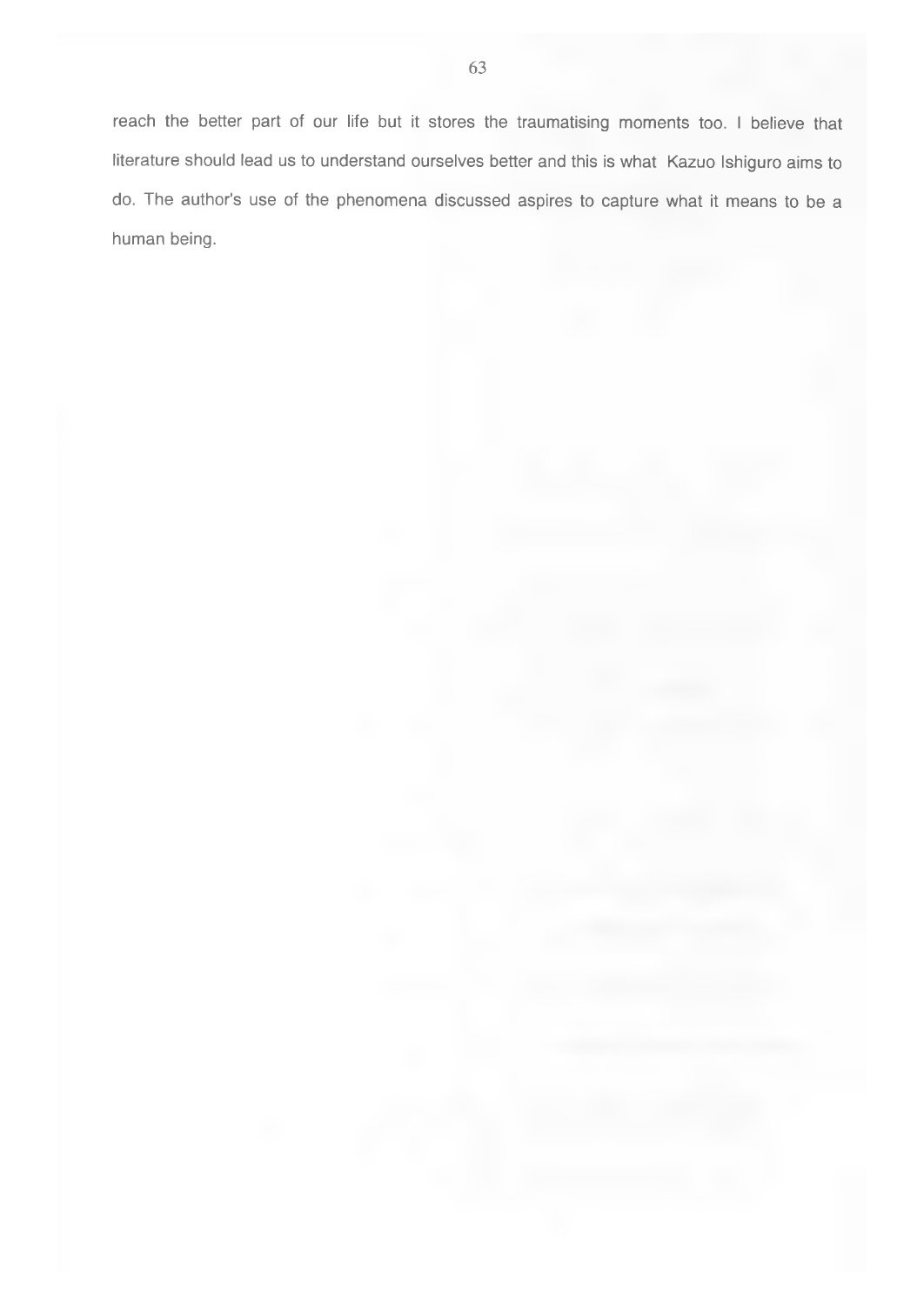#### **Bibliography**

#### **Primary sources**

Ishiguro Kazuo [1982] 1991. A Pale View of Hills. London: Faber and Faber.

Ishiguro Kazuo 1986. *An Artist of the Floating World.* London: Faber and Faber.

Ishiguro Kazuo [1989] 1999. *The Remains of the Day.* London; Faber and Faber.

Ishiguro Kazuo 2000. *When We Were Orphans.* London; Faber and Faber.

Ishiguro Kazuo 2005. *Never Let Me Go.* London; Faber and Faber.

#### **Secondary sources**

Arnold Mathew 1849. *To an Independent Preacher* In *The Strayed Reveller, and Other Poems.* London: L. Fellowes.

Carter R., McRae J. [1997] 2001. *The Routledge History of Literature in English: Britain and Ireland.* London; Routledge.

Grayling A. C. [2001] 2003. *The Reason of Things.* London; Phoenix.

Head Dominic 2002. *The Cambridge Introduction to Modern British Fiction.* Cambridge; Cambridge University Press.

Hutcheon Linda [1988] 2003. *A Poetics of Postmodernism.* London; Routledge.

Jacques Martin 23 April 2005. *Japan's failure to own up to its past threatens its future.* Guardian.

Jones Nigel 4 March 2006. *Tears of a clone.* The Daily Mail.

Lang J. M. 2000. *Public Memory, Private History: Kazuo Ishiguro's the Remains of the Day.* In CLIO, Vol. 29. Hile E. R. (ed.). Indiana University.

Lowenthal David 1998. *The Heritage Crusade.* Cambridge; Cambridge University Press.

Lowenthal David [1985] 2006. *The Past is a Foreign Country.* Cambridge; Cambridge University Press.

Nasta Susheila (ed.) 2004. *Writing across Worlds: Contemporary Writers Talk.* London; Routledge.

Sauerberg L. O. 2001. *Intercultural Voices in Contemporary British Literature: The Implosion of Empire.* New York: Palgrave.

Sexton David 14 February 2005. *Welcome to our grave New World; in his latest novel, Kazuo Ishiguro uses a story of human cloning to convey his extraordinarily affecting peculiarly bereft view of life.* The Evening Standard.

Stanford Michael 1998. *An Introduction to the Philosophy of History.* Oxford; Blackwell Publishers.